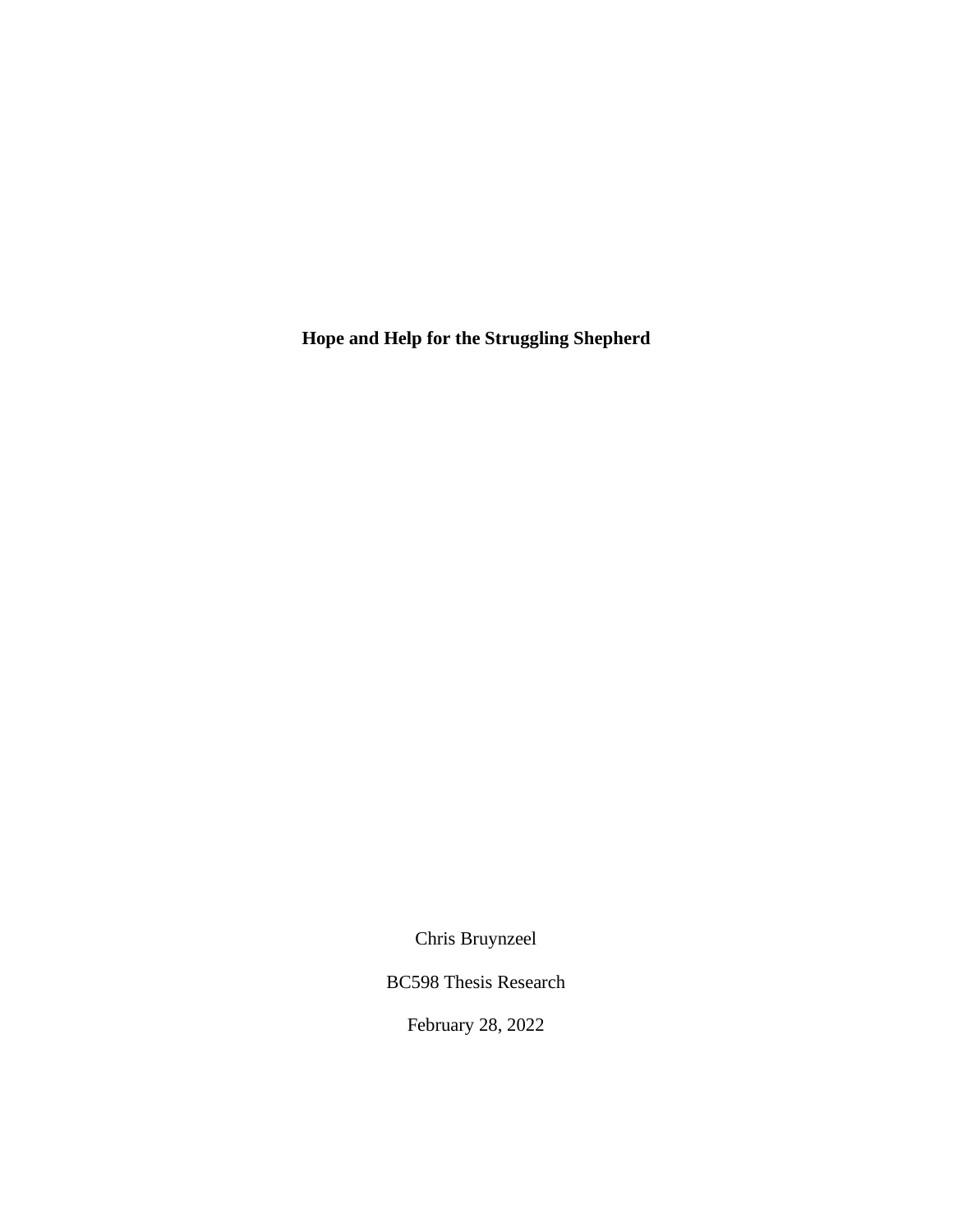# TABLE OF CONTENTS

| <b>ABSTRACT</b> |  |                                                           | iii            |
|-----------------|--|-----------------------------------------------------------|----------------|
| Ι.              |  | <b>INTRODUCTION</b>                                       | $\mathbf{1}$   |
|                 |  | A. PURPOSE STATEMENT                                      | $\mathbf{1}$   |
|                 |  | B. INTENDED AUDIENCE AND SCOPE                            | $\overline{2}$ |
|                 |  | C. DEFINITION OF TERMINOLOGY                              | $\overline{2}$ |
|                 |  | D. RESEARCH METHODOLOGY                                   | 5              |
| II.             |  | DEFINING THE PROBLEM—THE REALITIES OF LIFE IN MINISTRY    | 5              |
|                 |  | A. A LACK OF UNDERSTANDING THE UNIQUE PRESSURES OF CHURCH |                |
|                 |  | <b>LEADERSHIP</b>                                         | 6              |
|                 |  | B. THE NECESSITY OF UNDERSTANDING BY THE CHURCH BODY, THE |                |
|                 |  | <b>CHURCH LEADERSHIP</b>                                  | 8              |
| Ш.              |  | TOWARDS A SOLUTION-THE BIBLICAL PERSPECTIVE ON            |                |
|                 |  | THE PROBLEM FACING SHEPHERDS                              | 8              |
|                 |  | A. AN EVALUATION OF MAN'S WISDOM                          | 9              |
|                 |  | B. AN EVALUATION OF THE AID FROM INTEGRATION              | 10             |
|                 |  | C. THE BLESSING FROM THE BIBLE—SCRIPTURE'S VIEW OF        |                |
|                 |  | PASTORS AND THEIR PROBLEMS                                | 12             |
| IV.             |  | THE BIBLICAL HOPE AND HELP FOR A STRUGGLING SHEPHERD      | 18             |
|                 |  | A. GOD'S INTENTIONAL PLAN FOR THE SHEPHERD'S TRIALS TO    |                |
|                 |  | REFINE AND STRENGTHEN                                     | 19             |
|                 |  | B. GOD'S INTENTIONAL MEANS FOR THE SHEPHERD'S PERSONAL    |                |
|                 |  | <b>GROWTH AND PERSEVERANCE</b>                            | 20             |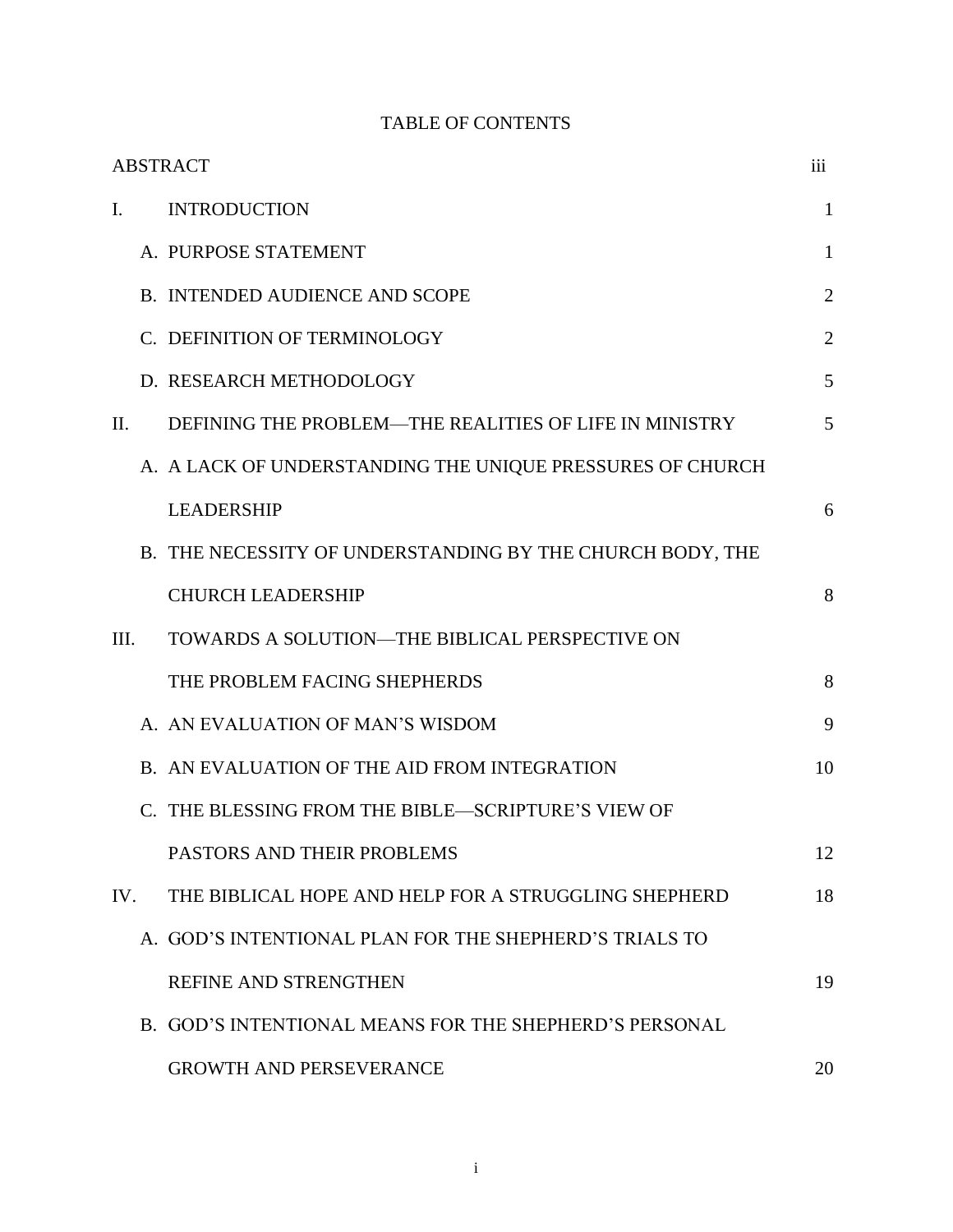|       |  | C. GOD'S INTENTIONAL APPOINTING OF THE SHEPHERDING TEAM FOR |    |  |
|-------|--|-------------------------------------------------------------|----|--|
|       |  | MUTUAL MINISTRY                                             | 21 |  |
|       |  | D. GOD'S INTENTIONAL GIFT OF PURPOSEFUL AND CARING          |    |  |
|       |  | <b>CHURCHES TO HELP THEIR SHEPHERDS</b>                     | 24 |  |
| V.    |  | <b>BIBLICAL PRACTICES OF FOSTERING CARE FOR STRUGGLING</b>  |    |  |
|       |  | <b>SHEPHERDS</b>                                            | 26 |  |
|       |  | A. PREVENTATIVE PRACTICES                                   | 26 |  |
|       |  | <b>B. CORRECTIVE PRACTICES</b>                              | 28 |  |
|       |  | C. CHANGE PROJECTS SAMPLES-PRACTICAL RESOURCES              |    |  |
|       |  | FOR SHEPHERDS AND CHURCHES                                  | 30 |  |
| VI.   |  | <b>CONCLUSION</b>                                           | 30 |  |
| VII.  |  | <b>BIBLIOGRAPHY</b>                                         | 31 |  |
| VIII. |  | <b>APPENDICES</b>                                           | 35 |  |
|       |  | A. SHEPHERDS QUESTIONNAIRE                                  | 35 |  |
|       |  | B. SAMPLE EVALUATION QUESTIONS FOR STAFF DISCUSSION         | 46 |  |
|       |  | C. SAMPLE ACCOUNTABILITY QUESTIONS                          | 49 |  |
|       |  | D. SAMPLE ANNUAL REVIEW                                     | 50 |  |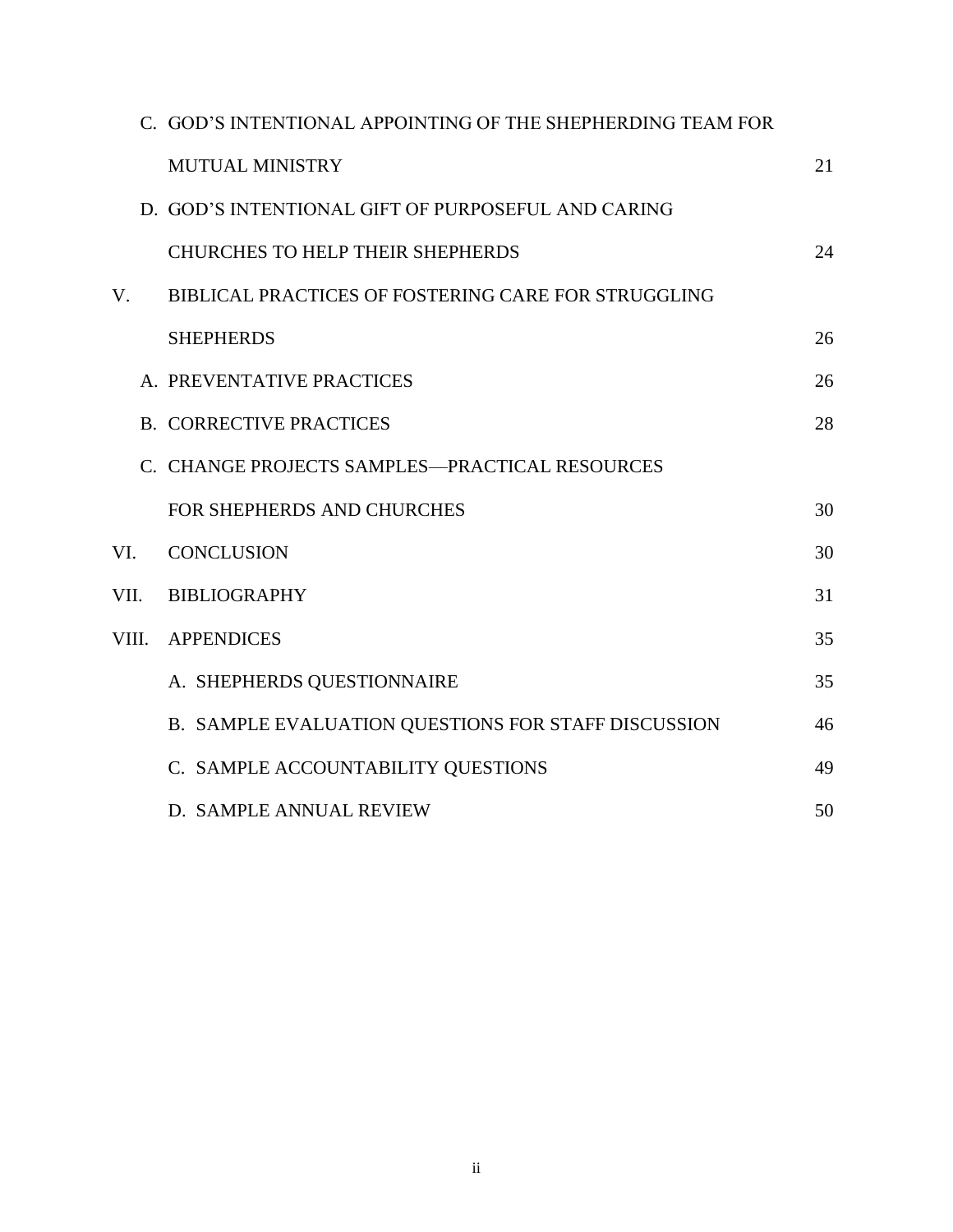#### **ABSTRACT**

Title: How the Church can Bring Hope and Help to the Struggling Shepherd Author: Chris Bruynzeel Degree: Master of Arts in Biblical Counseling Advisor:

Bringing hope and help to the leaders of the church is no easy task. These men feel the weight of responsibility for the spiritual life of the flock (Acts 20:28; Hebrews 13:17). The list of qualifications (1Timothy 3:1-6; Titus 1:5-9) is also at the forefront of their minds. The responsibility to be godly examples to the members of the body, above reproach in their character and in their family, is a heavy burden.

The varied reports and accompanying statistics don't seem to agree as to percentages of struggling shepherds, but the point can be made that the church must both recognize that their leaders are men who face serious struggles (whether as sinners or sufferers—usually both), and that the local church must do a better job to minister to their shepherds.

The church must prepare itself to have a ready answer and strategy to the inevitable issues that arise in the personal struggles of their shepherds. What happens when a leader of God's church is suffering serious discouragement? When they are depressed or anxious, who brings them help? Who do they trust to open their hearts and lives, without potentially losing their role and even livelihood? Many pastors suffer in silence or will go for help outside of their church family seeking guidance, comfort, encouragement, and yes, exhortation.

The thesis of this research outline in answering those questions is to help churches grow in their understanding of the unique struggles their pastors and elders face and to better develop biblical systems of care in their trials.

The various topics addressed in fulfilling the above purpose are: revealing the serious and real problem in the wider church; the problematic answers given by the world and even the church itself; the clarification of what a leader is really supposed to be and do; the potential idols of a pastor's heart as a sinner and sufferer; how the church can equip itself to counsel and care for a struggling shepherd from within their own body; and, how the shepherding team can intentionally pursue genuine friendships from within where they help each other persevere in trials of life.

© Chris Bruynzeel, 2022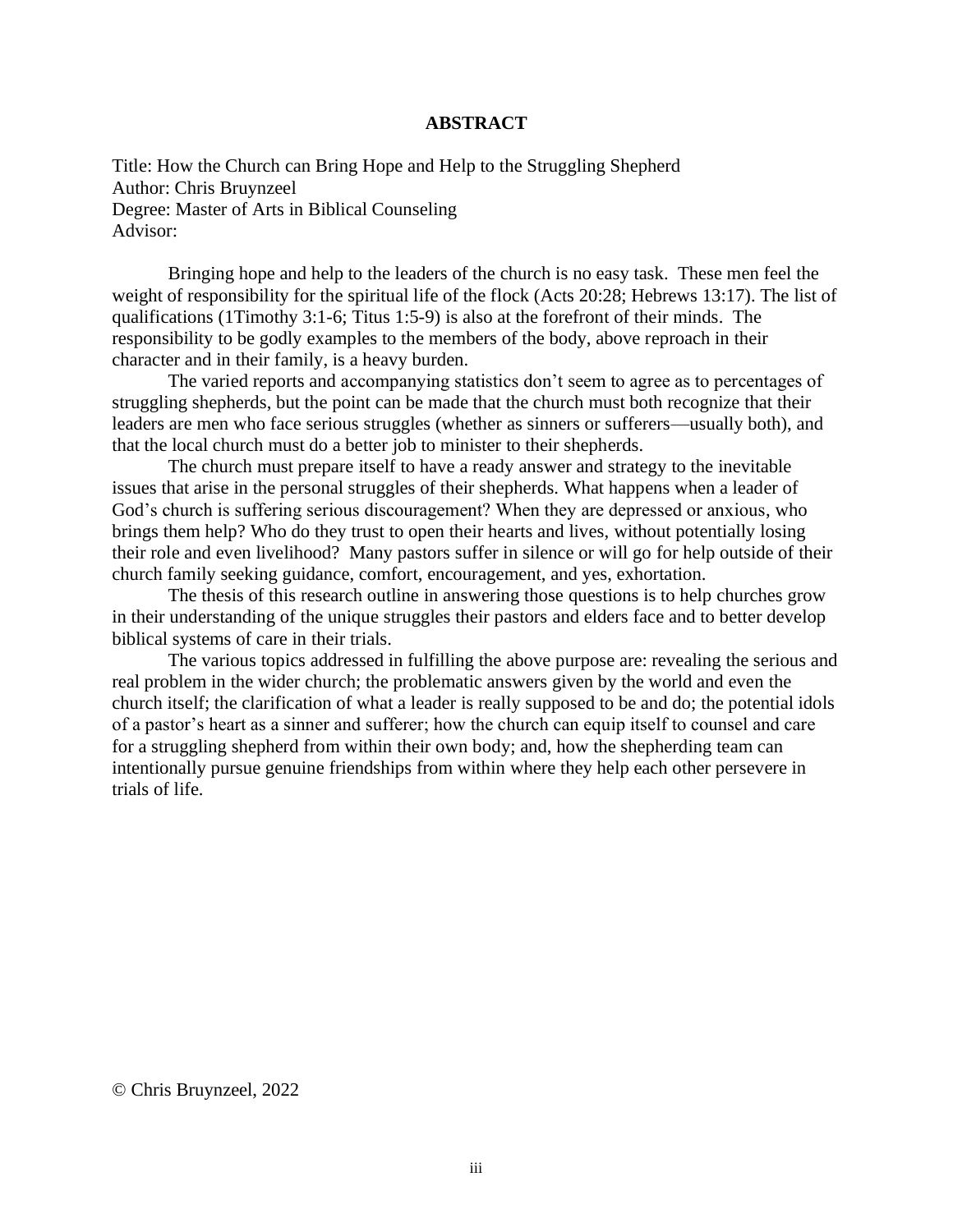### I. Introduction

### A. Purpose Statement

- 1. The thesis of this research outline is to help churches grow in their understanding of the unique struggles their church leaders face and to better develop biblical systems of care in their trials.
- 2. Thesis topics covered include: the serious and real problem in the wider church; the problematic answers given by the world and church; the biblical role of a shepherd; the hope found God's purposes for trials; the church's care for a struggling shepherd; and the prescription for help to shepherding teams to intentional friendships of care.
- 3. The thesis is meant to serve as a resource to churches and their shepherds about the shepherding crisis and the need to develop a biblical culture of care in the church.
- 4. The church's shepherds carry a heavy burden for the spiritual life of the flock. Providing help to these men is no easy task as they carry the burden, yet solutions must be investigated.
- 5. The church carries a burden of caring for their shepherds. Therefore, the church must be aware that their leaders are men who face serious struggles (whether as sinners or sufferers), and plan and provide better help for their shepherds.<sup>1</sup> The church must have a strategy for the inevitable issue, "What happens when a leader of God's church is suffering serious discouragement? When they are depressed or anxious or their marriage is in trouble or they struggle with sexual temptations, who brings them

<sup>&</sup>lt;sup>1</sup> For example, "Why Pastoral Care?" www.pastoralcareinc.com/why-pastoral-care/; or, "Pastoral or Elder Burnout" www.biblicaleldership.com/2017/08/02/pastoral-elder-burnout/; or "Your Pastor Needs You" (Daniel Sherman) www.my-pastor.com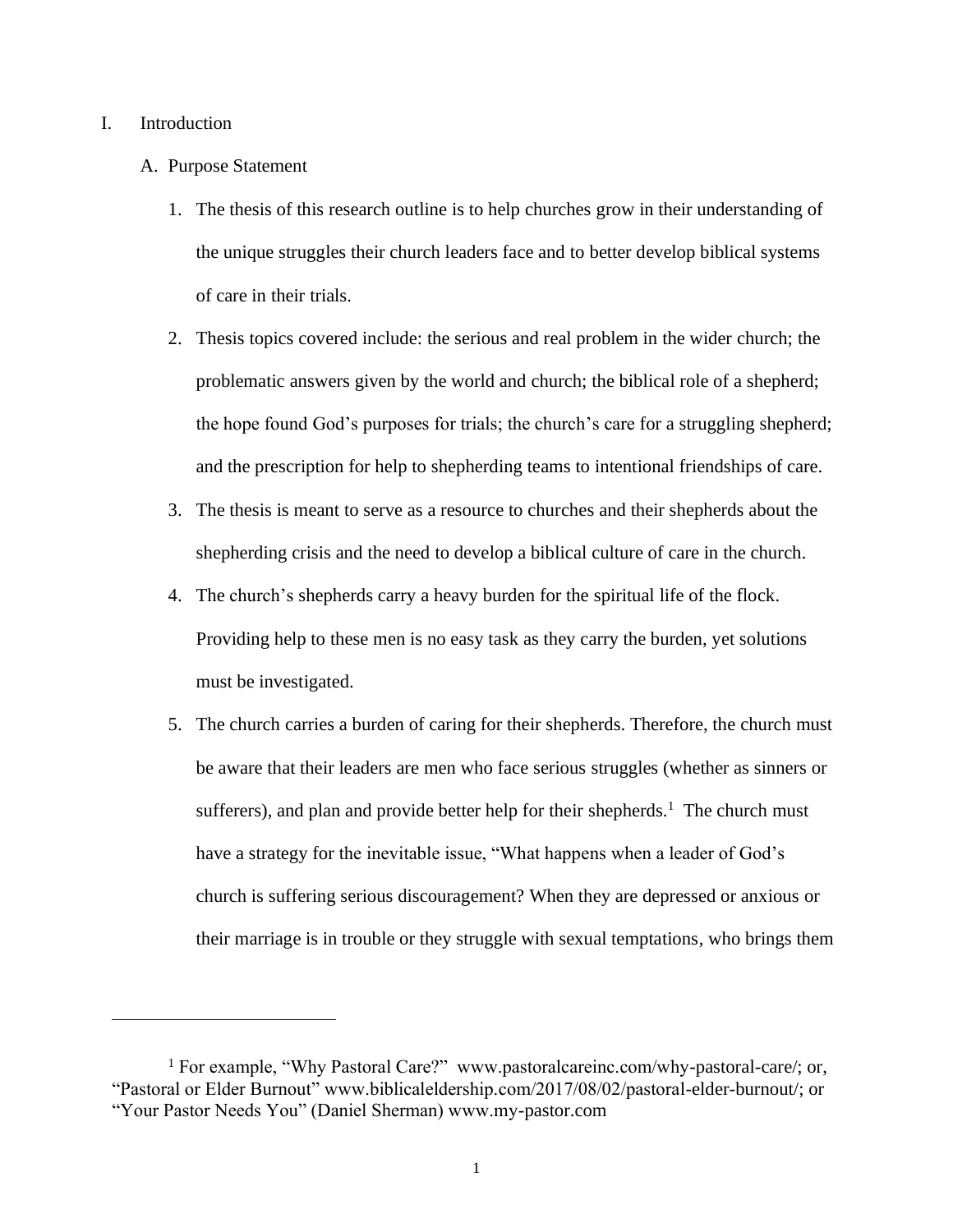help? Who do they trust to open their hearts and lives, without at the same time sacrificing their role and even livelihood?" Many pastors suffer in silence or will go for help outside of their church family seeking guidance, comfort, and encouragement. Neglecting to care for its own is not an option for a church family.

- 6. This outline will address the problem in the wider church; the problematic answers given by the world and even the church itself; the role of a biblical leader; the potential idols of a pastor's heart; and, how the church can equip itself to counsel and care and comfort a struggling shepherd from within their own body.
- B. Intended Audience and Scope
	- 1. The audience is intended for the church and its leadership who desire to better minister to their shepherds as imperfect men ministering in churches of imperfect sheep in a world system opposed to the vitality of the church and its shepherds.
	- 2. The scope of this outline is to both inform and equip the local church and its leaders. To help the church and its shepherds, they must move beyond the notion that a pastor is just tired and facing "burnout." It is critical to the health and witness of the local church to examine this issue, educate the body and shepherding team, and equip them to better bring help from God's Word to God's men burdened by ministry cares.
- C. Definition of Terminology
	- 1. "Shepherds" are those who hold the overseeing function of the church body as paid or unpaid elders of the church (Acts 20:28ff; 1 Tim. 3:1-7; Tit. 1:5-9; 1 Pet. 5:1-5). Paid elders are also referred to in today's church as pastors.
	- 2. The church is the local assembly of believers in Jesus Christ who are under the spiritual leadership of such shepherds. The church who is to minister to struggling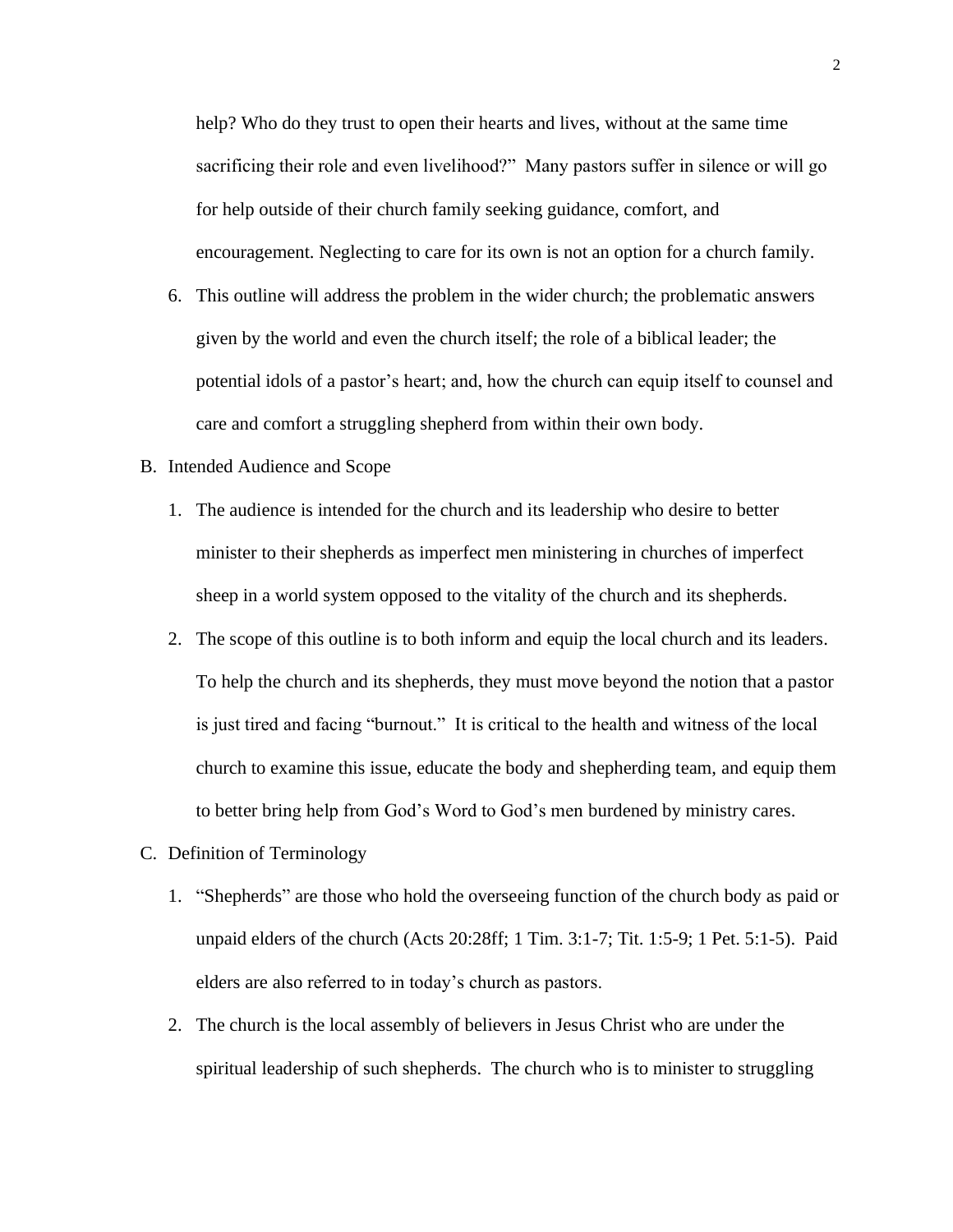shepherds are both the overall church body in their loving care for their shepherds, as well as the elders themselves as they are alert to each other's needs for discipleship and care in their unique circumstances within the church family.

3. "Burnout" is a common term but in need of clarification. The focus on the struggles a shepherd faces is not primarily "burnout," but is one of the issues covered. Others will be discouragement, depression, discontentment and more. It is important to note that not all seeming expressions of depression and discouragement are to be taken with concern. Indeed, it may simply be the heavy heart of a shepherd expressing sadness or "grief" over sin and suffering in the world and the people who the shepherd loves who are hurting.<sup>2</sup>

As a very commonly used term, the definition of "burnout" is assumed and better described by the evidence in a minister's life. It can mean the point in which a pastor "[reaches] extremes of emotional and spiritual exhaustion…feeling worn out and unappreciated."<sup>3</sup> The term was first used in 1974 by Psychologist Herbert Freudenberger in a published article. He and others working with him had experienced these feelings of what he called "burn-out." Those experiencing "burnout" had physical symptoms such as "exhaustion and fatigue, being unable to shake a lingering cold, suffering from frequent headaches and gastrointestinal disturbances,

<sup>2</sup> Thankful for this helpful insight from Dr. Ernie Baker, thesis supervisor at The Master's University. Comment Oct. 23, 2021. "I have been thinking quite a bit recently about soberness and those who are melancholy as not necessarily "depressed" but actually maybe grieving. For example, I think I often live in a state of grief for the lives of the people I counsel and the state of the world. I don't think of myself as depressed though. Sober yes."

<sup>3</sup> Tracey Dawson, "Whose Problem is Clergy Burnout?" *Christian Century,* Nov. 5, 2020, https://www.christiancentury.org/article/recommendations/whose-problem-clergy-burnout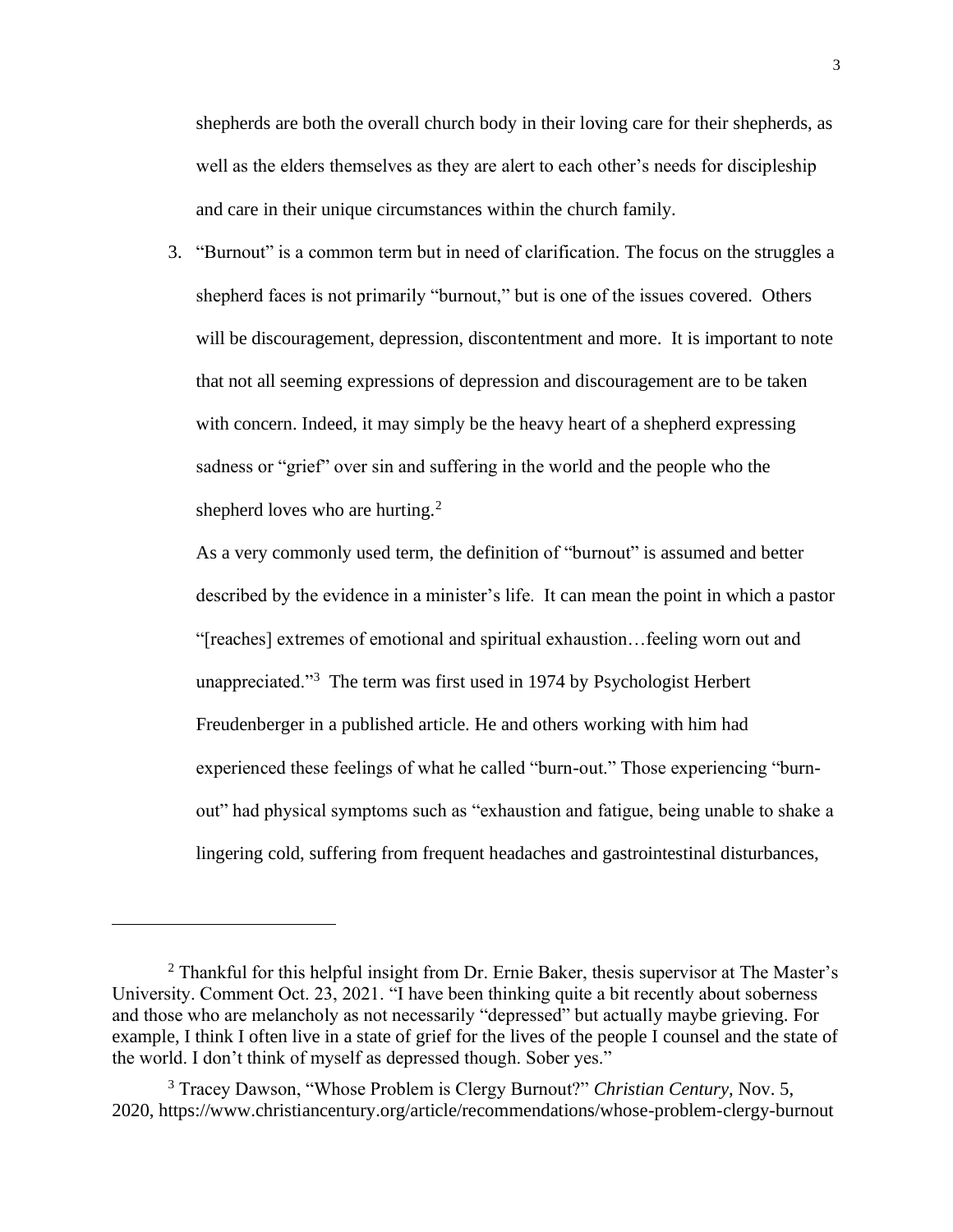sleeplessness and shortness of breath." They exhibited various behavioral symptoms (and to differing degrees) such as 'quickness to anger…cries easily…suspicion… excessively rigid… totally negative attitude… looks, acts, and seems depressed."<sup>4</sup> Occupational burnout (applicable to pastors) is listed by the World Health Organization "…[as a] syndrome resulting from chronic work-related stress, with symptoms characterized by 'feelings of energy depletion or exhaustion; increased mental distance from one's job, or feelings of negativism or cynicism related to one's job; and reduced professional efficacy."<sup>5</sup>

4. One biblical example of discouragement in ministry may be found in Elijah's situation (1 Kgs. 18). The discouragement he experienced (or "burnout") was caused by "the continuous stresses he faced consumed the last of his energy, his ability to go on… always consuming spiritual, emotional and physical energy… [With the following] major consequences of burnout: Loss of purpose in life; Having one's self-image destroyed; Feeling alone in the world; Being filled with resentment and bitterness; Feeling that all is hopeless."<sup>6</sup> "Burnout" is diagnosed as the result of prolonged exposure to stresses (pressures, trials) of life in ministry. The leader is counseled to delegate the responsibilities or to reprioritize his schedule and plan for

<sup>4</sup> H.J. Freudenberger, "Staff Burn-Out," *Journal of Social Issues*, 30, no.1 (1974):159– 161, doi:10.1111/j.1540-4560.

<sup>&</sup>lt;sup>5</sup> "Burn-out an 'occupational phenomenon': International Classification of Diseases". WHO. 28 May 2019. Retrieved 2021-12-22.

<sup>6</sup> "Seven Common Effects of Ministry Burnout," *Musicademy*, accessed October 1, 2021, https://www.musicademy.com/seven-common-effects-of-ministry-burnout/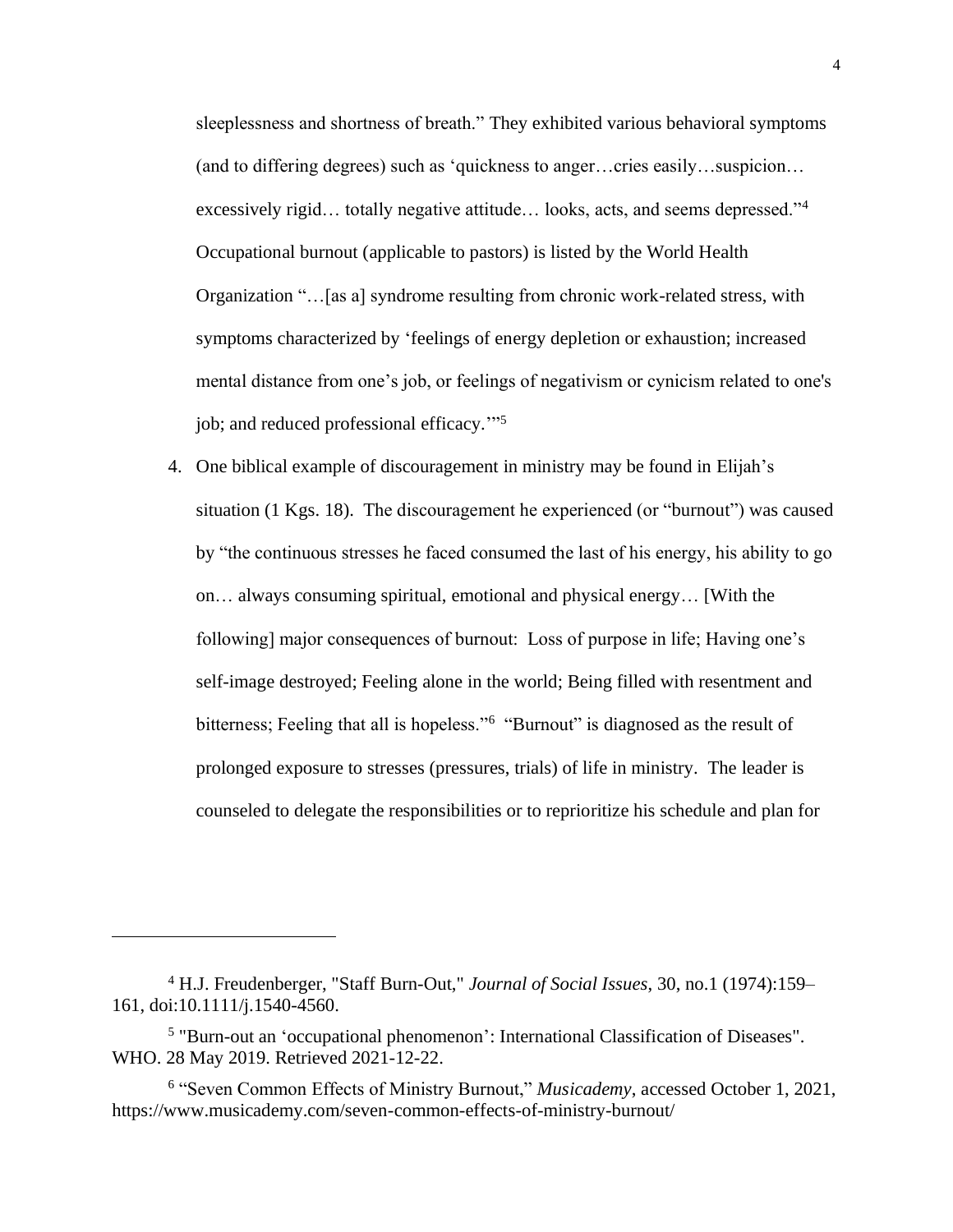more times of rest, exercise, and better diet. Or the symptoms are identified as depression or severe anxiety and the help is to be found in their various prescriptions.

5. Seeking to find a biblical diagnosis and prescription is the far better approach to diagnose what is happening in a struggling shepherd. We find better answers using biblical language and categories such as: the unique circumstances shepherds face (their "heat" to use Powlison's term); 7 the responses to the trials seen in the life of the shepherd (their "fruit") and then to identify the core motivations of the heart (their "root") that cause these responses.

Attention must include an examination of the outer man (his physical responses). Investigation into their sleep patterns, exercise and eating habits is important. Encouragement should be made to see a physician for a checkup.

D. Research methodology

My research is done primarily through my personal library of books on pastoral ministry and theology, interaction with agencies who specialize in member care of missionaries, online searches, and personal correspondence with shepherds of local churches.

#### II. Defining the Problem—The Realities of Life in Ministry

Within the church there are misperceptions of shepherds. The mistaken assumptions are to view them as: "spiritual giants" who are immune to the pressures of life; or as men with an easy job without understanding of the weight of responsibility of ministry; or ignorance of

<sup>&</sup>lt;sup>7</sup> Dr. Powlison's teaching on the Three Trees "A Biblical Model for Change" expanded by Timothy Lane and Paul David Tripp, "The Big Picture," chapter 6, *How People Change,*  (Greensboro, NC: New Growth Press, 2008), kindle edition.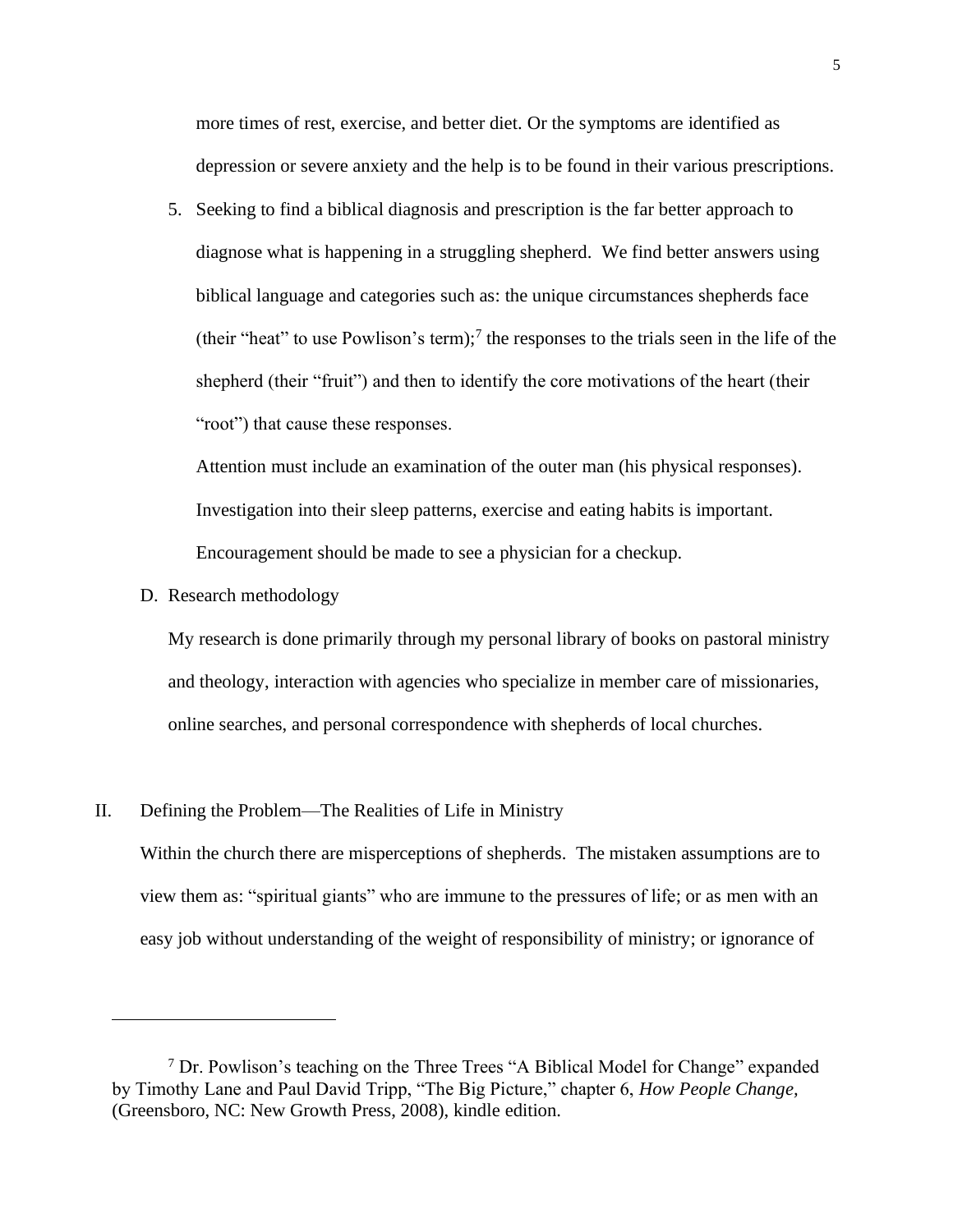the struggles shepherds face from the flesh according to the varied idols of the heart. The church and its leaders must grow in a more biblical perspective and practically strategic plan.

A. A Lack of Understanding the Unique Pressures of Church Leadership

- 1. The burden of the body carried by pastors and elders is immense: above reproach in their character; proving to be a workman who handles the Word of God with seriousness and faithfulness; who feed, guard, protect, counsel and care for the flock. Men with clay feet and remnant sin feel the weight of people's lives and their problems. "Like the weeping prophet Jeremiah, you too will weep over people's foolish idols and senseless rebellion against God's wise instructions.<sup>8</sup>
- 2. Studies reveal a discouraging report of the shepherding crisis in America with sad statistics about feelings of isolation and depression, often leading to ministry failure.
	- 80% of pastors and 85% of their spouses feel discouraged in their roles.
	- 70% of pastors do not have a close friend, confidant, or mentor.
	- 50% of pastors are so discouraged they would leave the ministry if they could but have no other way of making a living.<sup>9</sup>

<sup>8</sup> Alexander Strauch, *Acts 20: Fierce Wolves are Coming; Guard the Flock* (p. 34). Lewis & Roth Publishers. Kindle Edition.

<sup>9</sup> Bulleted points in the original. "Statistics in the Ministry" (covering a broad range of theological background, including those of a more liberal persuasion), https://www.pastoralcareinc.com/statistics/. Mark Dance, *Pastors Are Not Quitting in Droves,* 

lifewayresearch.com/2019/07/10/pastors-are-not-quitting-in-droves-2/ (July 10, 2019). Also, Dr. Richard J. Krejcir, "Statistics on Pastors: 2016 Update,"

churchleadership.org/apps/articles/default.asp?blogid=4545&view=post&articleid=Statistics-on-Pastors-2016-Update&link=1&fldKeywords=&fldAuthor=&fldTopic=0.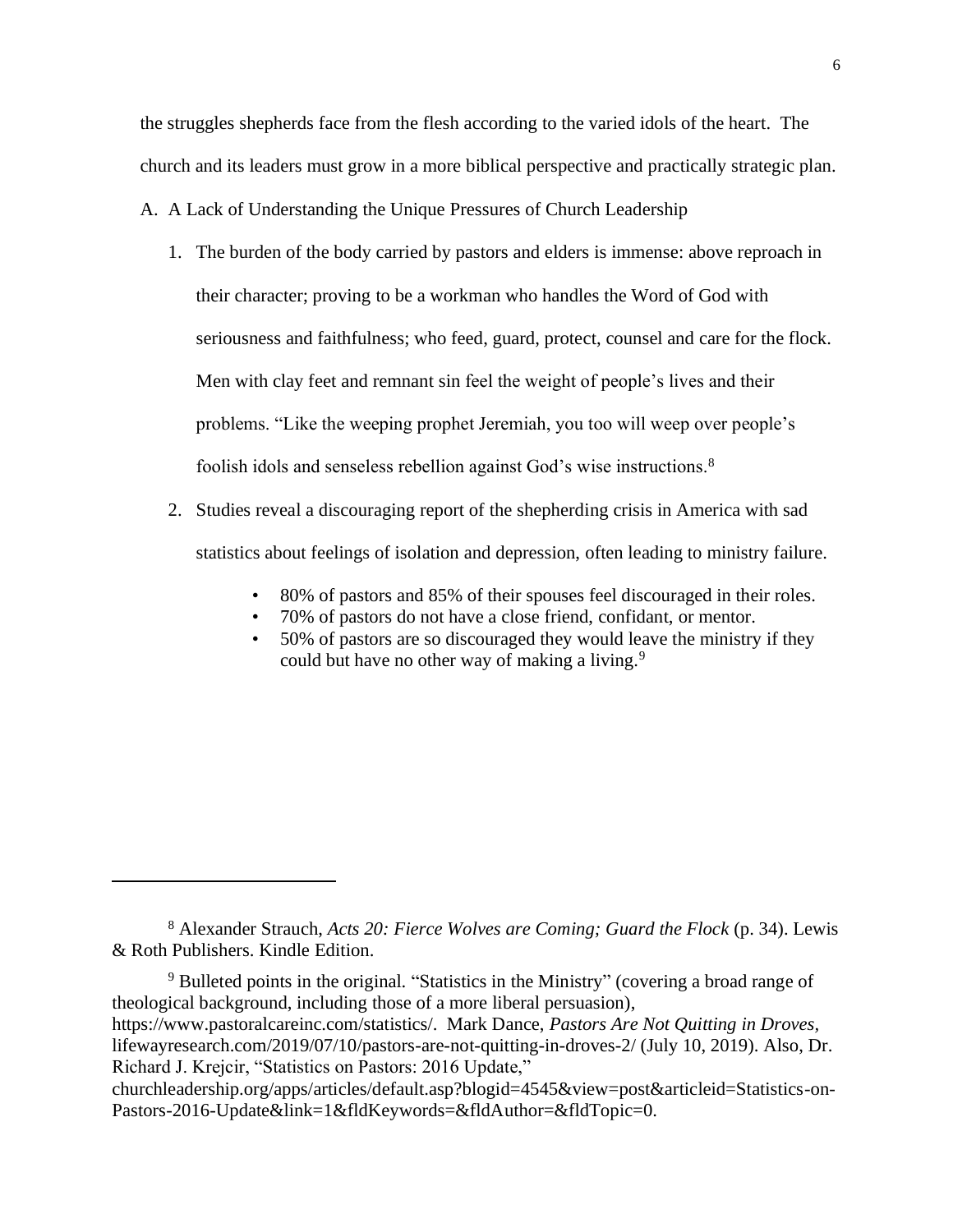Over the last couple of years church leaders faced the added burden of the CV-19 pandemic as they attempted to care for their flocks under troublesome conditions of burdensome restrictions, fear, and anxiety.<sup>10</sup>

- 3. Even according to a more conservative study,  $11$  there are over 300,000 pastors in the United States, and if even 1% are leaving the ministry each year, the statistics are concerning.<sup>12</sup> The church ought to think through potential solutions. When a shepherd leaves a church under bad circumstances, the body experiences personal loss and the church will suffer consequences both organizationally and financially.<sup>13</sup>
- 4. To move from cold statistics to a more personal glimpse, thirty fulltime and parttime elders were contacted (recorded as *Appendix A*, which includes the email sent, the questions asked and the summary of their answers). Half of those contacted responded with at least "I've experienced severe hurt as a shepherd" and "this is an important topic." Six responded and indicated some level of discouragement, and

<sup>&</sup>lt;sup>10</sup> Anna Hall, "Where Are All the Clergy Going?" Convergence, in CPR Connects, accessed July 22, 2021, https://convergenceus.org/2021/07/22/where-are-all-the-clergy-going/. "A more recent Barna survey in March of 2021 found that 29% of pastors had considered quitting in the past year."

<sup>&</sup>lt;sup>11</sup> "Fast Facts About American Religion," Hartford Institute for Religious Research, Hartford Seminary, http://hirr.hartsem.edu/research/fastfacts/fast\_facts.html#numcong Based on 2010 Census. More information in article online.

<sup>&</sup>lt;sup>12</sup> "Reasons for Attrition Among Pastors Quantitative Report" Pastor Protection Research Study, LifeWay Research. August 2015. 3-4. http://lifewayresearch.com/wpcontent/uploads/2015/08/Reasons-for-Attrition-Among-Pastors-Quantitative-Report-Final1.pdf Bold in the original. An excellent 33-page resource to consider. For instance, "54% of pastors agree the role of pastor is frequently overwhelming. More than 1 in 5 pastors agree their church has unrealistic expectations of them. More than 1 in 3 agree they feel isolated as a pastor."

<sup>&</sup>lt;sup>13</sup> Ken Sande, "Strike the Shepherd," Relational Wisdom 360, https://rw360.org/2014/03/30/strike-shepherd/ March 30, 2014. \*Evaluation by Ken Sande in footnote 5 in article.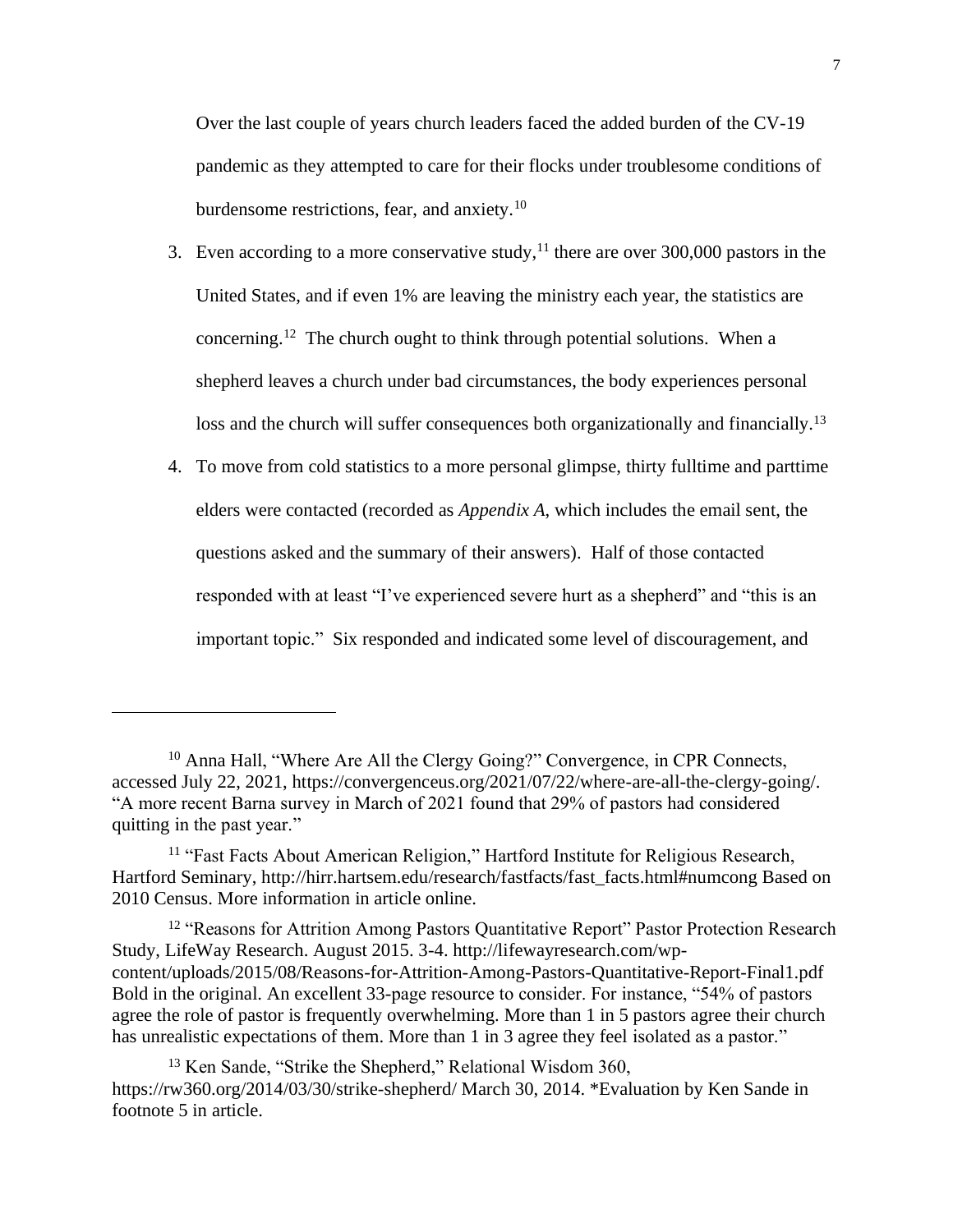some considered stepping off the shepherding team. While each received help, it was less than should be available to these shepherds.

- B. The Necessity of Understanding by the Church Body, the Church Leadership
	- 1. The church at large must grow in its aware of the statistics and not be naive to the challenges facing their shepherds, whether paid or unpaid elders.
	- 2. The men leading the body of Christ must have a humble and biblically informed understanding of their weaknesses and potential to stumble. Like Paul (1 Cor. 15:9; 2 Cor. 12:11; Eph. 3:7, 8; 1 Tim. 1:13–16), they must see themselves in comparison to Christ and not as some sort of "spiritual elite." Guarding their hearts (Pr. 4:23), they seek to strengthen their walk with God (Acts 20:28).
	- 3. Both the shepherds and the church will benefit from a biblically understanding. If the pastors and elders are faithfully fulfilling their role as men who are at the same time "above reproach" (1 Tim. 3:2), as well as, sinners saved by grace and being changed by His grace (Tit. 2:11-12), over prolonged time the church benefits and grows strong in unity, love, and witness. The critical need is for shepherds to model godliness because "as the shepherds, so the sheep" and "a church will never rise above the level of its leadership." As the church better understands its shepherds and grows in compassionate care for them, their leaders will benefit from help and better persevere.
- III. Towards a Solution—The Biblical Perspective on the Problem Facing Shepherds In this section, the diagnosis and then solutions available to struggling shepherds are discussed and evaluated. The supremely better help is found not in secular counsel (nor the attempted "mixture" of secular and sacred offered by integrationist counsel), rather in God's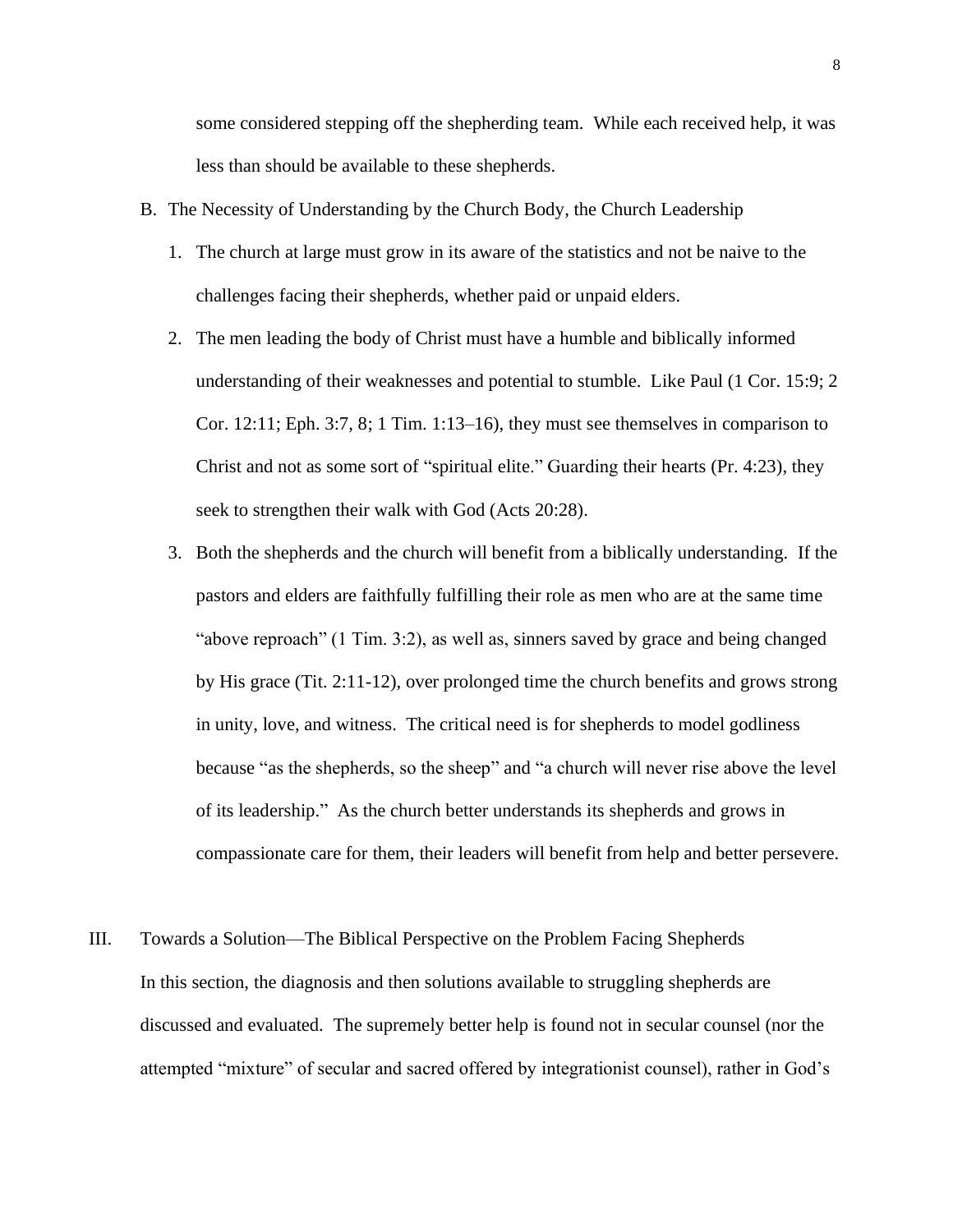Word where His ways and wisdom give insight into the heart of the shepherd and soulsatisfying comfort.

- A. An Evaluation of Man's Wisdom—Leaders and their Problems
	- 1. The problem of men struggling with the burden of leadership is observed in the business world. Some of the pressures and pitfalls in pastoral ministry are similar (though minus the unique spiritual dynamic of the church). Resources abound for the secular leaders to manage organizations and the inevitable interpersonal conflicts.
	- 2. The problem with the solutions offered is in the wrong presuppositions will lead to error-filled interpretations and eventually to damaging prescriptions for help. Most of the wisdom offered deals only with man's perspective and leaves God out (in relation to the leaders as men accountable to God for their decisions). The church is not equal to a secular organization. Due to the nature of the church as a spiritual organism, secular wisdom falls short neglecting the spiritual responsibility of its leaders nor their people's spiritual health. This is a crucial component to be missing and leads to error. "Best business practices"<sup>14</sup> for leaders involves primarily financial gain and how to best manage its workers to promote and maintain financial efficiency. Sadly, too much has been incorporated into the church to its detriment.<sup>15</sup>

 $14$  In over twenty years of ministerial life, to my dismay I've heard this term used many times by unpaid elders with only business background and little biblical training and has "excused" some cold-hearted decisions. When dealing with "people resources," the 'oneanother' commands must be operative in the language and decisions of the leadership team.

<sup>&</sup>lt;sup>15</sup> I heard this "wisdom" while attending the 2012 "Sticky Teams" Conference hosted by Pastor Larry Osborne of North Coast Church (Chula Vista, Ca). See https://northcoasttraining.org/leadership-conference-2021/ The district head for our EFCA gathering highly recommended this for our shepherds and staff. Furthermore, the recommended resource we read, Osborne's book, *Sticky Teams* is full of business principles and practices with little Scriptural content. For a book also advertised through the Gospel Coalition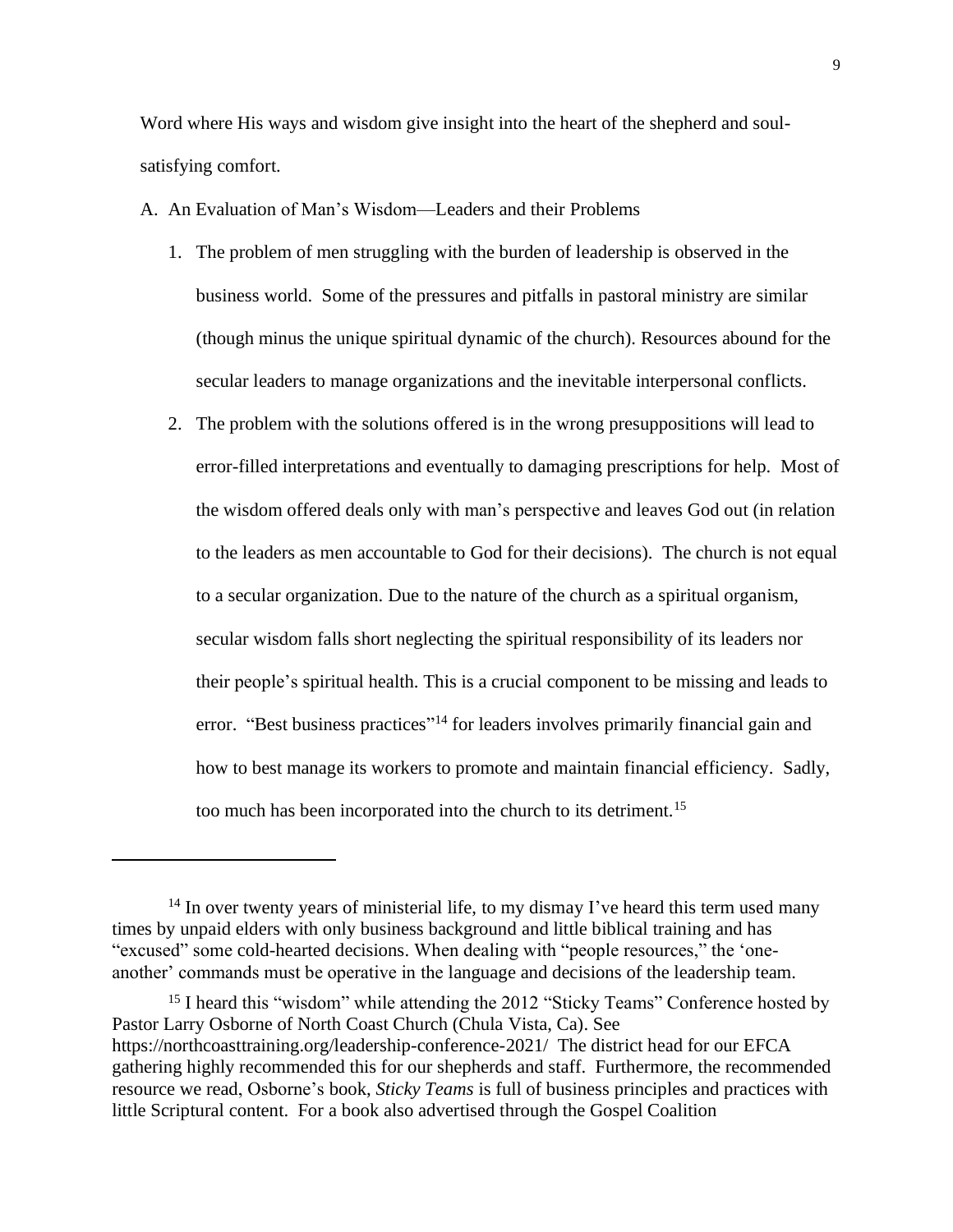- B. An Evaluation of the Aid from Integration—Mixing Man's Wisdom with "Christian Counsel" to Help Struggling Shepherds
	- 1. The problem has been observed by the church at large and rightly so. Christians should seek solutions to the shepherding crisis and the solutions vary widely. Those integrating man's wisdom and God's Word, though misled, are for the most part not doing so with evil intent. For instance, in *How to Beat Burnout* the authors clearly state their desire "to help those who may be approaching burnout recognize the dangers before they become devastating."<sup>16</sup> Their motivation is admirable, but due to their reliance on psychological theory rather than God's Word, the counsel offered is ultimately void of power to change hearts (Heb. 4:12-13). For instance, in chapter 7 "Jesus Treats Twelve Tired Men,"<sup>17</sup> Mark 6:30ff is applied to dealing with burnout. Rather than seeing Jesus take the disciples aside, for rest yes, but also to teach them further lessons, this becomes the strategy Jesus used because He recognized their susceptibility for burnout.

While some sound advice is offered, the author's search for a passage to fit his agenda is seen in the use of passages that sound correct but, in their context, have little to nothing to do with his point (this is called eisegesis). "Burnout can leave one so hardened or disillusioned with the world that one has little emotional or spiritual

<sup>(</sup>https://www.thegospelcoalition.org/blogs/justin-taylor/sticky-teams/) for leadership team training within the church by the Gospel Coalition, there is little Scriptural instruction.

<sup>16</sup> Frank Minirth, Don Hawkins, Paul Meier, Richard Flournoy, *How to Beat Burnout: Help for Men and Women*. Chicago, Il.; Moody Press, 1986. 22.

<sup>&</sup>lt;sup>17</sup> Ibid., 97-102.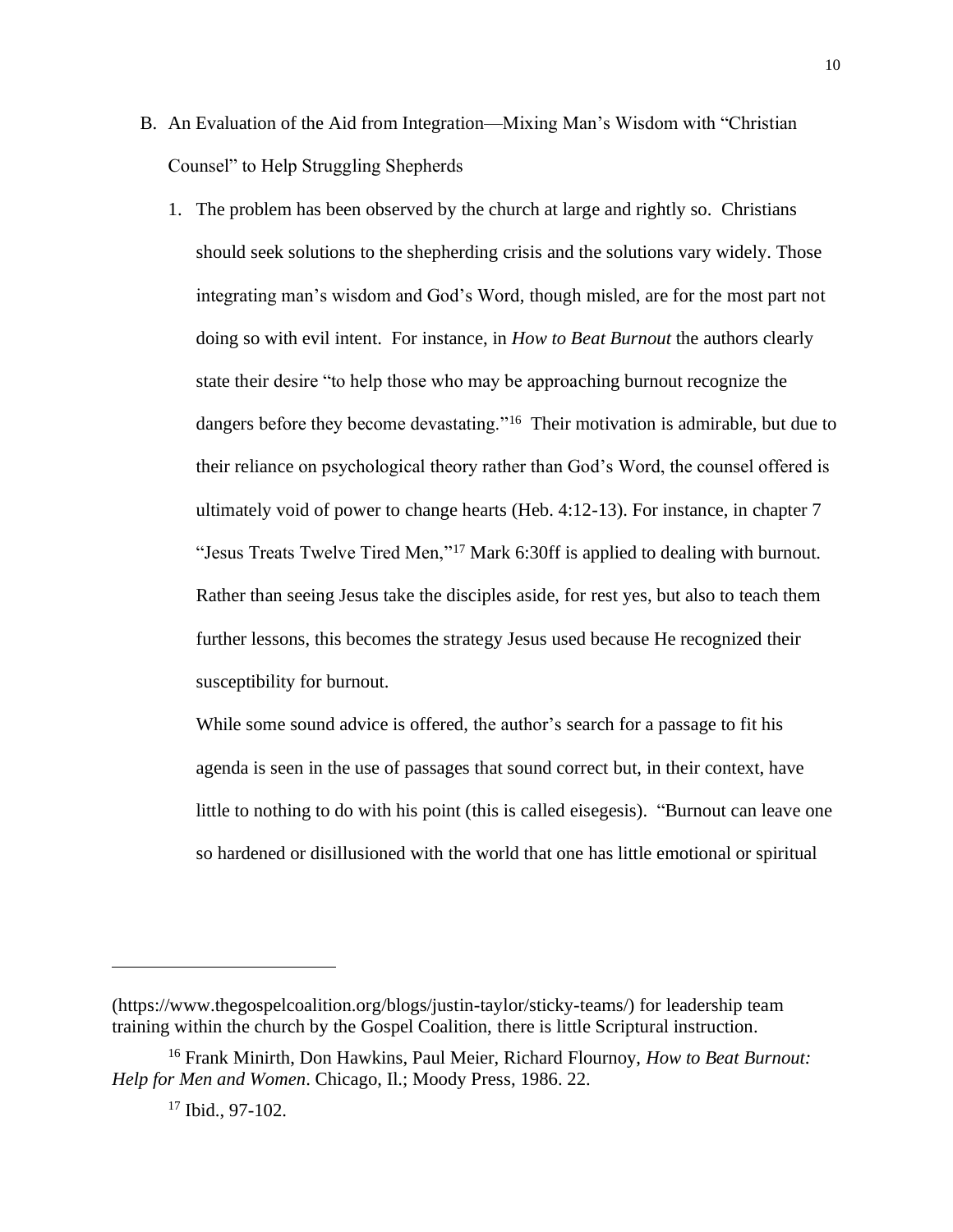energy left to comprehend the supernatural or the meaning behind it."<sup>18</sup> The responsibility for the disciples' inability to understand as Jesus explains results from their lack of faith.

There are other incidences where the disciples didn't understand Jesus' words or actions, yet they were not fatigued (for instance Matt. 16: 23 and Jesus' rebuke of Peter for hindering Christ's mission).

Other unbiblical teachings filled with man's wisdom, such as focusing on self-worth, seep into their explanations and prescriptions, leading to misguided help and hope.<sup>19</sup>

2. The problem with the solutions offered when using man's wisdom mixed with God's Word is that man's heart is "naturally" drawn to man's wisdom and away from God's Word that confronts the inner man. Man's ears like to be "tickled" with the new and flashy. They pursue the worldly counsel with cool sounding terms and buzzwords. Due to sin's effect on our minds, man's ability to correctly discern between the truly helpful counsel and the unwise is suspect at best, disastrous at worst. This is like sifting through a garbage dump looking for fresh fruit to eat.

> First, even those within the secular fields are criticizing the scientism which has created the prominence of the mental health language. Second, the reductionism of humanity to a simple biological entity is problematic because it is contrary to the biblical view that people are both body and soul. Third, the diagnoses dismiss the reality of sin and all of its effects on our humanity both body and soul. For us as Christians it is a serious mistake to dismiss the noetic effects of sin (the effects of sin on the mind), the physiological decay of

<sup>18</sup> Ibid., 102.

<sup>&</sup>lt;sup>19</sup> Ibid. For instance: "When we disobey God, our self-concept is lowered, and we experience a lower sense of self-worth." (p. 131) Or, "Since we often tend to judge people on their ability to produce, there is often a parallel drop in feelings of self-worth." (p. 146)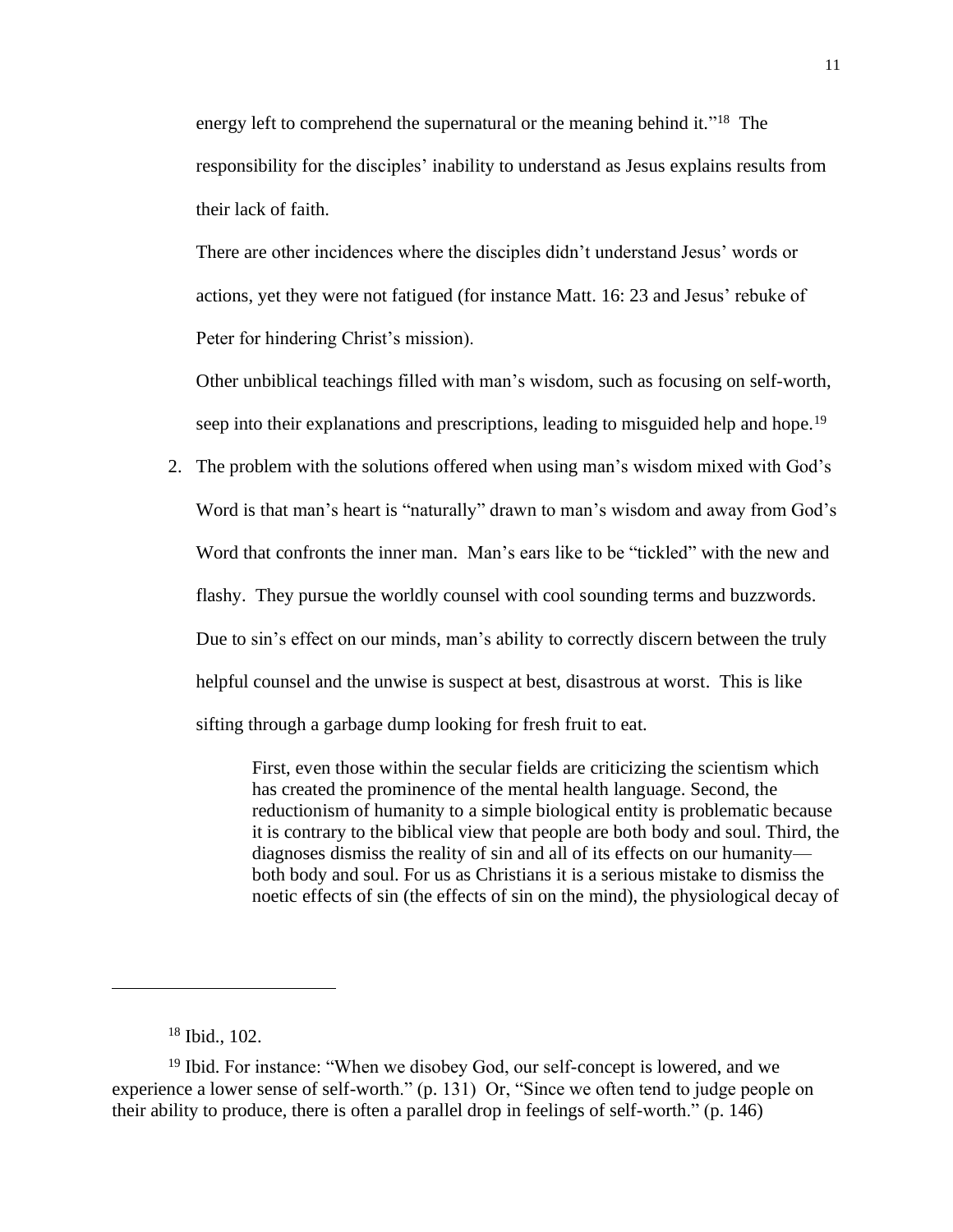the body, and the biblical remedy provided for all the predicaments caused by the curse of the fall. $20$ 

Furthermore, God's wisdom is diluted through proof-texting. Integrationist approaches to lead Christians to shallow understandings and weak prescriptions for help. For instance, the following author offers some sound advice, but the Scripture offered out of Deuteronomy 30 is taken out of context.

It is "not too difficult for you" and "it is not beyond your reach." Then, I love his words "the word is very near you; it is in your mouth and in your heart". The life of blessing is mine for the taking. The life of emotional and spiritual health is within grasp. $2<sup>1</sup>$ 

The author takes a passage intended to exhort the Israelites to obey God and forsake

sin by living according to God's revealed Word and massages it to apply to a self-

help managing of priorities and time for the busy person. Scripture is diluted and

unintended meanings are read into passages to reinforce one's own agenda.

Christians are drawn further away from the hope in God's Word rightly interpreted.

In Christ, the hardest struggles of life—whether from our own sins or the suffering that comes from living in a sin-broken world, can be redeemed. But if we rely on secular labels and the solutions that are attached to them, our hope will rise and fall upon the temporary effectiveness of those solutions.<sup>22</sup>

Therefore, integrationist wisdom ought be rejected in favor of God's Word for hope.

C. The Blessing from the Bible—Scripture's View of Pastors and their Problems

Scripture's perspective brings further help to shepherds if they remember that they too

are in the same process of sanctification as all believers. Trials are then clearly perceived

<sup>20</sup> Johnson, 48-49. See also Jay Adams, *A Theology of Christian Counseling,* chapter 11 "How Sin Affects Thinking," (Grand Rapids, MI: Ministry Resource Library, 1986).

<sup>21</sup> Lance Witt, "Own It," accessed November 26, 2021, https://replenish.net/own-it/

 $22$  Johnson, 30.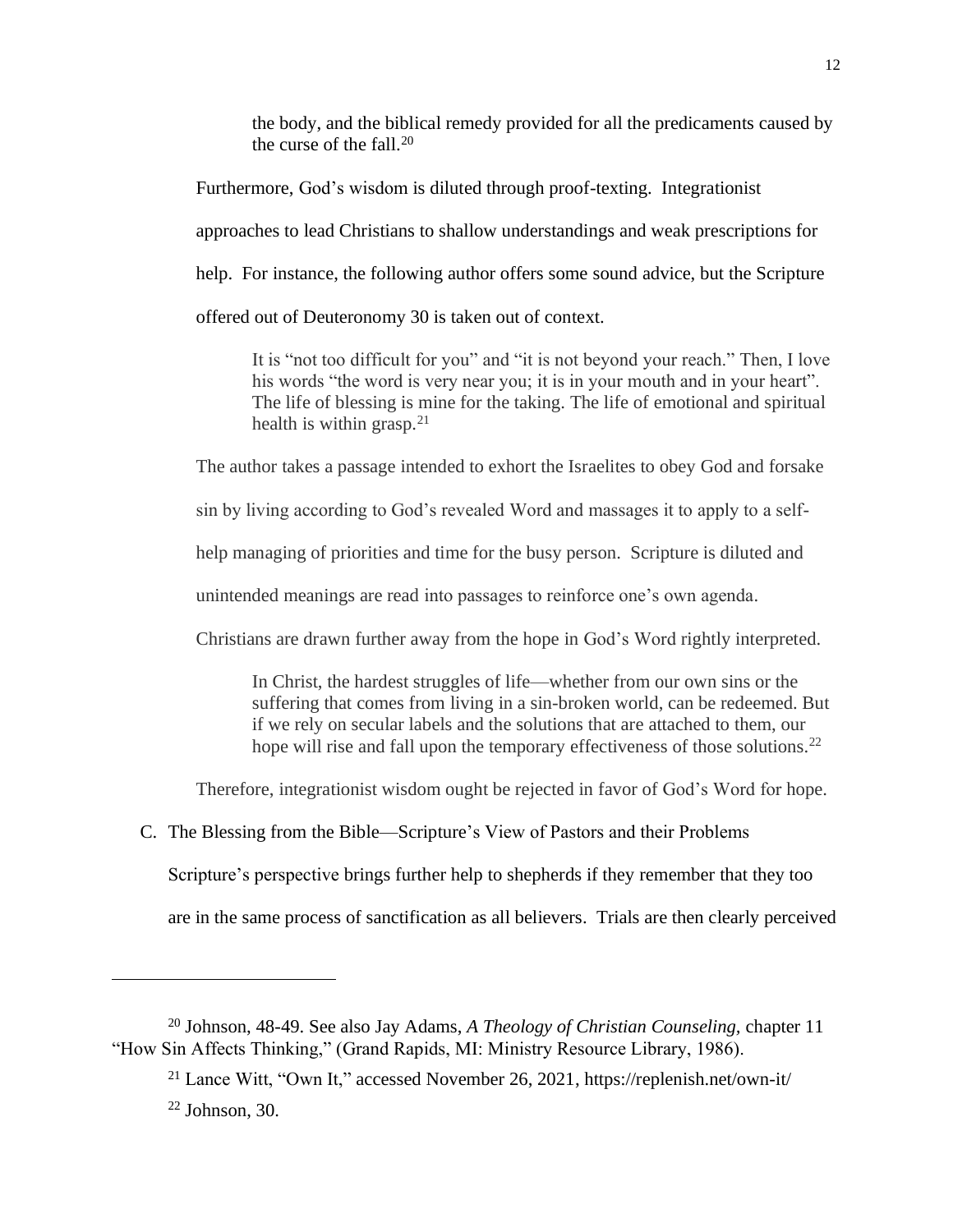to be purposed by God for their growth. With the help from fellow leaders and church members God has put around them, they find comfort in their struggles.

- 1. The biblical view of a shepherd as both leading the sheep and being a sheep is a critical balance to maintain. God's design for leadership is by appointed elders who are either unpaid "lay" elders or paid "pastor" elders. They are men from within the church body who exemplify the godly characteristics found in 1 Timothy 3:1-6; Titus 1:5-9; and 1 Peter 5:1-5. Paul charges them to watch over their personal lives (conforming to godliness) and to watch over the lives of the people under their care (Acts 20:28-35). This watchfulness, protection, and care fall under the term "shepherding." The term "pastor" is associated with shepherding and describes with vivid Old Testament imagery what an elder does in leading the flock.<sup>23</sup> At the same time, they are sheep who follow the Good Shepherd (Jn. 10). God is the One Who brings the growth of the believers (Phil. 1:6) and the increase in the harvest (1 Cor. 3:6-8). Shepherds do their part, but they are dependent on Christ to build His Church, including their own (Matt. 16:9).
- 2. The need for sanctification of a shepherd must be embraced by leaders in God's church. Shepherd, "know thyself!" <sup>24</sup> The man of God who wants to be used by God must have a biblically realistic view of himself and his own process of sanctification.

A. W. Tozer humorously confesses: "Do you know who gives me the most trouble? Do you know who I pray for the most in my pastoral work? Just

<sup>&</sup>lt;sup>23</sup> In Acts 20:17, 28; Tit. 1:5-9; 1 Pet. 5:1-2, the terms are used for the same men functioning as leaders or shepherds of the church.

 $24$  I use this famous phrase to mean "be careful not to have an exalted view of self and your abilities and place, rather have an honest appraisal of yourself, including both strengths and weaknesses." For the many uses of this phrase: https://en.wikipedia.org/wiki/Know\_thyself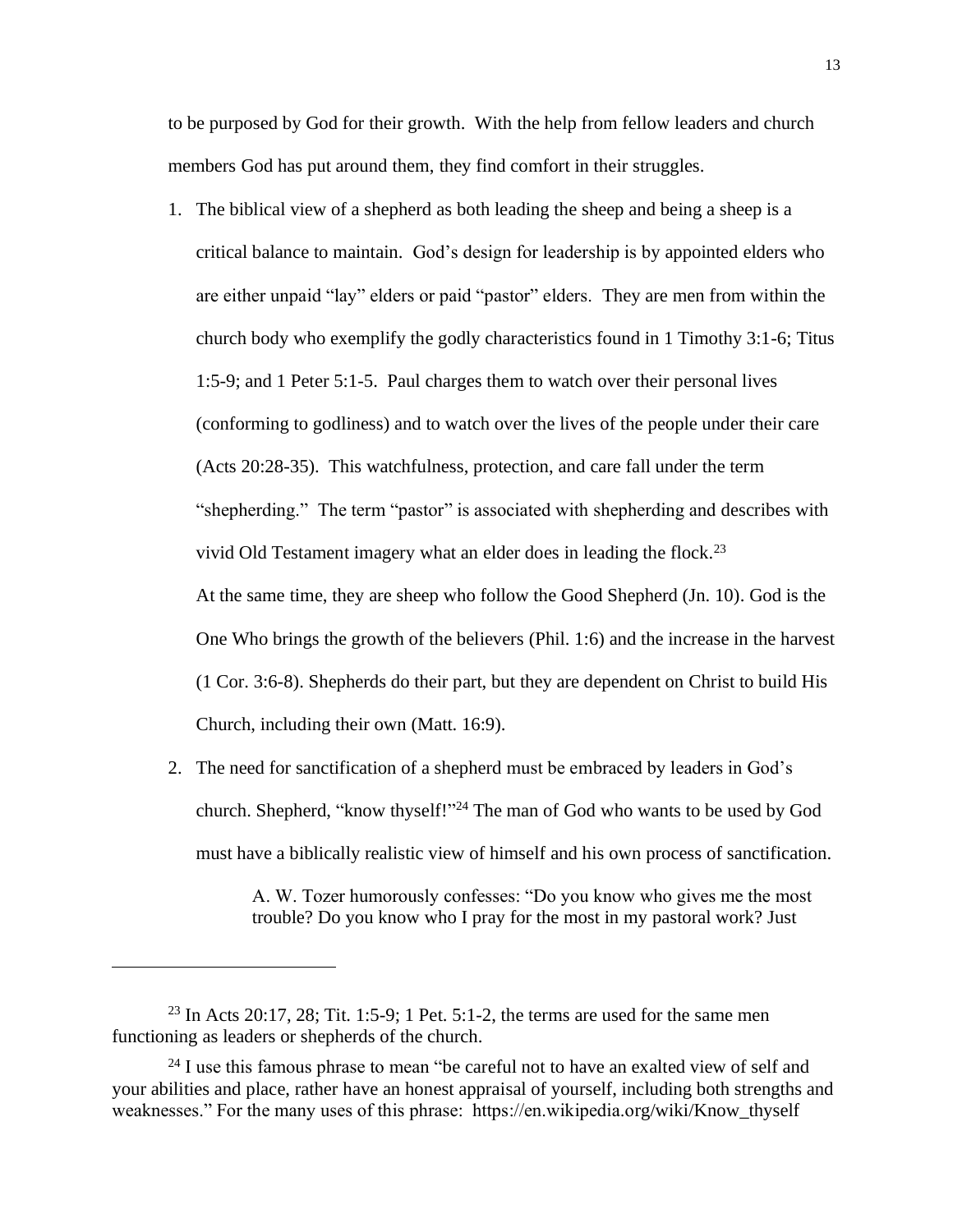myself." Proverbs aptly states the point: "Keep your heart with all vigilance, for from it flow the springs of life" (Prov. 4:23).<sup>25</sup>

a. All shepherds are first men who are deserving of nothing but the judgment of God

(save the grace of God in Christ Jesus). This bedrock understanding fosters

humility and a resultant praise to God. The saved shepherd is only useful by

God's grace.

Take heed, therefore, to yourselves first, that you be that which you persuade your hearers to be, and believe that which you persuade them to believe, and heartily entertain that Savior whom you offer to them.  $(Mk12:31)^{26}$ 

b. All shepherds must also be men committed to changing and growing in

Christlikeness. To enjoy the peace of God from a guilt-free conscience (2 Cor.

1:12; 5:11; 1 Pet. 3:16), a shepherd must prioritize his pursuit of both the study

and application of God's Word (Acts 20:28; 1 Cor. 11:1; Phil. 3:15-17; 4:9).

One survey of pastors asked, "What are the most common obstacles to spiritual growth?" The top three were busyness (83 percent), lack of discipline (73 percent), and interruptions (47 percent). Most of these interruptions and most of our busyness are ministry related, not "worldly."27

The body will be encouraged by the living example of a humble man who pursue

holiness, acknowledge weaknesses, and quickly admit sins and mistakes.

Ministers are not only sons of Adam, but sinners against the grace of Christ, as well as others; and so have increased their radical sin. … It is

<sup>27</sup> John Piper, *Brothers, We Are Not Professionals*, (Nashville, TN: B&H Publishing Group, 2013), Kindle Edition, 77.

<sup>25</sup> A. W. Tozer, *Whatever Happened to Worship?* comp. and ed. Gerald B. Smith (Camp Hill, PA: Christian Publications, 1985), 78. Quoted from Strauch, *Acts 20,* 95.

<sup>26</sup> Richard Baxter, *The Reformed Pastor*, electronic ed. taken from the 1974 Banner of Truth ed. edited by William Brown. (Simpsonville SC: Christian Classics Foundation, 1996), 53- 54.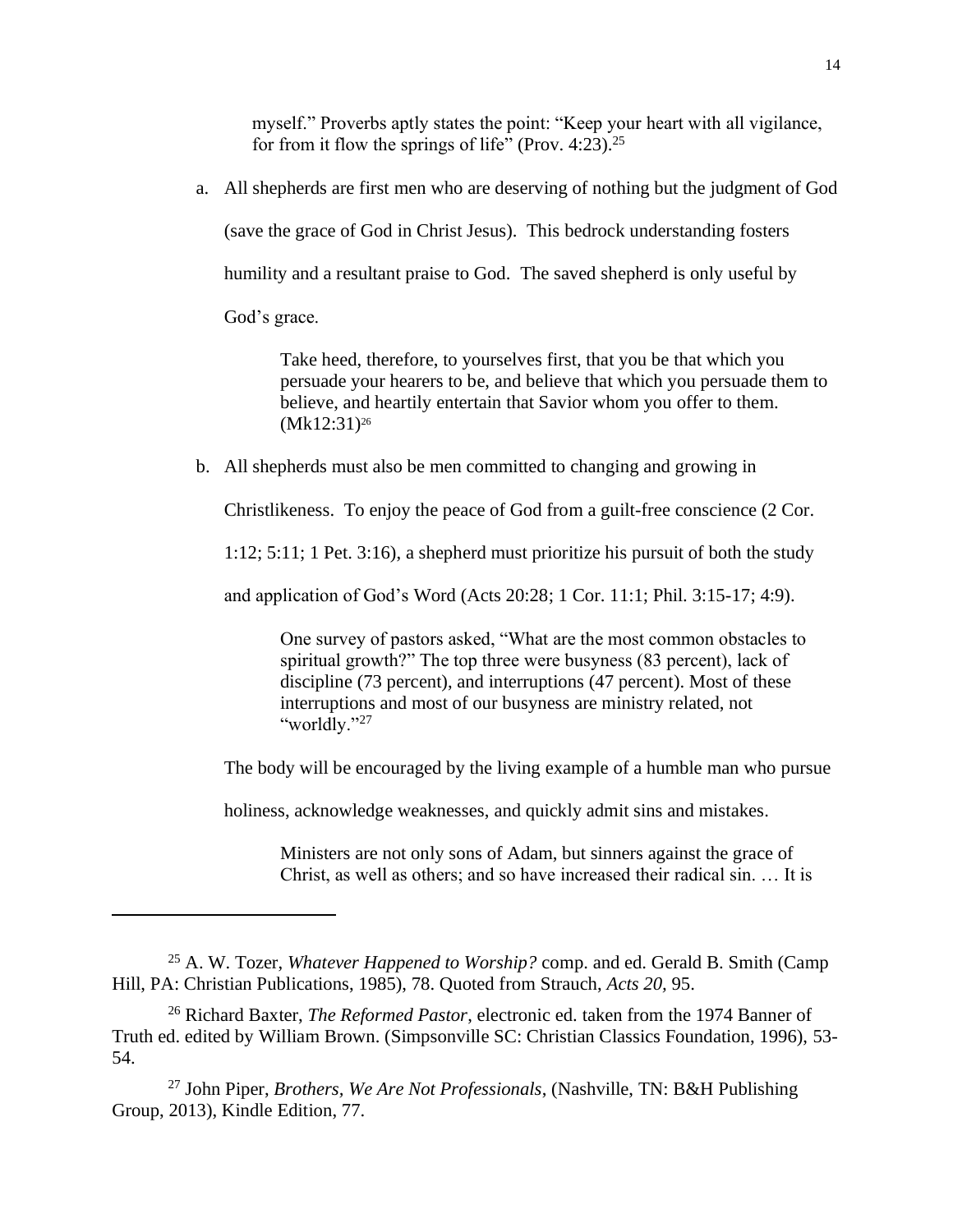most necessary, therefore, that men of so much infirmity should take heed to themselves and be careful in the oversight of their own souls.<sup>28</sup>

c. Shepherds should be ready to not only expect trials but also to appreciate them. Shepherds must show by their teaching and example that God has purposes in trials: to create greater dependency (2 Cor. 12:9), character and furthering His greater plan through them (Gen. 50:20; Rom. 8:28-29; Jam. 1:2-4). Both elders and their people must be alert to the dangerous tendency of elevating their shepherd as a spiritual superman that blinds them to the real struggles these men face. On the one hand, church leaders carry a heavy burden for their flock. "John Newton called the minister's work 'a sorrow full of joy."<sup>29</sup> Therefore, the church must be on the alert to a leader who may isolate and suffer silently. Pride can also creep in by the shepherd's acclaim of their knowledge or numbers (1 Cor. 8:1-2; 12:7-10), or through the congregation's undue elevation of the preacher (1 Cor. 1:12), or any other number of various reasons.

> I would say once more what I am profoundly convinced is a terrifying truth, confirmed by my experience more and more, that to be a preacher, an expositor of God's Book, is one of the most dangerous things in the world.<sup>30</sup>

- 3. A Closer Look at the Shepherd's Struggles
	- a. Leaders in the church face particular inner man issues in pastoral ministry, such as taking more responsibility than they ought for the souls of those under their care.

<sup>30</sup> David Martyn Lloyd-Jones, *The Christian Warfare: An Exposition of Ephesians 6:10– 13* (Edinburgh; Carlisle, PA: Banner of Truth Trust, 1976), 179–180.

<sup>28</sup> Baxter, 74.

<sup>29</sup> Thomas K. Ascol, *Dear Timothy: Letters on Pastoral Ministry*, ed. Thomas K. Ascol (Cape Coral, FL: Founders Press, 2004), 11.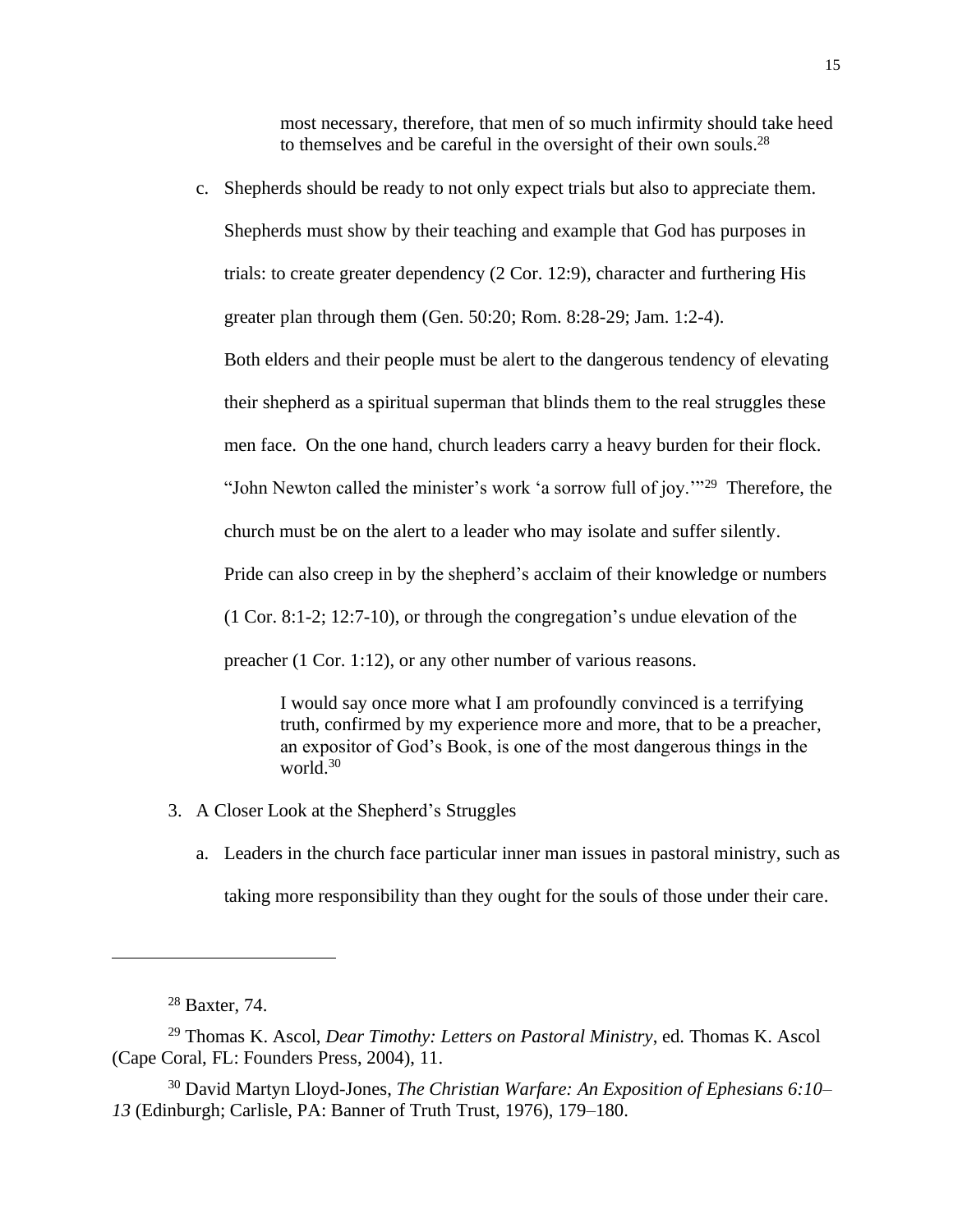While the shepherd will give an account for the spiritual oversight entrusted to them (Heb. 13:17), he must remember he is not their "savior." He is called to vigilance (Acts 20:28), but needs to entrust their salvation to God. Another temptation being the façade of perfection in family and ministry. As well, swelling numbers of congregants can increase the desire for prestige in both the church and community.

There are endless temptations appealing to the shepherd's pride, waging war in the heart and he is called to keep a diligence on his coveting heart (Eph. 2:5; Col. 3:5; Pr. 4:23).

- i. First, the shepherd faces the fight with his flesh. He must not buy into the world's diagnosis of man's "mistakes" as due to upbringing (i.e., his parents raised him wrong, he grew up in the wrong part of town) or genetics (i.e., his parents were alcoholics so he will be too). The list of "why" man does what he does from secular wisdom is endless and confusing. Rather, his conviction must rest in God's account of man, his heart, his problem with sin and solution. He must be committed to develop a plan to be in God's Word and ways to daily fight his flesh's revulsion against God sovereignty over his life and ministry.
- ii. Second, the wise shepherd will know the root of that fight which starts in the heart and the reality of idols of a shepherd's heart.<sup>31</sup> He must be on constant

 $31$  This section is owed to the following helpful suggestions from Dr. Baker in a paper "Idols of a Pastor's Heart" by Andrew Hadaway (MABC program, The Master's University, Jan. 2013). Not every "idol" is discussed in Mr. Hardaway's helpful thesis, but these 5 categories are a good summary of the major stumbling stones facing men in pastoral ministry.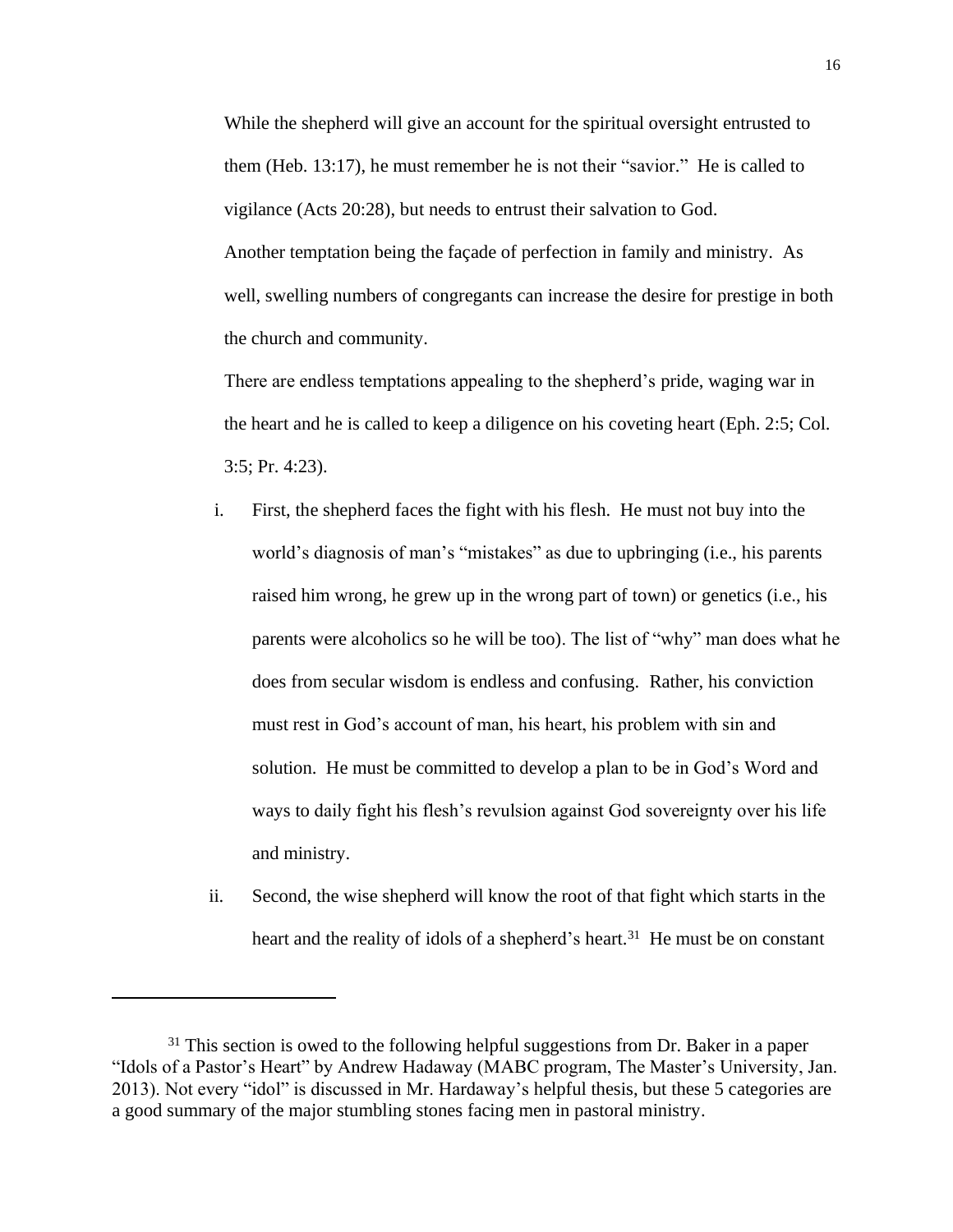alert to the snares of ministry. Charles Colson's warning offered by Alexander Strauch deserves careful thought.

"Power is like saltwater; the more you drink the thirstier you get. The lure of power can separate the most resolute of Christians from the true nature of Christian leadership, which is service to others. It's difficult to stand on a pedestal and wash the feet of those below."<sup>32</sup>

The following are categories of potential threats: the idols of the heart.<sup>33</sup>

- 1) The Idol of Position—He loves title more than task.
- 2) The Idol of Peace—He loves comfort more than confrontation.
- 3) The Idol of Popularity—He loves praise more than principle.
- 4) The Idol of Protection—He loves to argue more than acknowledge (what others offer whether in criticism or contradiction to his ideas).
- 5) The Idol of Power—He loves control more than confidence in God.

At the foundation is pride where the shepherd buys into the original lie,

"…and you will be like God" (Gen. 3:5). He grows self-sufficient and relies in his fleshly abilities.

These traps are like those ensnaring the religious leaders of Jesus' day who

loved the acclaim of man and status rather than the applause of God (i.e.,

Matt. 6:1ff; 23:6-8; Jn. 11:48). The humble shepherd remains keenly aware of

<sup>32</sup> Charles Colson, *Kingdoms in Conflict* (Grand Rapids: Zondervan, 1987), 272. Quoted in: Alexander Strauch's, *Biblical Eldership*, 87-88.

 $33$  Hardaway, 26.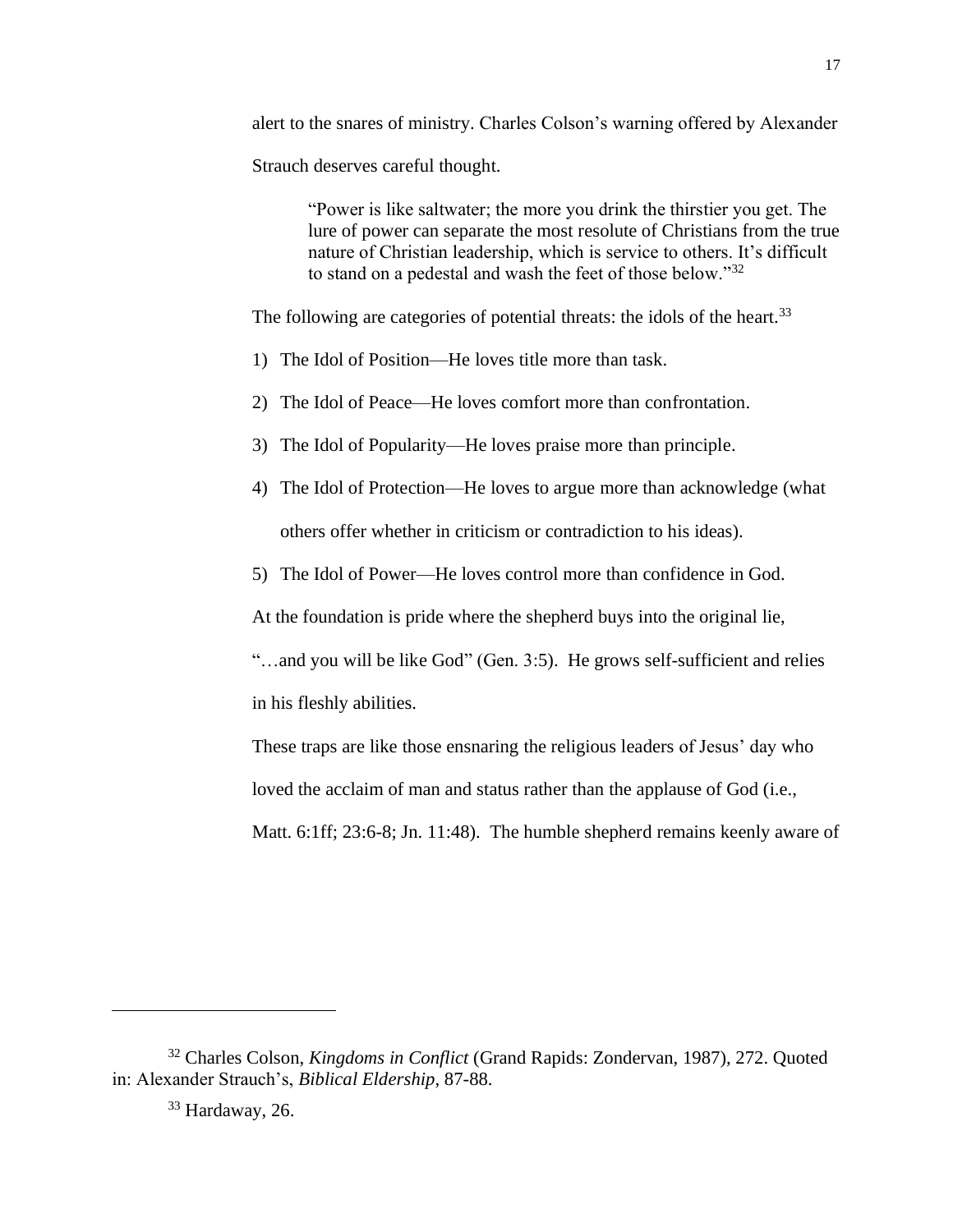his prideful heart and heeds the warning, "Pride is without doubt the chief occupational hazard of the preacher."<sup>34</sup>

b. Shepherds also face particular outer man issues and need to pay attention to their physical body. They experience strain on their health due to the unusual schedule of ministry. Their day needs evaluation and often the simple prescriptions of rest, physical activity, healthy eating, etc bring great relief. Consider Dr. Martin Lloyd-Jones' wise and practical counsel to a struggling pastor who had "no longer sensed a love for souls."

> The lesson he learned was simple—all the areas of our lives are interconnected. This man had neglected physical and emotional rest, and this had a telling effect on his spiritual life.<sup>35</sup>

Regular visits to the doctor for health checks including bloodwork to evaluate overall health are essential, especially as aging progresses.

IV. The Biblical Hope and Help for a Struggling Shepherd

There is hope for the struggling shepherd in His Word, power, and ways. "The unbelieving world views hope as a fantasy. But the Bible declares that there really is such a thing as true hope—a hope that is absolutely sure. That hope is found in God and the unfailing promises of His Word."<sup>36</sup>

<sup>34</sup> John R. W. Stott, Be*tween Two Worlds: The Art of Preaching in the Twentieth Century* (Grand Rapids: Eerdmans, 1982), 320.

<sup>35</sup> Conrad Mbewe, "Watch Your Life," in *Dear Timothy: Letters on Pastoral Ministry*, ed. Thomas K. Ascol (Cape Coral, FL: Founders Press, 2004), 40.

<sup>36</sup> John Street, *Men Counseling Men* (p. 63). Harvest House Publishers. Kindle Edition. An excellent resource for men, for pastors!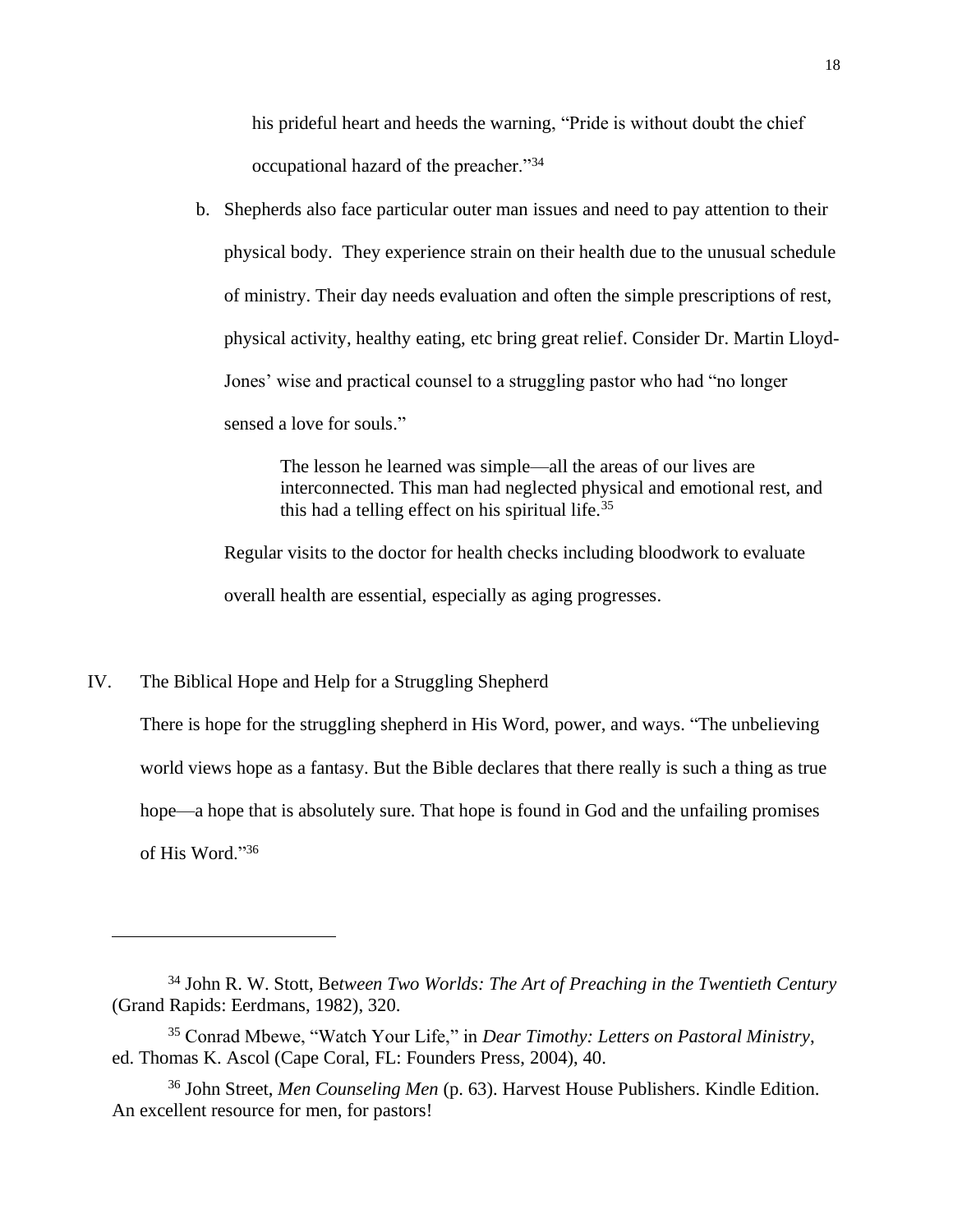When leaders persevere through trials of life, the body's trust grows as they see their shepherd's life on display. His life is their "case study." A shepherd's endurance must be more than a reprioritization of his schedule (contrary to man's wisdom for leaders). So much of world's diagnosis focuses on the circumstances (pressures of the job) and the symptoms (high stress). Their prescription focuses on such (lighten your load—delegate; take more metime). The heart issues (the root that produces sinful, harmful actions) are left untended. The Lord wants a shepherd's heart (his motives) focused on honoring Him first (1 Cor. 10:31; 2 Cor. 5:9). To develop that kind of heart, they must commit to practicing the "ordinary means of grace"<sup>37</sup> provided by God to help them grow and persevere.

- A. God's Intentional Plan for the Shepherd's Trials to Refine and Strengthen Only the Lord can give a shepherd the true perspective for all his life and trials. God's perspective must be intentionally "rehearsed" during the intense struggles to interpret life correctly (Jam. 1:4). God's plan is to shape and conform the shepherd's heart and is working His plan for heart-change that all believers undergo.
- B. God's Intentional Means for the Shepherd's Personal Growth and Perseverance The shepherd must invest daily in God's provisions for spiritual health and strength.

<sup>&</sup>lt;sup>37</sup> For an excellent summary, see Burke Parsons, "The Ordinary Means of Grace," accessed December 5, 2021, /tabletalkmagazine.com/article/2020/06/the-ordinary-means-ofgrace/. "The means that God has appointed for our spiritual nourishment and growth in grace are what we call the ordinary means of grace—namely, the Word, prayer, the sacraments of baptism and the Lord's Supper, and, necessarily joined to these, the church's discipline and care of souls. These means are appointed by God, are empowered by the Holy Spirit, and point us to Christ, and they sustain us and nourish us in our union with Christ as we rest in the sovereign ends of our triune God." An excellent resource is Donald Whitney's *Spiritual Disciplines for the Christian Life.*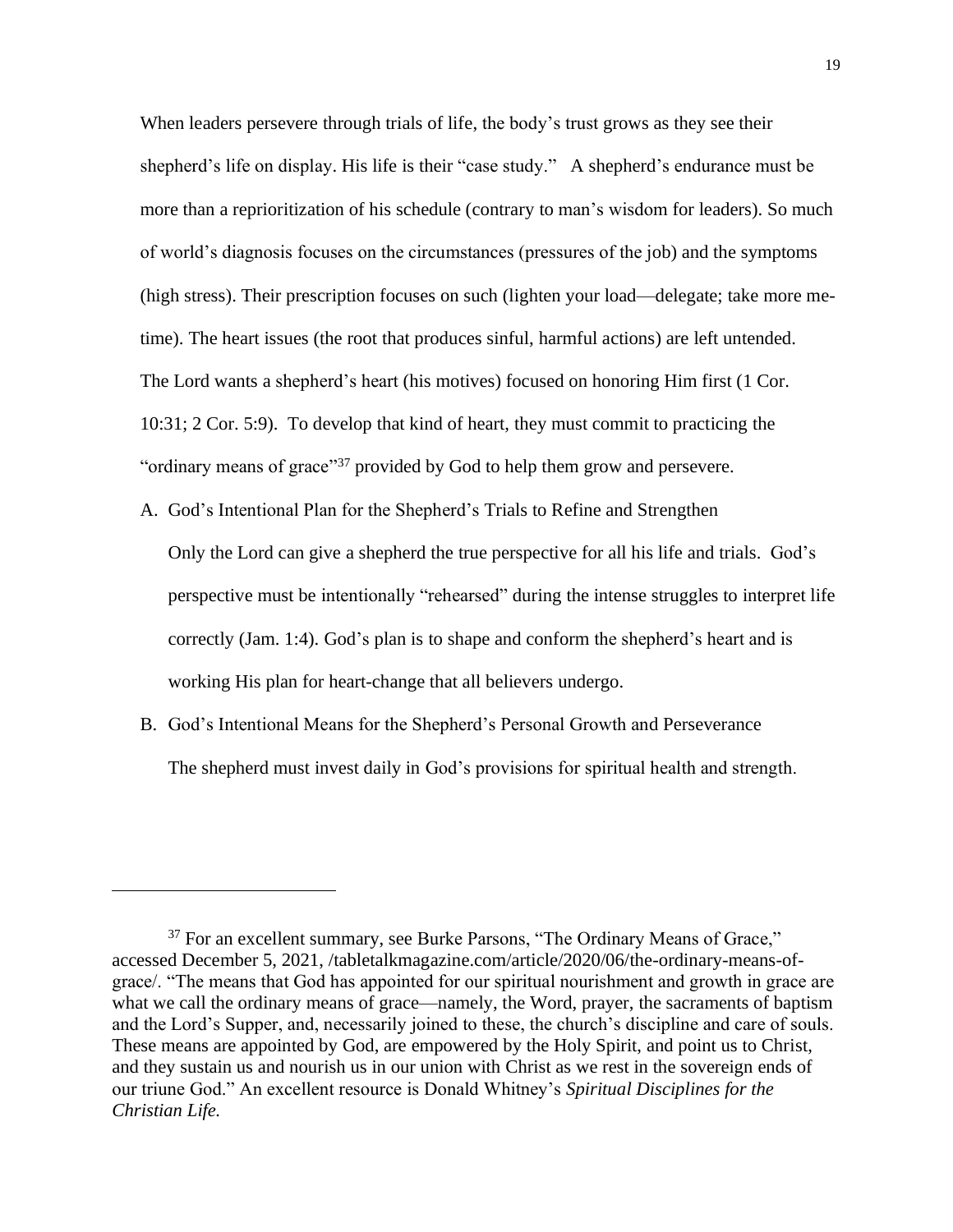- 1. The shepherd needs to recognize his wife as a critical means of God's providence for help. Genesis 2:18 clearly shows that man alone was incomplete and needed help. If married, the wise shepherd will invest in his God-given complement, his wife (Eph. 5:25-33). His wife will be his best help as well as his on-going sanctification project (both in helping her grow and in her role in helping him grow). Too many marriages fail in society, and sad to say, in the church as well. The diligent shepherd will discipline himself to pay attention to his wife (and children as the Lord provides) and not sacrifice her on the "altar of ministry."<sup>38</sup>
- 2. The shepherd needs to commit to daily disciplining himself for godliness (1 Tim. 4:7- 8) in the spiritual disciplines. While he is a "new creation in Christ" (2 Cor. 5:17) and is considered holy, yet in his daily life there is need for the practical changes of progressive sanctification. This cooperative effort with the Spirit (Gal. 5:24) requires diligence in the process of putting off sinful ways of living, being renewed in the mind, and putting on new godly patterns (Rom. 12:1-2; Eph. 4:22-24; Col. 3:8-9). Elements of the spiritual disciplines most often noted are daily time in the Scriptures (reading, studying, memorizing), prayer, regular participation in corporate worship,

<sup>38</sup> An excellent resource for the wives of shepherds is by Mary Somerville, *One with a Shepherd: The Tears and Triumphs of a Ministry Marriage* (Woodlands, TX.: Kress Christian Publishing, 2017). See also Dr. Baker's excellent article regarding the preparation of the wife of a pastor for the life and pressures of ministry, "Are Pastor's Wives Prepared for Ministry?" (August 14, 2020) biblicalcounselingcoalition.org/2020/08/14/are-pastors-wives-prepared-forministry/. He's exactly right: "I calculate that hundreds of precious people have been impacted by the marriages described earlier; in one case, the church closed. The flock says, "If my pastor's marriage can't survive, what hope is there for me?" This can be traced back, at least partially, to inadequate ministry training for both the husband and wife. We can and must do better."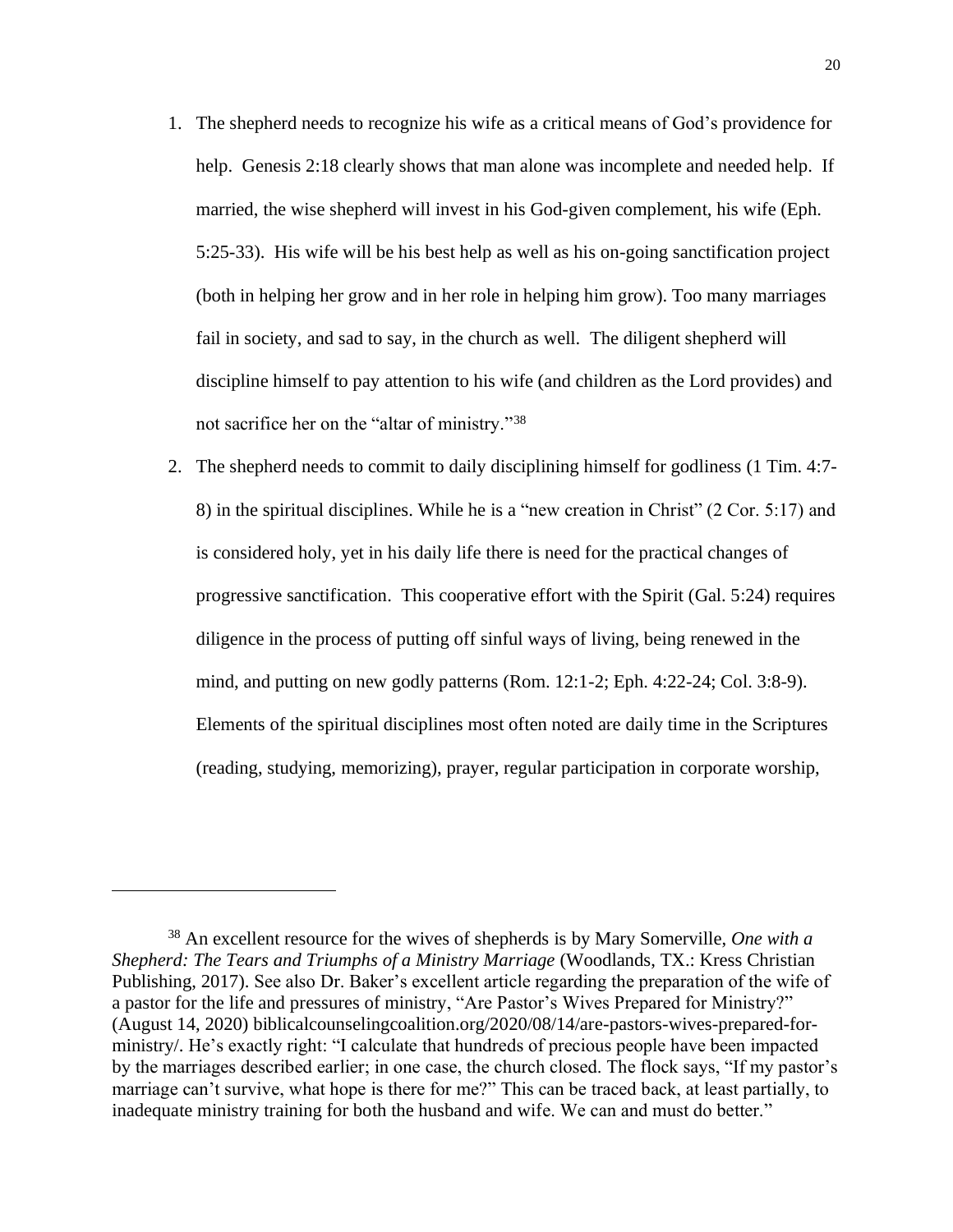consistently serving and caring for other Christians, stewardship of resources (giving financially and of time in the life of the church), and others.

Sage advice is found in Kent Hughes' *The Disciplines of a Godly Man*. Leaders must recognize their potential spiritual influence on the lives of the flock for either constructive or destructive consequences. They must apply "spiritual sweat" to borrow from Pastor Hughes in describing Paul's exhortation in 1 Tim. 4:7-8 to pursue steadfastness by putting off sin, evaluating distractions and to "strip ourselves to a lean, spiritual nakedness."<sup>39</sup> Hughes continues to remind shepherds that this hard work is always in the context of God's grace. Leaders must be careful to not fall prey to "trying harder" or works-sanctification. Such self-reliance will lend itself to burn out, depression and failure. Titus 2:12 reveals grace as training us to work out this process of sanctification as we walk in the Spirit's power enabling us to grow. From beginning to end, growth and steadfastness is a work of God's enabling grace in us.<sup>40</sup>

C. God's Intentional Appointing of the Shepherding Team for Mutual Ministry Leadership by a team (Acts 20:28; 2 Cor. 11:28-29; Col. 1:28-2:1; Heb. 6:11; 13:17) is God's good design for mutual encouragement as they share the burden (Gal. 5:22-6:2). For the solo pastor or as one having teammates who are not biblically qualified, his priority should be to patiently build a godly team. While the typical American church has a congregation between  $100-150$ ,<sup>41</sup> the shepherding demands require a team of qualified

<sup>39</sup> R. Kent Hughes. *Disciplines of a Godly Man (*Paperback Edition) (pp. 14, 16). Kindle Edition.

<sup>40</sup> Ibid., 227-228.

<sup>&</sup>lt;sup>41</sup> George Barna, "State of the Church 2016" (September 15, 2016) barna.com/research/state-church-2016/ "Almost half (46%) attend a church of 100 or fewer members. More than one-third (37%) attend a midsize church of over 100, but not larger than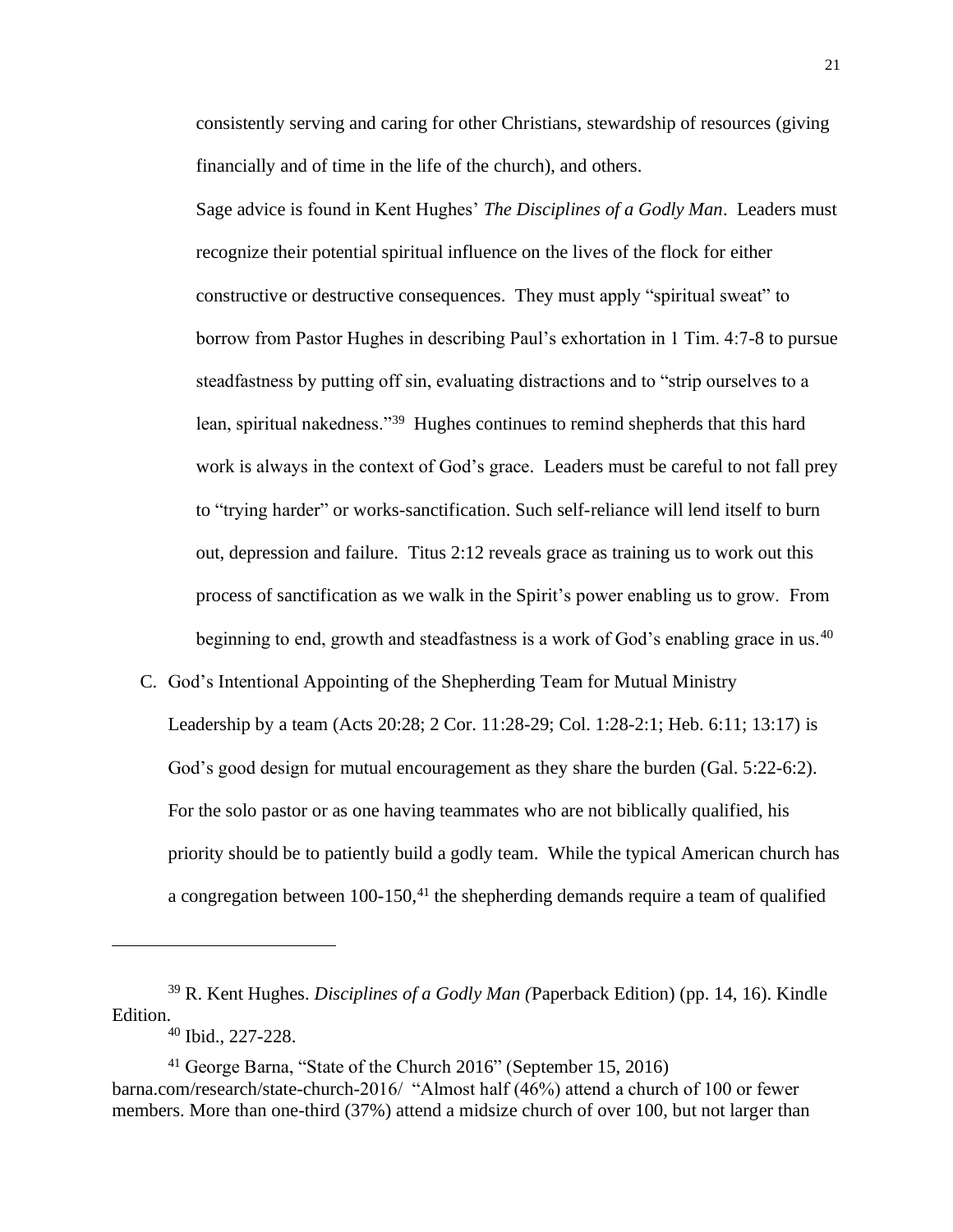men who care for the flock (Acts 20:28). Such a pastor must begin building by teaching biblical leadership. God has specific instruction for their character and ability (elders—1 Tim. 3:1-5; Tit. 1:5-9; deacons—1 Tim. 3:6-9). The pastor will find his potential team over time as the evidence of servant's hands and hearts is made clear. He must spend intentional time both in teaching as well as sharing his heart (see Paul's example, Acts 20:31, 36-38).

In the short-term, the solo pastor should seek out other godly leaders in his area for prayer and wisdom. For times of crisis, he be prepared by seeking godly friendships in his church, as well as godly counselors outside the church (see p. 48 for recommended ministries). His may be a lonely road, but if he is patient and intentional, there is hope.

1. To grow in mutual care, God's appointed team of men must intentionally apply the 'one-another's' with each other in their meetings and social interactions (see Paul's personal care and commendation of himself to the Ephesians elders in Acts 20:17-38, esp. 36-38). "At the heart of endurance is one's relationship to the Lord and the belief that you are in the place of His will… Another source of enduring is having strong friendships with your fellow pastors and the people who are in your church."<sup>42</sup> They

<sup>499.&</sup>quot; See also Hartford Institute For Religion Research's "Fast Facts About American Religion," hirr.hartsem.edu/research/fastfacts/fast\_facts.html#sizecong (accessed December 6, 2021). "The median church in the U.S. has 75 regular participants in worship on Sunday mornings, according to the National Congregations Study (NCS) http://www.soc.duke.edu/natcong/ . Notice that researchers measured the median church size — the point at which half the churches are smaller and half the churches are larger — rather than the average (186 attenders reported by the USCLS survey http://www.uscongregations.org/charact-cong.htm ), which is larger due to the influence of very large churches."

<sup>42</sup> John F. MacArthur Jr., *MacArthur Pastor's Library on Pastoral Ministry* (Nashville, TN: Thomas Nelson Publishers, 2005), 309. In response to the question, "What kind of relationship do you try to build with staff pastors?"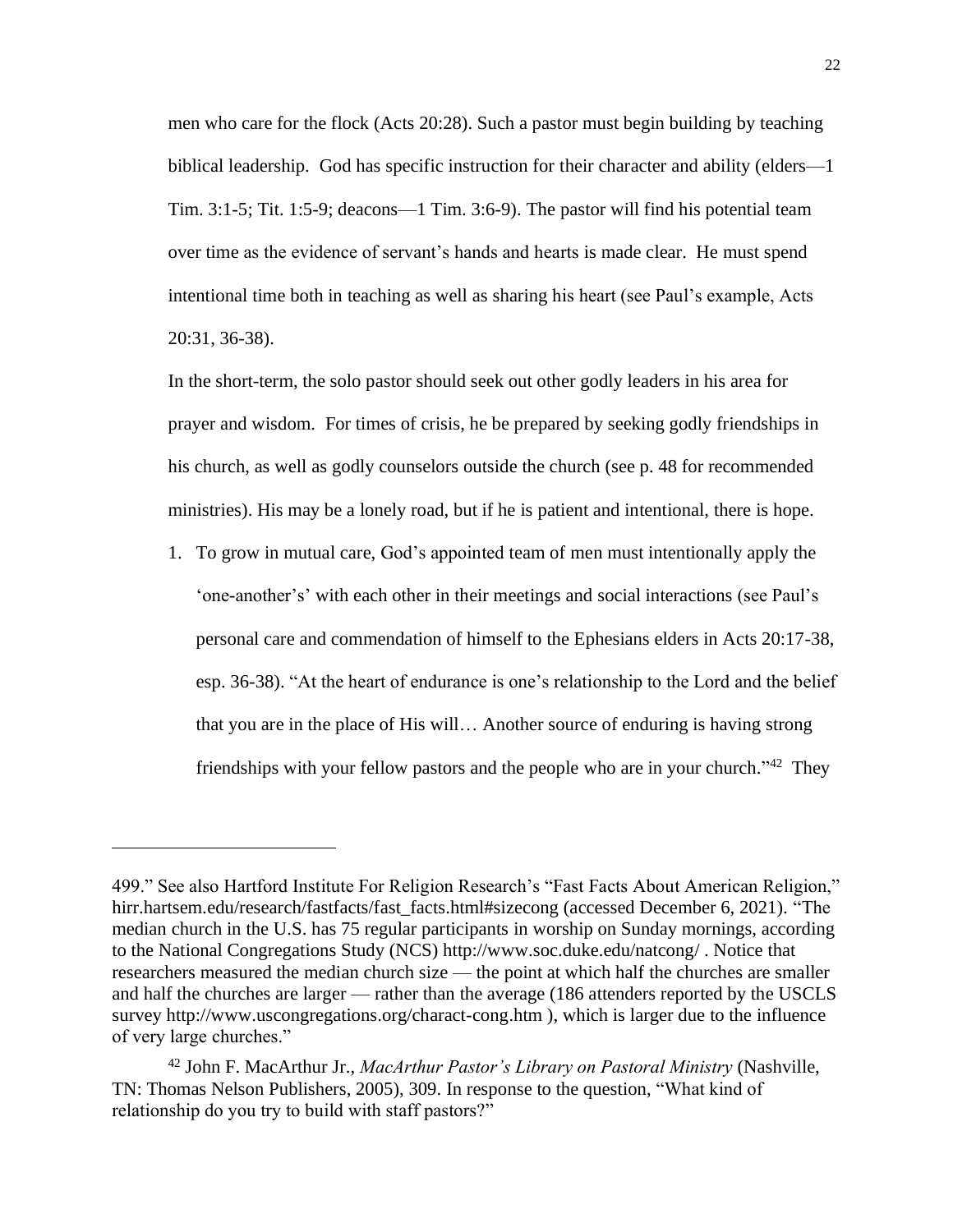should seek to be to each other like Barnabas was to Paul in helping him grow in his ministry opportunities to the larger church. "As one preacher aptly observed, 'Barnabas was not a ministry hog.' He didn't have to do all the ministering or get all the glory."<sup>43</sup>

This priority for prayer and encouragement should be written into meetings. Ministry demands will scream for attention, but leaders must prioritize relationship building. This begins with the lead pastor who is to serve as an example to his own team. "The least you can do is build your heart into them. ... That is the key. I think at the elders' meetings I need to bare my heart—to be open and transparent about what moves me. That builds relationships.<sup>44</sup>

2. To better deepen spiritual friendships, it is important to encourage accountability by asking and answering personal questions. The time for personal questions to ask must be planned and a list of questions printed and ready. Not every meeting should be intensely personal but there must be a plan in place on the monthly calendar. Shepherds need to prepare their hearts to shed facades and begin to humbly admit their needs and shortcomings for relational bonds to develop (Eph. 4:25). Only then will the leadership team, and the church, experience what it means to be truly "members of one another" and grow in unity (Eph. 4:1ff).

<sup>43</sup> I. Howard Marshall, *The Epistles of John,* NICNT (Grand Rapids, Mich.: Eerdmans, 1978), 126. Quoted from Alexander Strauch, *Leading with Love*, (Littleton, CO: Lewis and Roth Publishers, 2006), 65.

<sup>44</sup> MacArthur Jr., *Pastoral Ministry*, 307.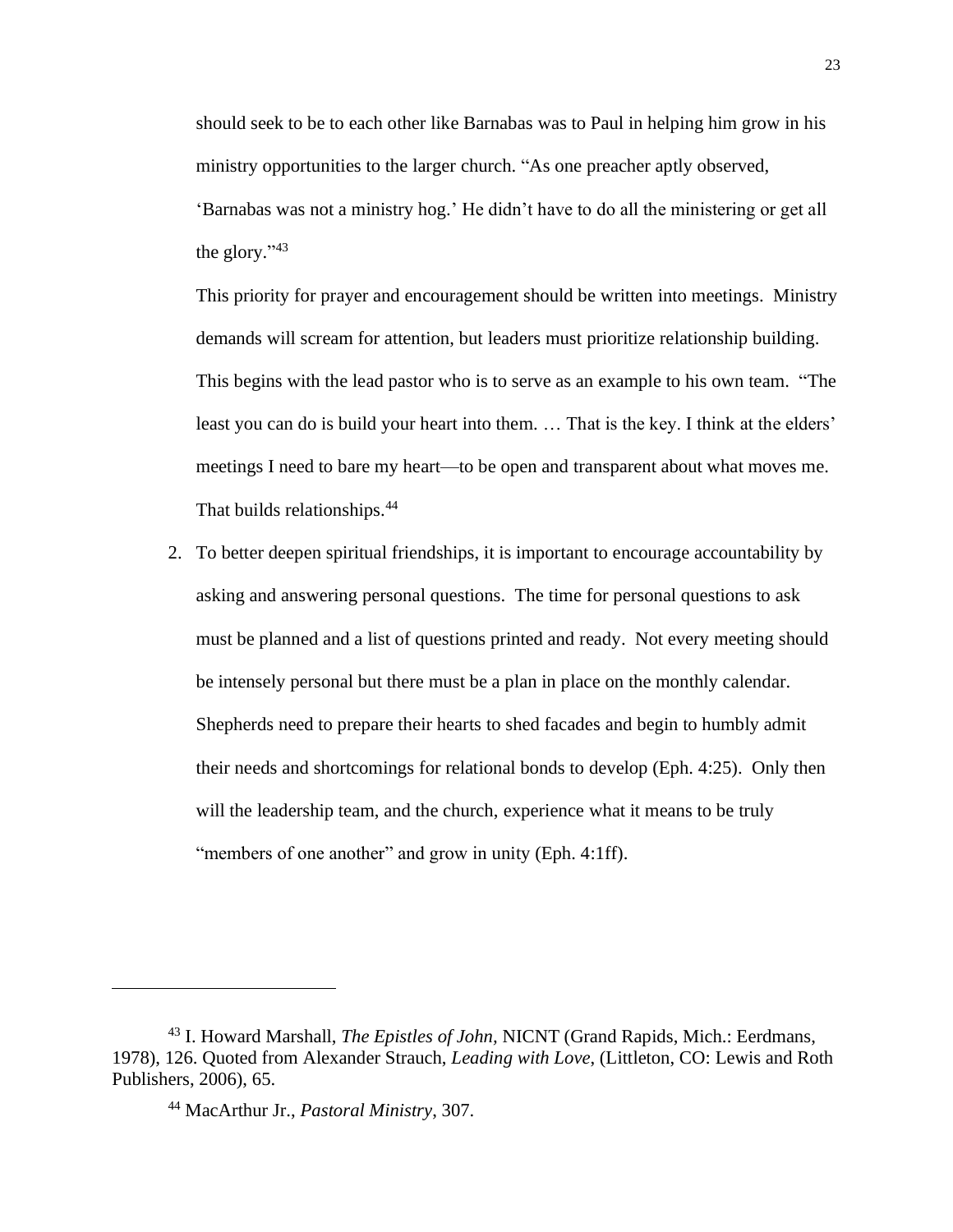- 3. Shepherds' families are strategically crucial to this process. Time together, while sharing meals in each other's homes, will serve to grow love between the families; moving outside the work-arena into family life and shared hospitality.
- D. God's Intentional Gift of Purposeful and Caring Churches to Help Their Shepherds The family of God manifested in the local church is no mere club created by mutual interest (i.e., AYSO parents), but a gift to help each other "hold fast the confession of our hope" and, as we obediently meet regularly, we also "stir up one other" to greater faith and love and ministry (Heb. 10:23-25). The church family will be blessed as they minister to its shepherds and seek to demonstrate love for each other (Phil. 1:4; 4:1; 1 Thess. 2:19-20; 3:8-10; 5:25; 2 Thess. 3:1,6; Heb. 13:17-19).
	- 1. First, the church must be aware of the tendency to go beyond showing due honor as is appropriate to their shepherds (1 Thess. 5:12-13; Heb. 13:7,17) and begin elevating these men in an unhealthy way. The body ought to express appreciation in a way to help their shepherds not fall to fleshly pride, self-sufficiency, and self-exaltation. The church should hear from their shepherds about their own need for God's grace in their lives. Instruction from passages like Galatians 2 (Paul confronting Peter and Barnabas for their hypocrisy) and Acts 11 (Barnabas and Paul having a sharp disagreement and parting ways) help the body see that leaders are imperfect men in need of change. The body is an integral part of the shepherds' sanctification.
	- 2. Second, the church needs to develop a strategy to care for their shepherds where help is available for the inevitable crisis times in their shepherd's lives. Local churches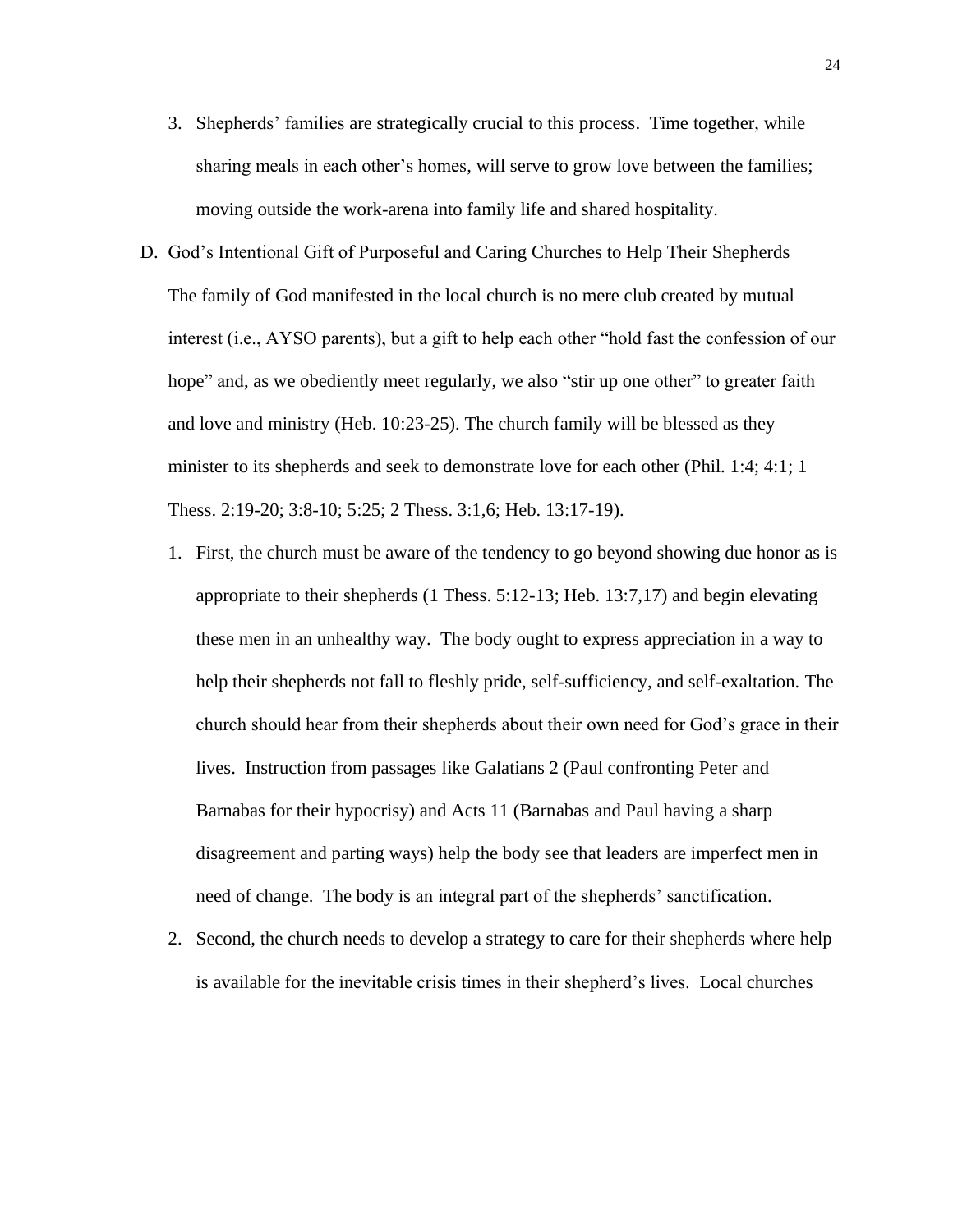should contact other churches to see what they have in place, as well as counseling ministries.<sup>45</sup>

3. Third, the church needs to commit being one where this help is available from within their body. The church body needs to devote themselves to develop a culture of compassionate and persevering care. Yes, this happens under godly leadership, but the church must also buy in. Churches will be an ineffective help to struggling shepherds if they don't have the dual conviction about God's help in His powerful Word and through His people.

> The cumulative result, however, is that many of the problems common to humanity are seen as outside the scope of the Scripture. When we become convinced that the Bible does not address these human struggles and sorrows, the church disengages from the work of soul care because we are convinced the tools we have been given to proclaim and the culture we have been asked to cultivate are powerless to overcome some of our most significant problems or provide hope in the midst of our sorrows.<sup>46</sup>

Trials often come in the form of interpersonal conflict. Conflict does not have to mean destruction if met in a God-honoring way. The body must understand that trials will happen and thus be prepared to face them with compassionate. $47$  A church committed to working through trials in the body and in the lives of its leaders will be amazed at God's transforming power if they stick to God's ways for dealing with

<sup>45</sup> See V. B. 2. Fellowship of Believers for suggested agencies for help and counsel.

 $46$  Johnson, 52.

<sup>47</sup> Carl S. Dudley, "Conflict: Synonym for Congregation," Faith Communities Today, May 1, 2011, https://faithcommunitiestoday.org/conflict-synonym-for-congregation/. "Much of the observed conflict might be avoided, reduced or redirected if congregational leaders learn how to deal openly with conflict."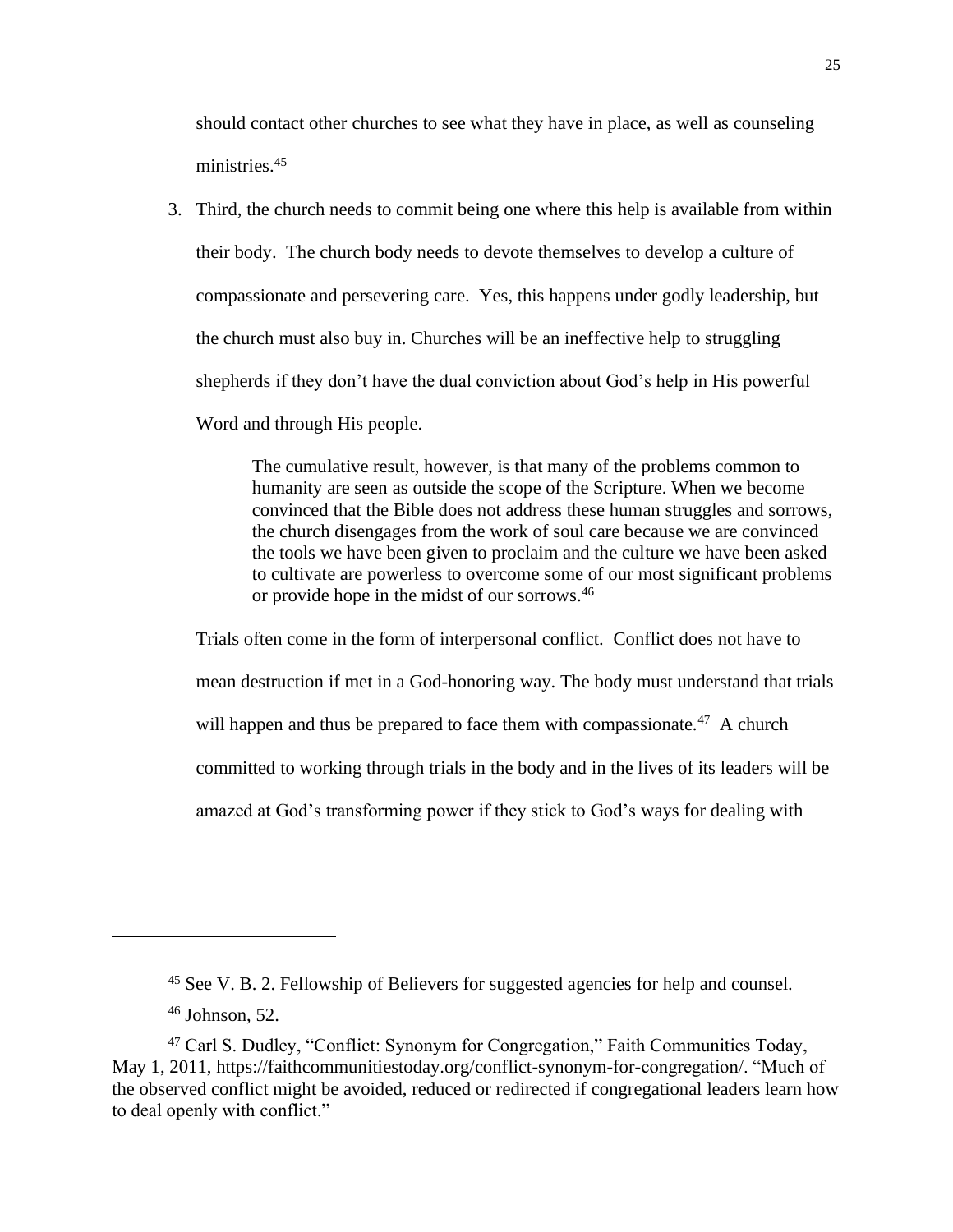conflicts. "But what happens when we fail? Preventive methods of teaching and discipleship in the church are primary methods of proper care."<sup>48</sup> A healthy culture of counseling each other (Rom. 15:14) and showing love (Matt. 22:39) and kindness (Eph. 4:32) begins from the top-down in the teaching, training, and modeling by its leadership. Bringing hope and help through biblical counseling in the local church must be intentionally encouraged among the body in all the relationships of the church ministries (i.e., men's small groups, women's small groups, youth ministry staff teams, home groups, etc.). This culture of "mutual care" (Eph. 4:1-3), must be intentionally built into the life and conversation of the church.<sup>49</sup>

V. Biblical Practices of Fostering Care for Struggling Shepherds<sup>50</sup>

What follows are some practical ideas to grow a leadership team that will be a place of help when one or more of its shepherds faces trials and suffering.

#### A. Preventative Practices—Investing for Future and Expected Trials

1. Shepherding practices that better balancing the business of ministry and personal care begin with the staff meetings. Those leading a paid staff of a larger church begin to create this culture of relational leadership by consistent teaching from the

<sup>50</sup> What follows is suggested for the shepherd with a team and the planned meetings (whether paid staff or only a lay team). For the solo pastor, these suggestions will be for the future as God provides through his faithful prayer and patient instruction other men to join his team. Even with a team of unqualified board members, the solo pastor can lay foundations by planning relationship building into the meetings and his example of transparency.

<sup>48</sup> Johnson, 154.

<sup>49</sup> An excellent resource for shepherds is Alexander Strauch's *Leading with Love*. A good devotional to have everyone in the church read each day for a month is Stuart Scott's *31 Ways to Be a "One-Another" Christian: Loving Others with the Love of Jesus.*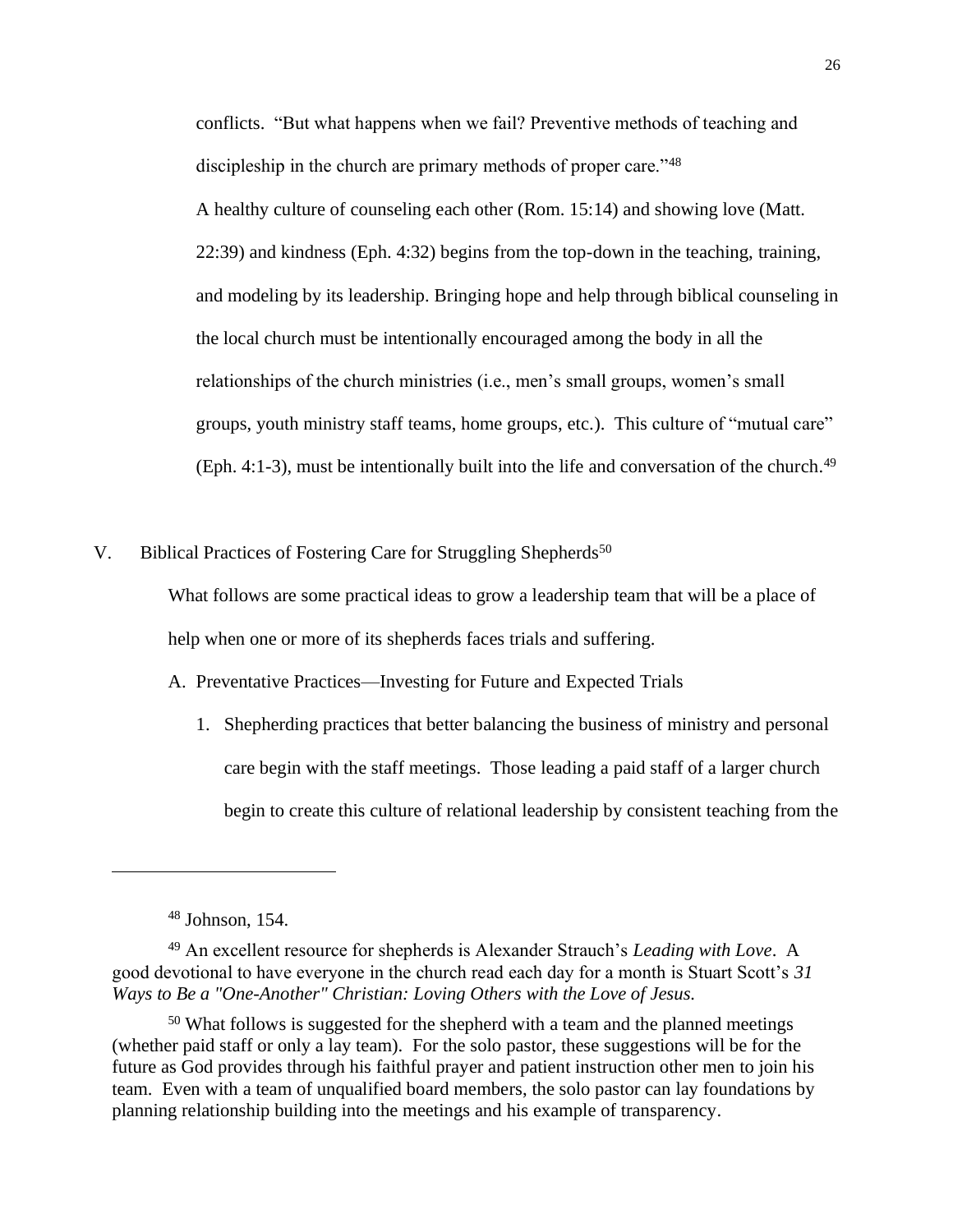Word and from personal example of transparency. Likewise, when the larger group meets, they focus to the hard work of relationships and attempt to include personal updates, praises, and prayer requests. Additionally, one meeting every 3 to 4 months should be planned where the men break into smaller groups of 2 or 3 to focus primarily on asking about their personal lives. Involving a meal, these meetings would increase relational time together.

- 2. Whereas the typical annual review is task-oriented, not so in a church seeking to be relationally oriented. The annual review ought to include evaluation of the shepherd's life shared within the team and the church. The review<sup>51</sup> must move beyond the job description.
- 3. Church leadership should also plan time away as a team. An example of this practice is NorthCreek Church who plan an every-other-year (built into the church's budget) pastor-spouse retreat away from the church and city. It is built around food fellowship, morning, and evening meetings where each couple shares the highlights of their year (both personal and ministerial). "There is never a time where we don't shed tears and take time to pray for each other. This practice has drawn us together over the years like no other."<sup>52</sup> As well, each year the entire

 $51$  Also, a good set of questions to be used as a supplement (with some revisions recorded as Appendix B) is found in the book by Lance Witt, *Replenish*. This book was suggested by the website BiblicalEldership.com and is associated with Alexander Strauch. Used with "a grain of salt" I believe this book can serve as a very practical starting point for discussion.

<sup>52</sup> Pastor Steve Mawhorter (NorthCreek Church, formerly overseeing Biblical Counseling, now a LifeStage Pastor) and his comment to me on the relational value of those retreats.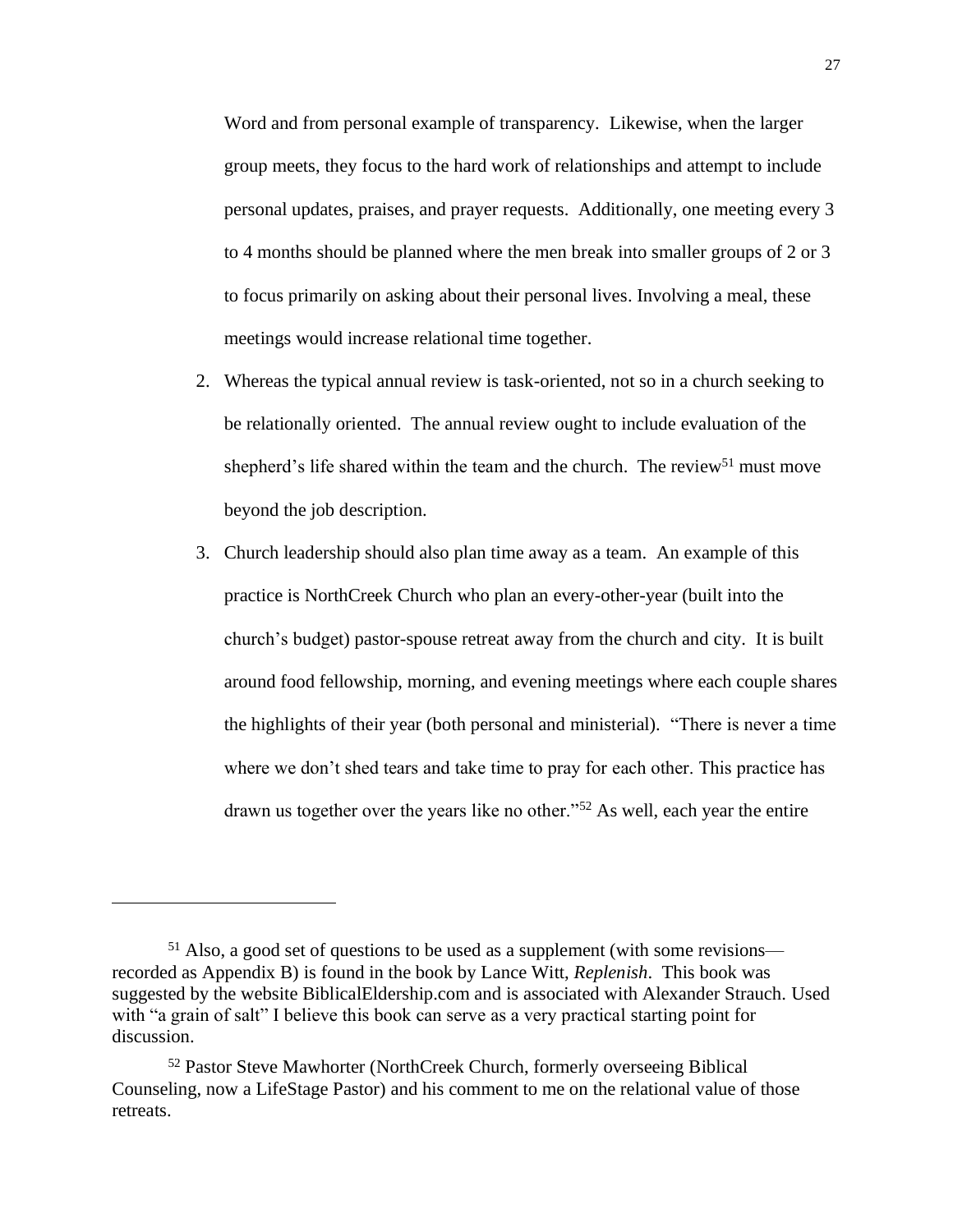paid shepherding team attends a conference together with planned meetings and dinner as a team each day to debrief.

- 4. Books to help this process along should be utilized by the team for discussion and growth. Balance between books on pastoral theology and those with a more devotional nature is key. For instance, the 9Marks series on "Building Healthy Churches" are excellent short reads on various aspects of the church and are meant to be discussed. Books like Dane Ortlund's *Gentle & Lowly: The Heart of Christ for Sinners and Sufferers,* promote a more relational discussion. Both types of books should be on the reading diet of a relationally healthy and growing shepherding team. Another being *Instruments in the Redeemer's Hands* (Tripp) with accompanying study guide would serve to build relationships.
- B. Corrective Practices—Ready Help Amid Trials

The preventative practices are small doses of cure for future trials. The corrective practices are the "spiritual ER workers" who handle the emergencies. Local churches must embrace its responsibility for the care of their shepherds and not default to outside help. The following are critical elements to have in place.

1. Developing a biblical counseling ministry within the church is crucial. This helps the church obey the commands to practice the 'one-another's' and to provide real help to struggling people. This intentional choice encourages a "culture of care"<sup>53</sup>

<sup>53</sup> Many good teaching materials and videos are available from ministries such as the Association of Certified Biblical Counselors (biblicalcounseling.com), the Institute for Biblical Counseling and Discipleship (ibcd.org), Christian Counseling & Education Foundation (ccef.org), One-Eighty Ministries (oneeightyministries.org), Relational Wisdom 360 (RW360 rw360.org), Low Country Biblical Counseling Training (onlineschoolbc.com).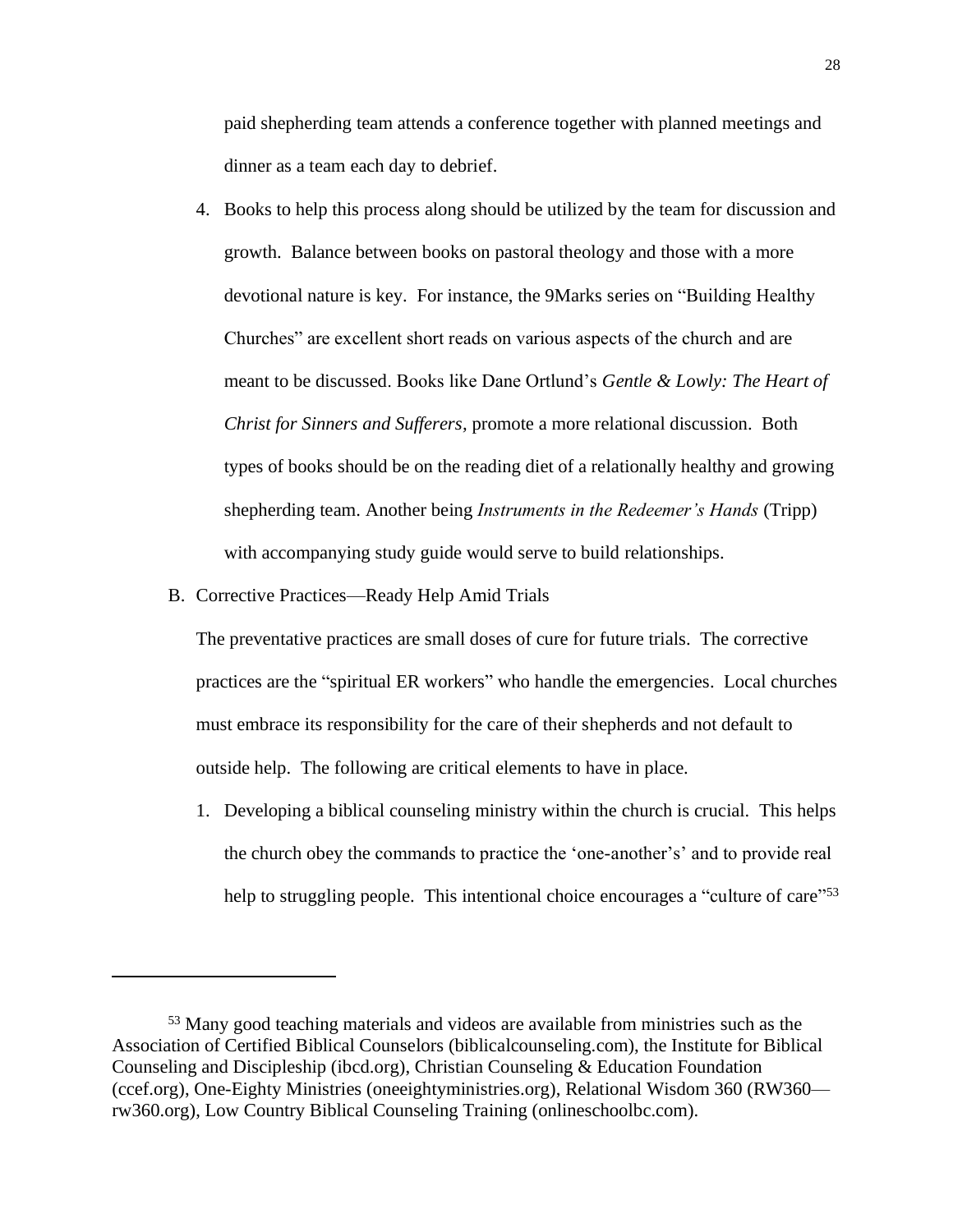in all its ministries. Within the church, gifted people should be equipped to counsel and organized into that ready "crisis counseling."

2. Other churches can be brought into this strategic plan. There are more churches beginning to open their biblical counseling ministries for training other churches.<sup>54</sup> Some denominations also provide counseling ministries. 55 The following ministries and conferences are for leadership teams: Shepherd's Conference (Grace Community Church, shepherdsconference.org); Association of Certified Biblical Counselors (biblicalcounseling.com); 180 Ministries (Dr. Stuart Scott, oneeightyministries.org); Institute of Biblical Counseling Discipleship (ibcd.org); First Baptist Church of Jacksonville's "School of Mediation" (fbcjax.com/what-is-biblical-counseling). The following are excellent resources to read as a team: *The Peacemaking Pastor*

(Poirier); *Dear Timothy: Letters on Pastoral Ministry* (Ascol); *Acts 20: Fierce* 

*Wolves are Coming; Guard the Flock* (Strauch); *Leading with Love* (Strauch);

*Instruments in the Redeemer's Hands* (Tripp); *How People Change* (Lane, Tripp);

<sup>54</sup> For example, NorthCreek Church in Walnut Creek, Ca (northcreek.org). I was on staff 90-91 (intern), then later fulltime pastoral staff 98-05. It was there that I first learned about and was trained in biblical counseling by Pastor Jon McNeff and Pastor Steve Mawhorter. They offer biblical counseling (led by Pastor Jeremy Pray, northcreek.org/need-help/counseling/) for their people and the community. They are also an official ACBC training site, as well as, available to help churches begin their own biblical counseling team.

<sup>55</sup> The Evangelical Free Church of America (EFCA—efca.org) has resources devoted to caring for hurting pastors and their families (pastoral-care.ministries.efca.org). I personally watched this in action on a couple occasions. Furthermore, in my research I contacted Wycliffe Bible Translators to research the help for their missionaries. My grandparents were WBT missionaries (1942-90) and experienced severe family trauma while overseas in the early 60s. Though the help in the past for my grandparents was weak at best, there is a much better understanding of the problems associated with life and ministry abroad on families.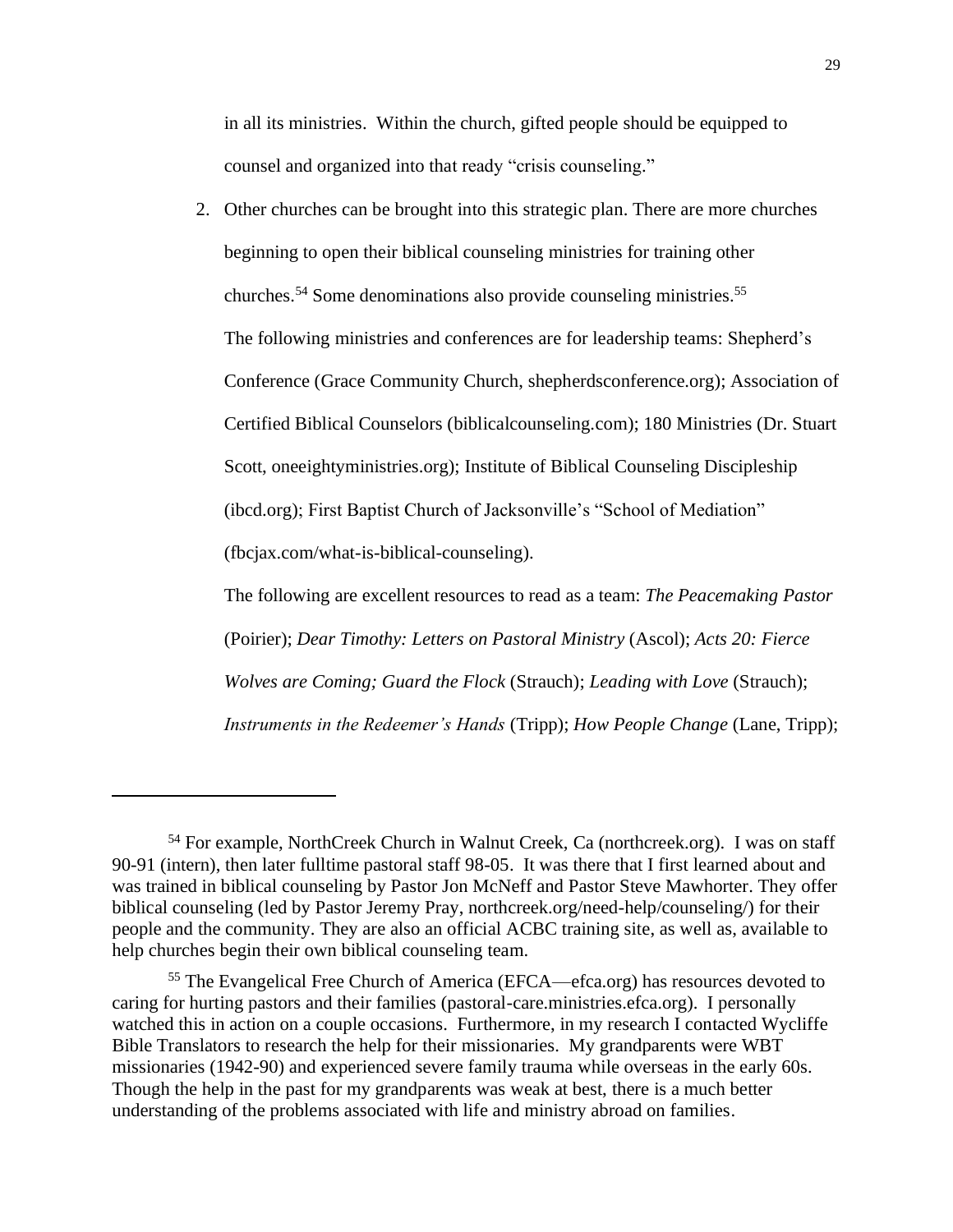*The Leadership Opportunity* (Sande); *Redeeming Church Conflict* (Barthel; Edling); and *Men Counseling Men* (Street).

The following are helpful booklets: *Burned Out?* (Smith); *Depression* (Welch); *Help! I'm Depressed* (Trahan); *Overcoming Depression* (Tautges); *Help! I'm in a Conflict!* (Baker); *Replenish* (Witt, use with discernment).

C. Change Projects Samples—Practical Resources for Shepherds and Churches See *Appendix B* for Evaluation Questions from *Replenish* for personal use or as part of the monthly leader's meetings. Used with discernment *Replenish* has practical questions that would be worthwhile for shepherding teams. See *Appendix C* for a sample accountability questions that can instigate deeper feedback from each other (honesty is critical for this to be effective, Eph. 4:25). See *Appendix D* for a sample of an *Annual Ministry Review* from NorthCreek Church,

Walnut Creek, Ca, which includes relational evaluation questions.

#### VI. Conclusion

In an increasingly hostile culture, churches need men who stand firm in preaching and teaching the Word of God and ministering into people's lives. While these men are mature in faith, they are still imperfect men prone to sin or respond poorly to trials (often from within the church). The church needs to be equipped to help shepherds keep close watch over their hearts. And shepherds need to humbly admit that they need help from their church. By God's powerful Word and the Spirit, the church is equipped uniquely to provide exactly what struggling shepherds need to be cared for and strengthened to persevere in the Gospel efforts.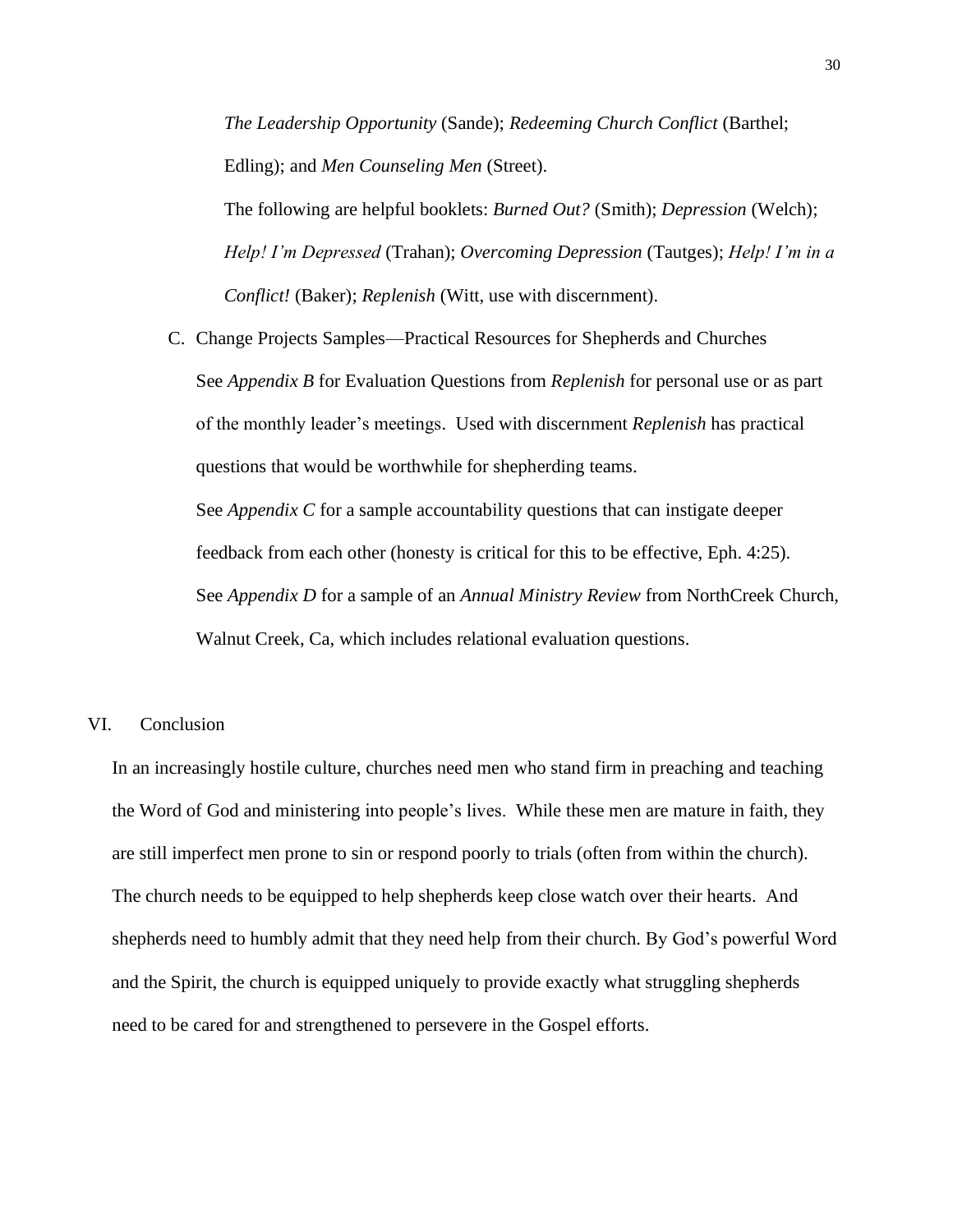#### **Bibliography**

- Adams, Jay Edward. *A Theology of Christian Counseling: Introduction to Nouthetic Counseling*. Grand Rapids, MI: Ministry Resource Library, 1986.
- Ascol, Thomas K. (editor). *Dear Timothy: Letters on Pastoral Ministry.* Cape Coral, FL.: Founders Press, 2004.
- Ashmore, Margaret. *Depression: The Sun Always Rises.* (The Gospel for Real Life series) Phillipsburg, NJ.: P&R Publishing, 2013.
- Baker, Ernie. "Are Pastor's Wives Prepared for Ministry?" Biblical Counseling Coalition. Accessed October 2, 2021. https://www.biblicalcounselingcoalition.org/2020/08/14/arepastors-wives-prepared-for-ministry/ (August 14, 2020).
- Barna, George. *1996 Index of Leading Spiritual Indicators.* Nashville, TN.: Thomas Nelson, 1996.

. "The State of the Church 2016." (September 15, 2016) barna.com/research/statechurch-2016/

- Richard Baxter, *The Reformed Pastor*, electronic ed. taken from the 1974 Banner of Truth ed. edited by William Brown. Simpsonville SC: Christian Classics Foundation, 1996.
- Barthel, Tara, and Edling, David. *Redeeming Church Conflicts: Turning Crisis into Compassion and Care*. Peabody, MA.; Hendrickson Publishers Marketing, LLC, 2012.
- Beeke, Joel R. and Thompson, Nick. *Pastors and Their Critics: A Guide to Coping with Criticism in Ministry.* Phillipsburg, NJ.: P&R Publishing, 2020.
- Bridges, Jerry. *The Pursuit of Holiness.* Colorado Springs, CO.: Navpress, 1996.
- Calvin, John. Great-Quotes.com, Gledhill Enterprises, 2011. Accessed May 25, 2011. http://www.great-quotes.com/quote/5233.
- Dudley, Carl S. "Conflict: Synonym for Congregation." http://faithcommunitiestoday.org/conflict-synonym-for-congregation/ (May 1, 2011).
- Freudenberger, Herbert J. "Staff Burn-Out," *Journal of Social Issues*, 30, no.1 (1974):159–165, doi:10.1111/j.1540-4560.
- Grudem, Wayne. *Systematic Theology.* Grand Rapids, MI.: Zondervan, 1994.
- Hall, Anna. "Where Are All the Clergy Going?" Convergence, in CPR Connects, https://convergenceus.org/2021/07/22/where-are-all-the-clergy-going/ (July 22, 2021).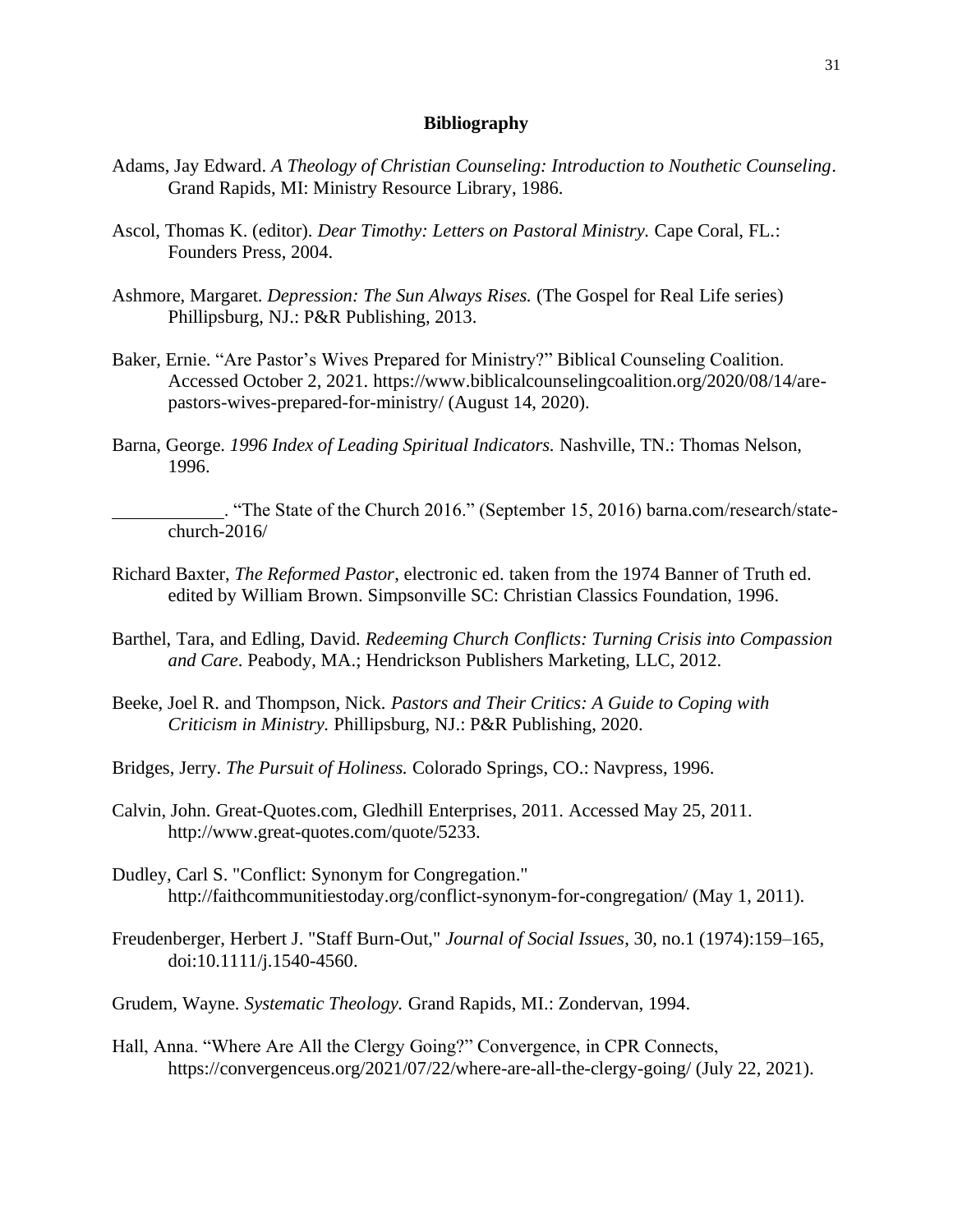- Hambrick, Brad. *Burnout: Resting in God's Fairness.* (The Gospel for Real Life series) Phillipsburg, NJ.: P&R Publishing, 2013.
- Hughes, Kent and Barbara. *Liberating Ministry From the Success Syndrome.* Wheaton, IL.: Crossway Books, 2008.
- Johnson Jr., T. Dale. *The Church as a Culture of Care: Finding Hope in Biblical Community.*  Greensboro, NC.: New Growth Press, 2021.
- Krejcir, Richard J. "Statistics on Pastors: 2016 Update," accessed December 2, 2021. http://www.churchleadership.org/apps/articles/default.asp?blogid=4545&view=post&arti cleid=Statistics-on-Pastors-2016- Update&link=1&fldKeywords=&fldAuthor=&fldTopic=0.
- Lane, Timothy S., and Tripp, Paul David. *How People Change.* Greensboro, NC.; New Growth Press, 2008.
- Lloyd-Jones, D. Martyn. *Spiritual Depression: Its Causes and Cure.* Grand Rapids, MI.: Eerdmans, 1965.

. *The Christian Warfare: An Exposition of Ephesians 6:10–13.* Edinburgh; Carlisle, PA: Banner of Truth Trust, 1976.

London, H.B. Jr., and Neil B. Wiseman. *Pastors at Greater Risk*. Ventura, CA.: Regal, 2003.

MacArthur, John. "Counseling and the Sinfulness of Humanity." In *Introduction to Biblical Counseling: A Basic Guide to the Principles and Practice of Counseling*, eds. John F. MacArthur and Wayne A. Mack, 112-113, Dallas, TX.: Word Publishing, 1994.

. *MacArthur Pastor's Library on Pastoral Ministry*. Nashville, TN: Thomas Nelson Publishers, 2005.

Mack, Wayne, and Joshua Mack. *The Fear Factor.* Tulsa, OK.: Hensley Publishing, 2002.

- Martin, Albert N. *Pastoral Theology, Volume 1: The Man of God: His Calling and Godly Life.*  Montville, NJ.: Trinity Pulpit Press, 2018.
- Minirth, Frank, Meier, Paul D., Hawkins, Don. *How to Beat Burnout: Help for Men and Women*. Northfield Pub, 1999.
- Osborne Osorne, Larry. *Sticky Teams: Keeping Your Leadership Team and Staff on the Same Page*. Grand Rapids: Zondervan, 2010. Kindle Edition.

Owen, John. *Temptation and Sin*. Evansville, IN.: Sovereign Grace Book Club, 1958.

<sup>.</sup> *Out of the Blues.* Bemidji, Mn.: Focus Publishing, 2006.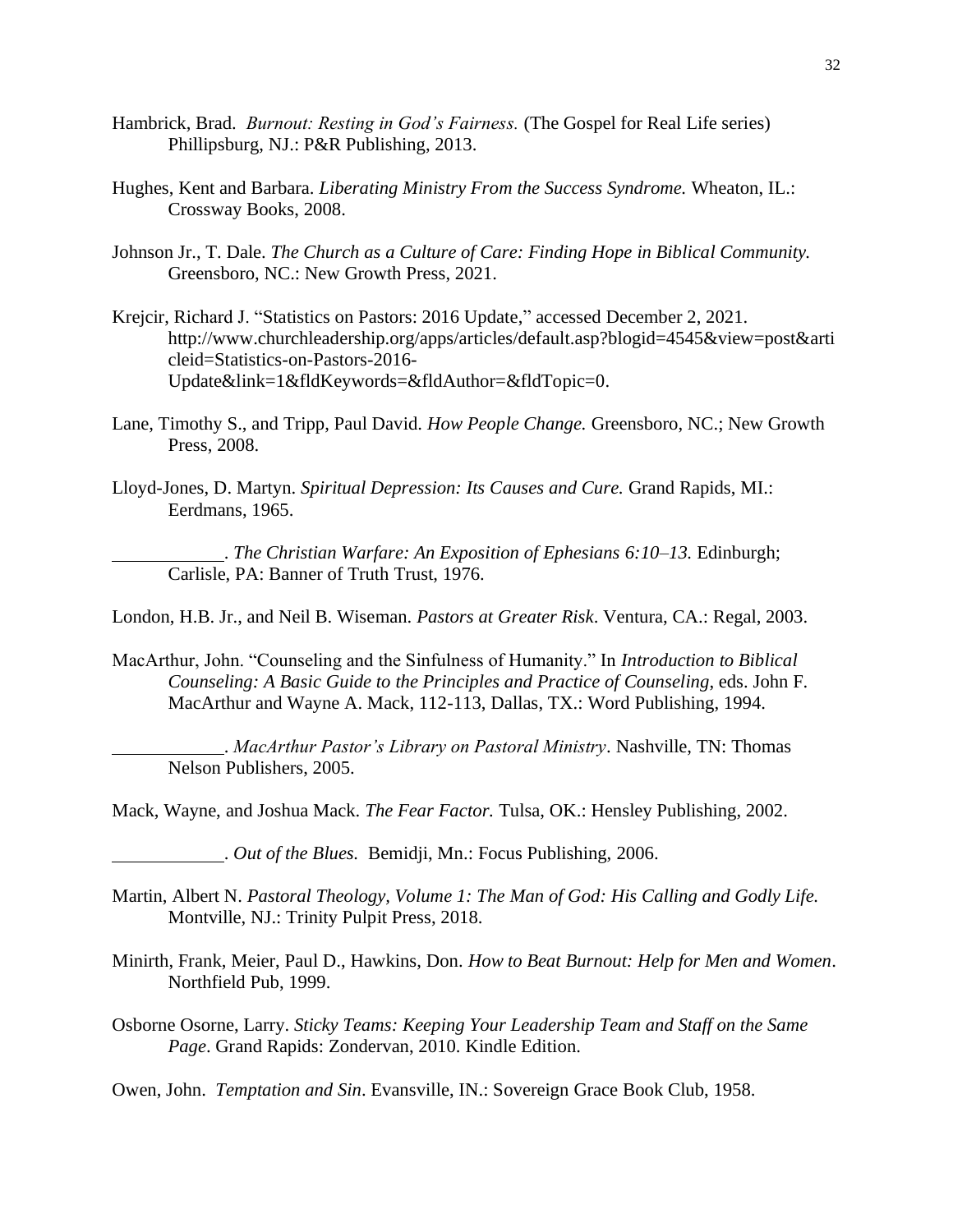- Parsons, Burke. "The Ordinary Means of Grace." Accessed December 5, 2021. /tabletalkmagazine.com/article/2020/06/the-ordinary-means-of-grace/.
- Piper, John. *Brothers, We Are Not Professionals*. Nashville, TN: B&H Publishing Group, 2013. Kindle Edition.
- Poirier, Alfred. *The Peacemaking Pastor: A Biblical Guide to Resolving Church Conflict*. Grand Rapids, MI.: Baker Books, 2006.
- Prime, Derek J. and Begg, Alistair. *On Being a Pastor: Understanding our Calling and Work.*  Chicago, IL.: Moody Publishers, 2004.
- Sande, Ken. "Strike the Shepherd—Losing Pastors in the Church," Accessed September 22, 2021. http://www.peacemaker.net/site/c.aqKFLTOBIpH/b.1084263/apps/nl/content3.asp?conte nt\_id={7A3375ED-91B4-4CC9-91D0-228B9375D2C2}&notoc=1 (14 July 2010).
- Scott, Stuart. *From Pride to Humility.* Bemidji, MN.: Focus Publishing, 2002.
- Smith, Winston. *Burned Out? Trusting God with Your "To-Do" List.* Greensboro, NC.: New Growth Press, 2010.
- Somerville, Mary. *One with a Shepherd: The Tears and Triumphs of a Ministry Marriage*. Woodlands, TX.: Kress Christian Publishing, 2017.
- Somerville, Robert B. *If I'm a Christian, Why Am I Depressed?* Xulon Press, 2014.
- Spurgeon, C.H. *Lectures to my Students, Complete & Unabridged.* Grand Rapids, MI.: Zondervan, 1954.
- Stott, John. "Pride, Humility & God." *Sovereign Grace Online,* September/October 2000.
- Scott, Stuart, and Jin, S. Andrew. *31 Ways to Be a "One-Another" Christian: Loving Others with the Love of Jesus.* Wapwallopen, PA.; Shepherds Press, 2019.
- Street, John D. *Men Counseling Men.* Eugene, OR.: Harvest House Publishers, 2013.
- Strauch*,* Alexander. *Acts 20: Fierce Wolves Are Coming; Guard the Flock.* Colorado Springs, CO.; Lewis & Roth Publishers, 2021.
	- . *Biblical Eldership.* Littleton, CO.: Lewis and Roth Publishers, 1995.
	- . *Leading With Love.* Littleton, CO: Lewis and Roth Publishers, 2006.

Tautges, Paul. *Overcoming Depression*. Counseling One Another, 2019.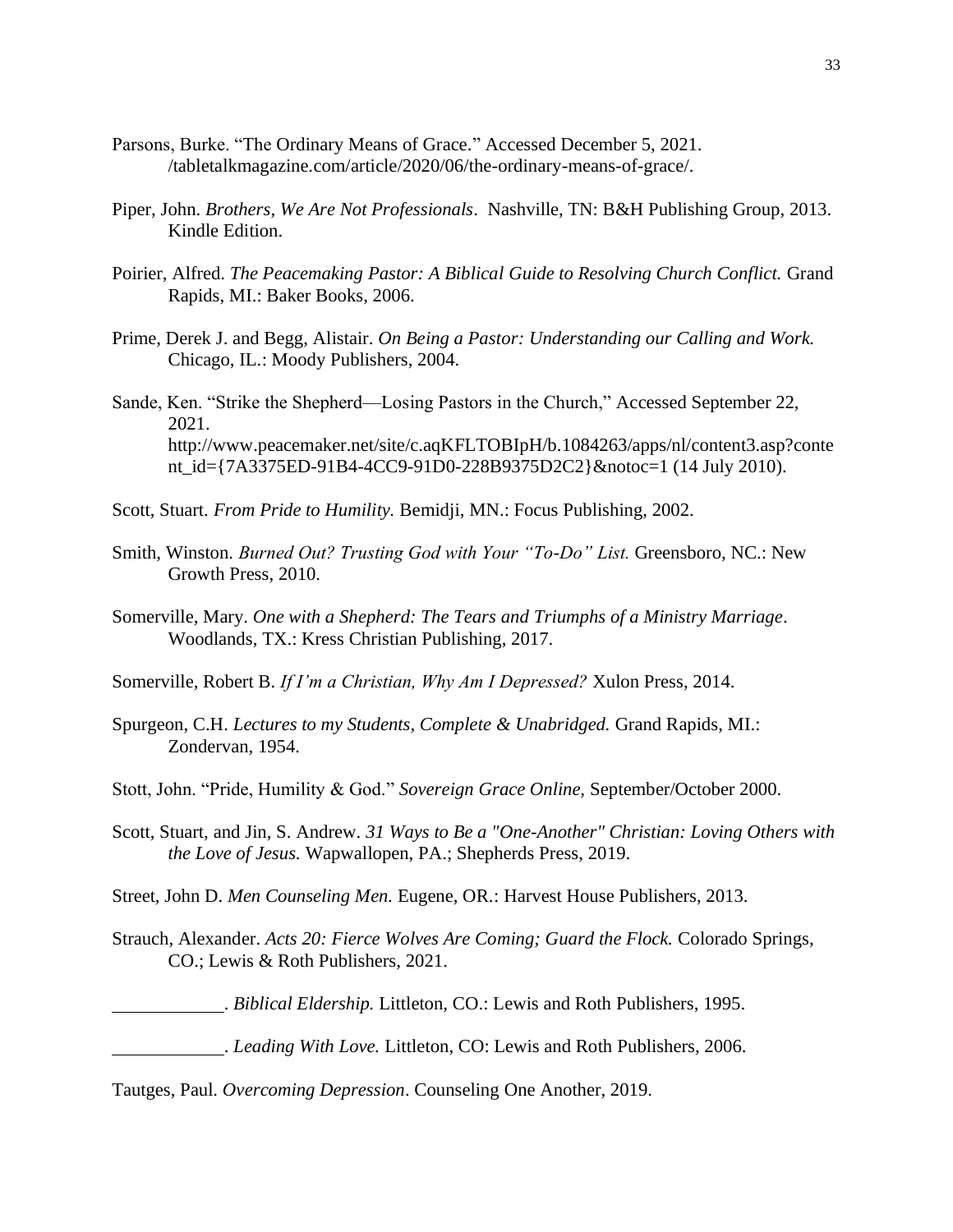Trahan, Carol. *Help! I'm Depressed.* Wapwallopen, PA.; Shepherds Press, 2014.

Tripp, Paul David. *Dangerous Calling: Confronting the Unique Challenges of Pastoral Ministry.* Wheaton, IL.: Crossway, 2012. Kindle Edition.

. *Instruments in the Redeemer's Hands: People in Need of Change Helping People in Need of Change*. Glenside, PA.; P&R Publishing, 2002.

Welch, Edward T. *Blame it on the Brain?* Phillipsburg, NJ.: P&R Publishing, 1998.

. Depression: The Way Up When You're Feeling Down. Greensboro, NC.; New Growth Press, 2011.

. Pastoral Ministry: A Sure Way to Be Dishonored, Dec 4, 2012. http://www.ccef.org/blog/pastoral-ministry-sure-way-be-dishonored, (Dec 18, 2012)

. *When People Are Big And God is Small.* Phillipsburg, NJ.: P&R Publishing, 1997.

- Wikipedia. "Occupational burnout," https://en.wikipedia.org/wiki/Occupational burnout#cite note-WHO-2019-1. (Oct 12, 2021).
- Willis, Charles. "Forced Terminations of Pastors, Staff Leveling Off." www.lifeway.com/about\_pr0801l.asp.
- Wilson, Michael Todd, and Brad Hoffman. *Preventing Ministry Failure.* Downers Grove, IL.: Inter Varsity Press, 2007.

Witt, Lance. "Own It," https://replenish.net/own-it/ (Accessed Nov. 10, 2021).

. *Replenish: Leading From A Healthy Soul*. Grand Rapids, MI.: Baker Books, 2011. Kindle edition.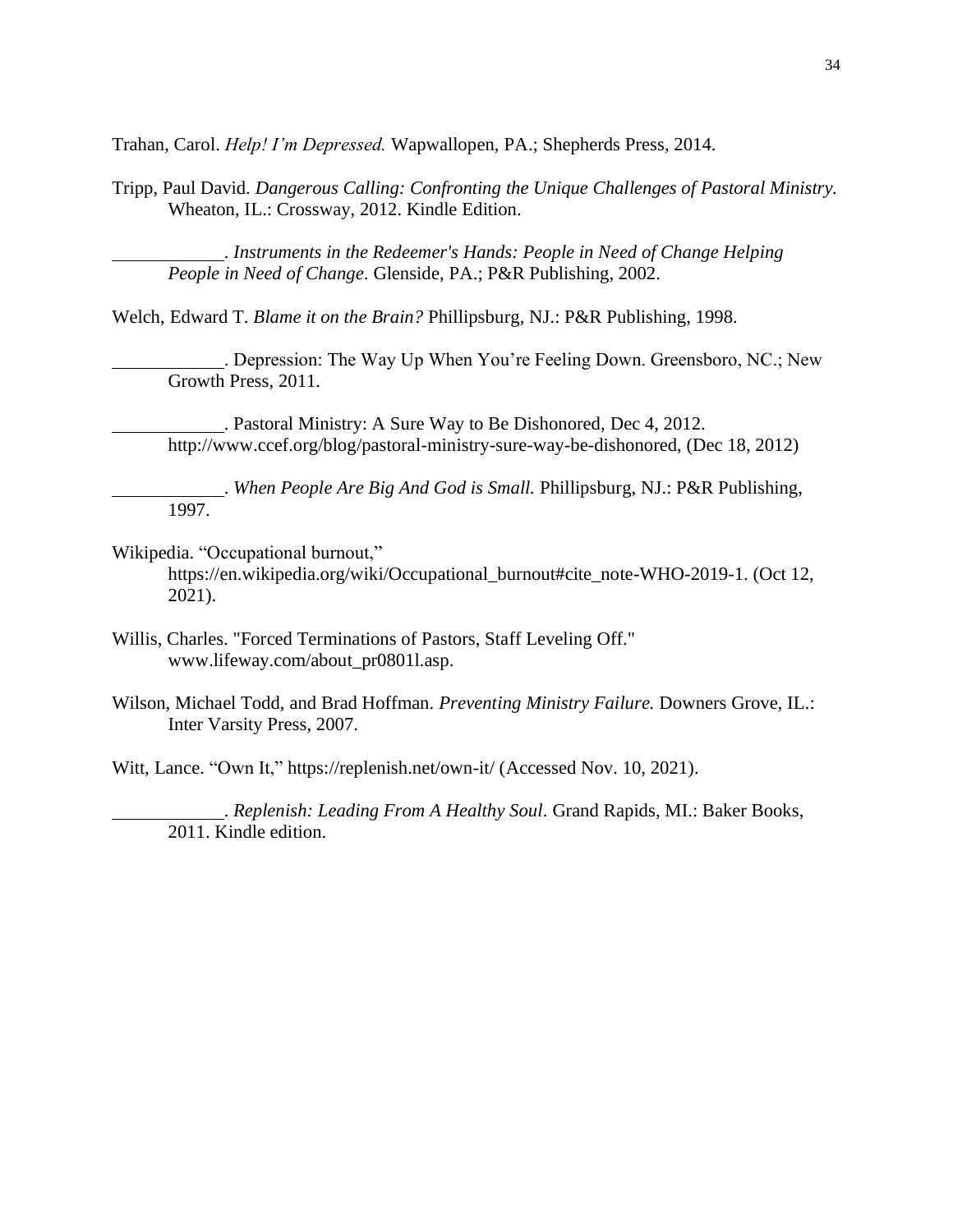#### Appendix A—Shepherds Questionnaire

To my friends in ministry.

I am in my final semester of the Master of Arts in Biblical Counseling at The Master's University. I have as an assignment to write a research paper to serve as my final—sort of a culmination of my studies, incorporating many facets of what I've learned. I have enjoyed the equipping for shepherding through this program and have applied so much of it in my role as a pastor over the years (currently at Bethany Bible Church in Thousand Oaks).

The point of this email questionnaire is to get feedback from you, my friends, in the shepherding of the flock in local churches (whether presently or in the past). You all have had years of the hard labor of working with people who are hurting, with people who are flourishing, and everyone in between.

You know the long hours of sermon prep, class research, book selection for men's  $\&$ women's ministry, prayer for direction in the next counseling session with the almost-divorced couple, etc. The list goes on, with much to rejoice over and many tears shed.

I have over twenty years in church ministry in various roles—starting with junior high students all the way to being the senior pastor of a small church. I'm so thankful for the many sweet and loving people who have invested and cared for me and my family. I also know the pain of betrayal and false accusations. It's no easy road we walk.

That being said, over the years and especially in recent years, I have counseled (formally and informally) many elders and pastors who have felt levels of discouragement, depression, grief, etc. I have experienced the same.

As a result, for my paper, I decided to focus on pastors & elders and the specific suffering  $(\&$  sins) we experience, and how to bring hope  $\&$  help from God, in His Word and ways, to this unique group.

My Title: "Hope and Help for the Discouraged Shepherd (How do you counsel a struggling shepherd?)"

I have lists of books to read up on, articles to reference, research to do. But, I wanted firsthand witness from you, if you'll allow. I don't have many questions, but I'd love your honest and as-transparent-as-you-feel-comfortable responses. In referencing you in my paper, I'll leave your names out and anything specific to you and your church or family information. Your feedback will make this no mere academic paper. I want to use what I've learned over the years, combined with your input, to be more effective in helping other elders (unpaid, paid-pastors).

If you are not comfortable sharing, no worries. I'm grateful for your time, your friendship and partnership in ministry over the years.

See below for the questions. I'd appreciate your responses as soon as possible (August deadline for my paper submission).

Thank you and blessings!

In Christ, your brother Chris Bruynzeel [bruynzeelc@gmail.com](mailto:bruynzeelc@gmail.com) 805-796-9958 cell/best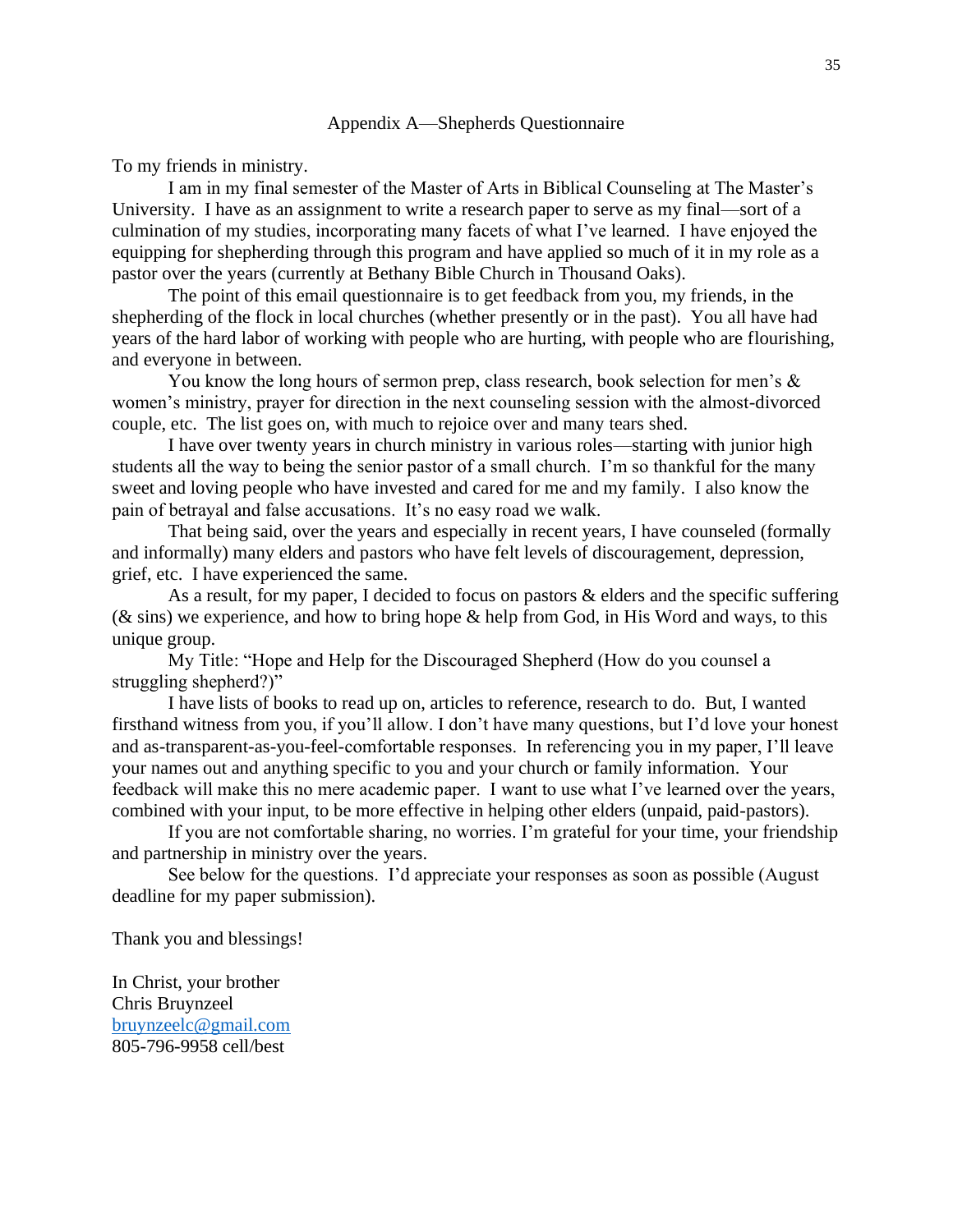# **Questions for Elders & Pastors on their Experience in Ministry**

- 1. How many years have you been in ministry?
- 2. Who has been used by God to bless you—how?
- 3. Who has been used by God to "test" you—how?
- 4. What has been your greatest joy?
- 5. What has been your greatest sadness?
- 6. Maybe you have many, but please pick one specific time in your life where you experienced severe emotional "turbulence" in your ministry (and family—most likely affected them too).

Please detail:

- (a) Trial—Some of the circumstances (the heat of the trial).
- (b) Fruit—Your responses (the fruit seen in your outer man—responses, attitudes, words, emotions, etc) to the circumstances
- (c) Root—Your heart yearnings and reactions in the midst of the trail—the "wantings, cravings, intentions, thoughts, desires, etc" (the root in your inner man, causing the outer man responses)—what was going on in your heart in the midst of the trial? What "idols of the heart" were being exposed to yourself (Lk 6:43-45)
- (d) Cross—What did you learn about yourself and how Jesus still had work to do in you? How did the our Great High Priest help you (Heb 4:14-16)?
- (e) Counsel—Who provided good counsel and comfort (& exhortation?) to you that proved a blessing—and what did they say or do—how did they minister to you? What resources proved helpful in your trial?
- (f) Redemption—What changes happened in you, your life, your beliefs, your perspective, your process for dealing with trials, etc? How did you grow & change because of this trial (Jam. 1:2-4; Rom 8:28-29)?
- (g) Benefit—How are you better able to help others in their trials because of what you endured and learned (2Cor 1:3-4)?

Any other feedback?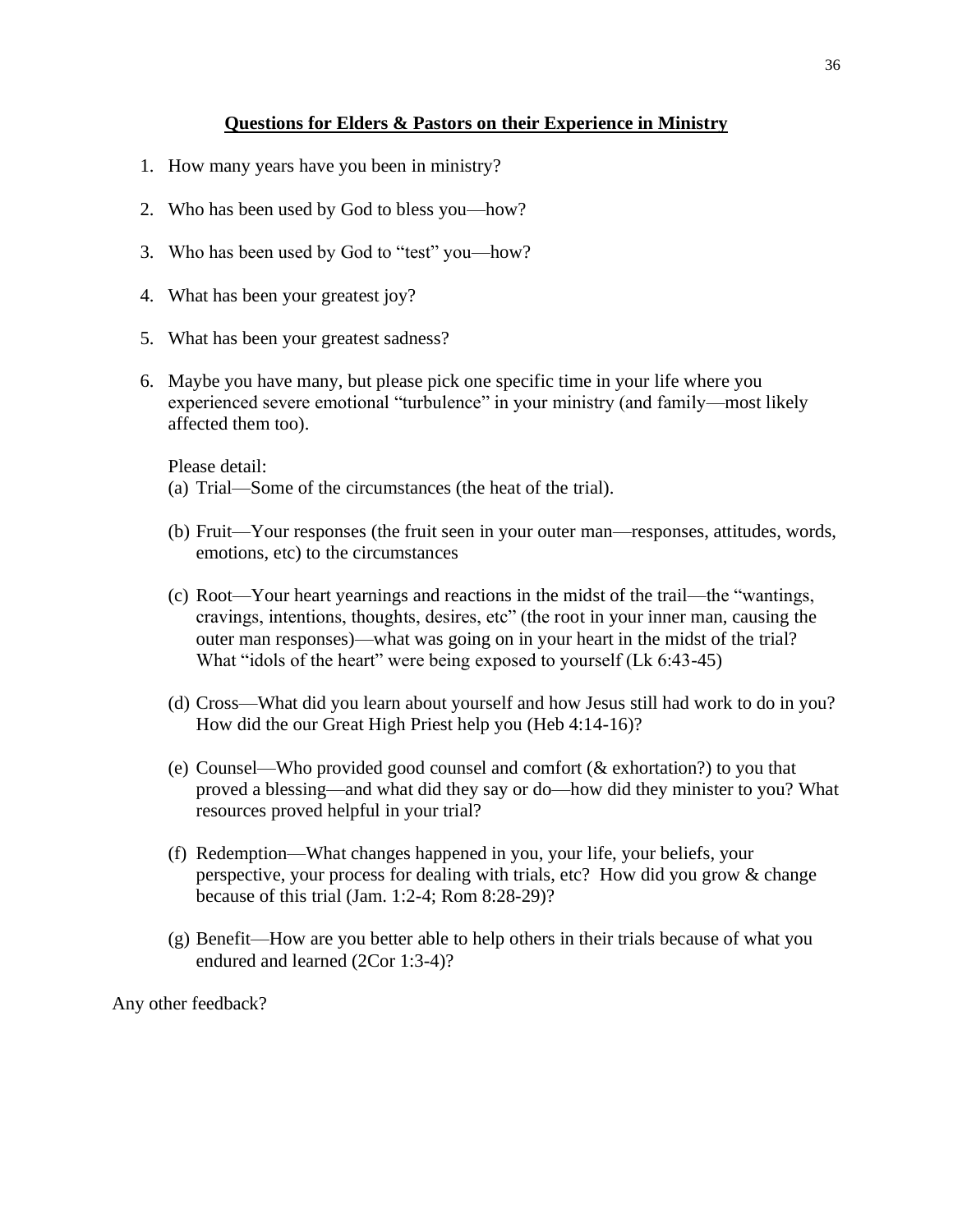### **Questions for Elders & Pastors on their Experience in Ministry**

Summary Responses

For the purposes of the paper, I contacted 30 experienced pastors and elders by email. I received 15 responses. 9 apologized due to inability to respond at time, too busy. Also indicated they had suffered deep hurt in ministry and thought this was an important topic. 6 replied—see below. \*Pastor—fulltime, paid elder

\*Elder—unpaid elder

1. How many years have you been in ministry?

Pastor A—38

Elder B—12 as an elder, 35 as either a teacher or youth leader.

Elder C— I assumed the office of lay elder in 2016, so I have been in church leadership for five years. Before that, I was involved in ministry in a variety of areas going back about 15 years.

Elder D— Close to 40 years serving first as a youth pastor for two years and then as an elder.

Pastor E—(he didn't fill out the entire questionnaire—gave me short summary): Hey, thanks for giving me the "out" on this one. I'm taking it.

In all my years, I've had only one that really got to me, but man did it get to me. Still affects me. It was the deepest betrayal I could have ever imagined and I don't want to relive it nor share it. There's too many connections within our little community. That said, I'm very glad you are doing this project. One of the hard parts was that I had no one to talk to about. I mean no one. Even guys from out of town like you or [name of ACBC counselor/friend]. Too many connections and too personal. It crushed me. Nearly quit ministry. Ok, sharing too much. I hope this goes well and turns into a book. It's needed.

You might be able to use my book as a reference. The story itself is not in the book, but Chapter 29 and 30 might be helpful.

I'm not sure people in general can understand the depth of hurt a pastor experiences unless he is a parent or a pastor.

Sorry, bro.

Elder F— I was first an elder at the age of 22. I taught Sunday School and was active in my church. I really loved serving others, but had a limited understanding of what an elder was. I loved the LORD, but still allowed hidden sin to rule in me, and did not repent for many years. Obviously I did not value the grace shown to me.

2. Who has been used by God to bless you—how?

Pastor A—My wife. Pastors who preached the Word.

Elder B— Once you gave me and [my wife] good counseling. Pastor [name] backed me up and supported me many times when parents were concerned that my teaching was too "rigid".

Elder C— I was discipled by the previous pastor of [name] Church. His name is [name] and he discipled me for  $5\frac{1}{2}$  years. In that time, I grew in spiritual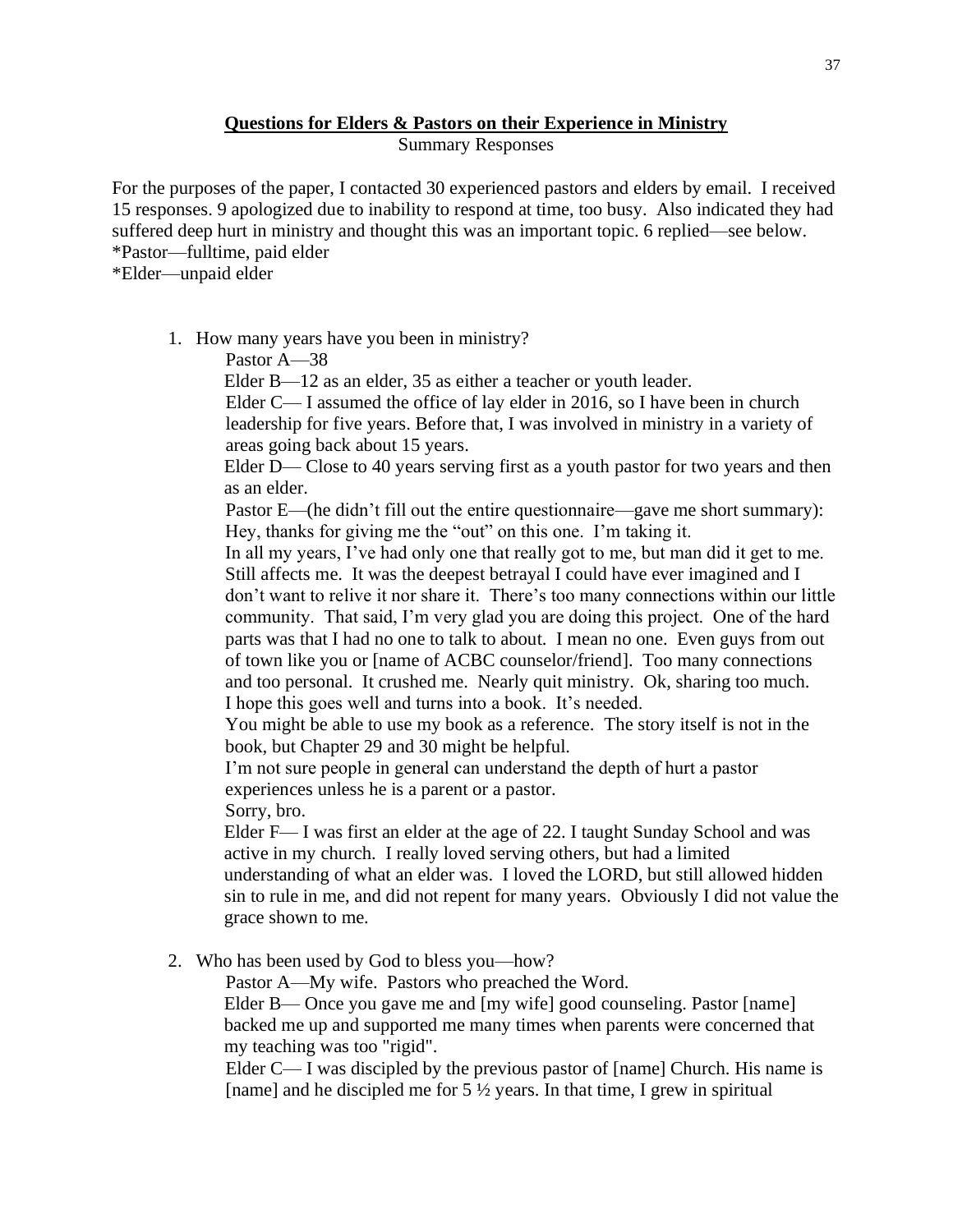maturity. I was also discipled after I felt a call to the office of elder. The time was very valuable as I was able to learn more about the office of elder and discern through prayer and study of the Word whether the call was of God or my own idea. I also explored the motivations for why I aspired to the office of overseer. I considered those ears pivotal in my preparation to assume the office of elder. I have also been blessed by the current elders with whom I currently serve. I have benefited from their example and experience. Some of the men along whom I serve have more experience and wisdom than I do in serving as an elder. I have observed them and learned from their example. Finally, other mature Christians have blessed me through their example. I have not been formally discipled by these people but observing them has helped me in my spiritual growth. Elder D— My mother and father by supporting me in the decisions I made to go to Biola and then seminary and then encouraging me as I served in various ways., different pastors by encouraging me to be ordained, by trusting me with personal information, by allowing me to serve in a variety of ways., Christian friends who have been appreciative of my teaching and leadership.

Pastor E—(he didn't fill out the entire questionnaire—See #1 above): Elder F— God used [name] in my life, and I am forever grateful for this. Other pastors had some influence in my life – [name], when I was nineteen and wanting to rededicate (?) my life to the LORD, and another pastor who encouraged me to commit the first fifteen minutes of the day to reading the Word, starting the annual reading through the Bible. God brought [name] into my life at [church name]. When [name]was asked to pastor [church name]my wife and I starting attending there because we lived in [city name]. From the start [name]was an encouragement to me. The [church name]was a small church, and it took everyone serving to make it work. It was a joy to serve along side [name]. He encouraged me to lead a life group, and it was about this time when God in His steadfast love and mercy broke my heart with His grace, setting me on a path to forsake the sin that had plagued me, and with His continuing grace to fight the battle of the flesh that will be with me until I'm with Jesus. It was [name]who encouraged me to once again serve as an elder, the very things that my heart desired to do. He showed me by example, as well as encouraged me, in leading and discipling. We prayed together, met in discipling situations, worshiped together, and went through some difficult church situations as well. This period of my life was one of the best and most satisfying times. I had no greater joy than to love Jesus and serve others, praying and doing all I could to build others up in their faith. I am so thankful for the ministry [name]has had in my life. It was just a joy in serving with him. There were some times as elder that I was really discouraged, even depressed. [name] allowed me to share my struggles and hurts with him, not condemning, but encouraging and praying.

3. Who has been used by God to "test" you—how?

Pastor A—Some people I have sought to pastor.

Elder B— When the pastor that replaced [former sr. pastor's name] jettisoned my ministry without consulting me, I felt betrayed and it took a while to forgive,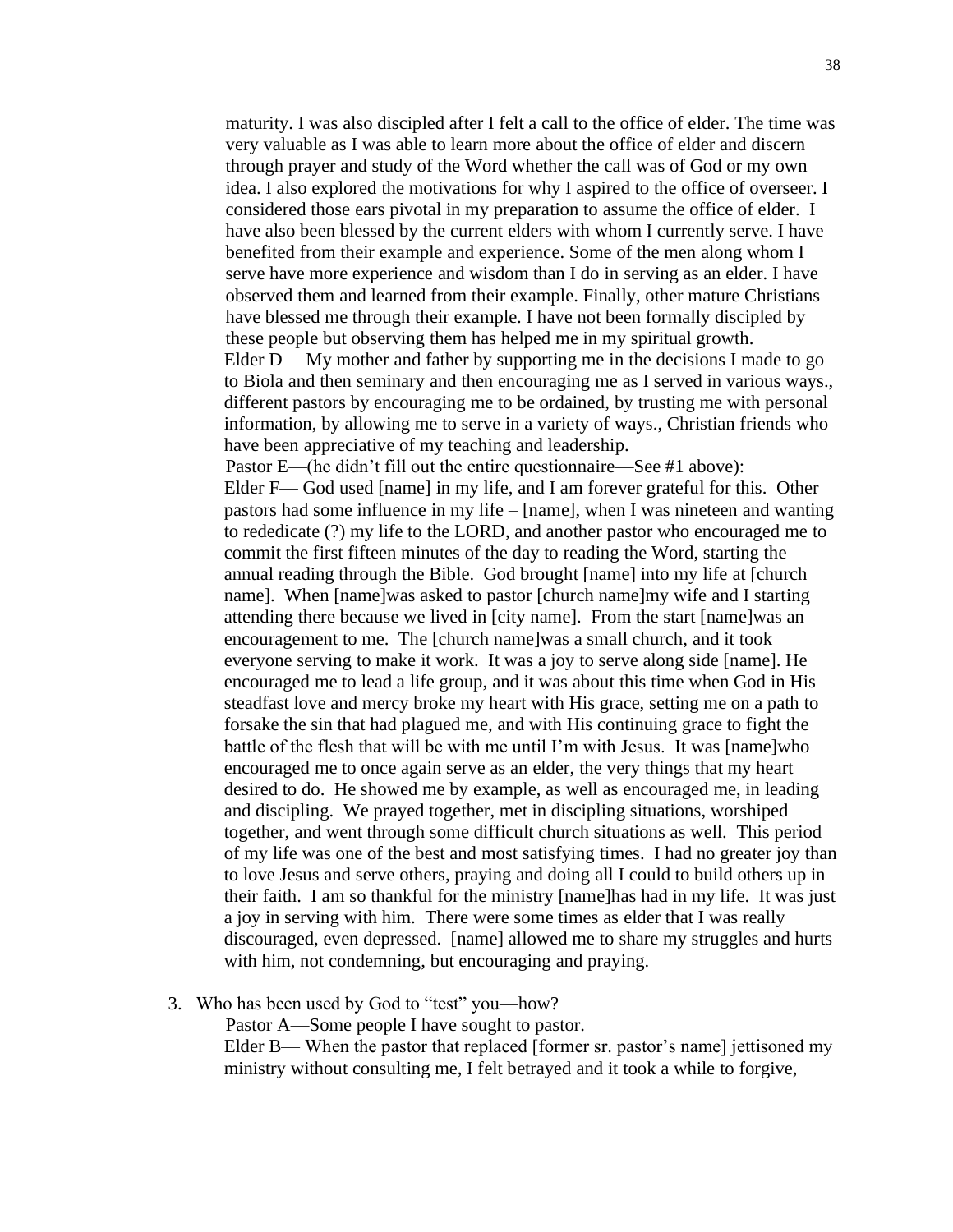finally trusting in God's direction and purpose. I did go for a bout 1-2 years in the "wilderness" without having a ministry in the church.

Elder C— Elders with whom I have disagreed or whose approach, style and philosophy differ from my own. The testing could be how they relate to me perhaps their personality is very different than mine. It could be that I do not "click" with them and therefore need more grace to be able to work with them of feel comfortable being myself in front of them. I do not like to disagree with any of my fellow elders. When I do so, it pains me. I have also been tested by church members who are critical of everything or who have written me scathing emails attacking my performance aa Sunday school teacher or singer leading worship in Lord's Day services.

Elder D— Parents of students I had when I served as a youth pastor by expecting me to entertain and teach their kids without their personal involvement. Other elders and deacons who wouldn't do the job they were asked to do and then leave it to me to do.

Pastor E—(he didn't fill out the entire questionnaire—See #1 above):

Elder F— God has used my wife to "test" me. We haven't always had the same ministry goals and desires. It has been difficult for me to seek after her interests before mine, to build her up in her faith.

4. What has been your greatest joy?

Pastor A—Forgiveness of sin, and that God would allow me to pastor a church that wants to hear the Word.

Elder B— It continues to be discipling people younger than myself and equipping the people that " fall through the cracks" in the normal affairs of church/life.

Elder C— My great joy is the full knowledge that the Lord sees fit to use me to minister to others. I am grateful for the times I have been used by him to make a difference. I derive joy knowing that the lord is prospering the work I do in ministry.

Elder D— Ministering to a few men who were new in the faith and really desired to grow in their knowledge and walk with the Lord.

Pastor E—(he didn't fill out the entire questionnaire—See #1 above):

Elder F— The greatest joy has been to meet serve in the church, from setting up, being behind the scenes, being available to assist where needed, praying, and also meeting with young guys to help and encourage them in their faith. A part of this was in the small group that my wife and I had in our house. It was such a joy to see it grow, not just in adult attendance, but in the growing number of kids these young adults were producing. We soon had nearly as many kids/babies in our life group as we had adults. It was one of the periods of great joy for me to serve this life group. The other duties of an elder were also a joy – teaching, setting up church each week, visiting those in the hospital, praying for so many. We had fun together serving the church.

5. What has been your greatest sadness?

Pastor A—Disloyalty by people who were once thought to be "trusted."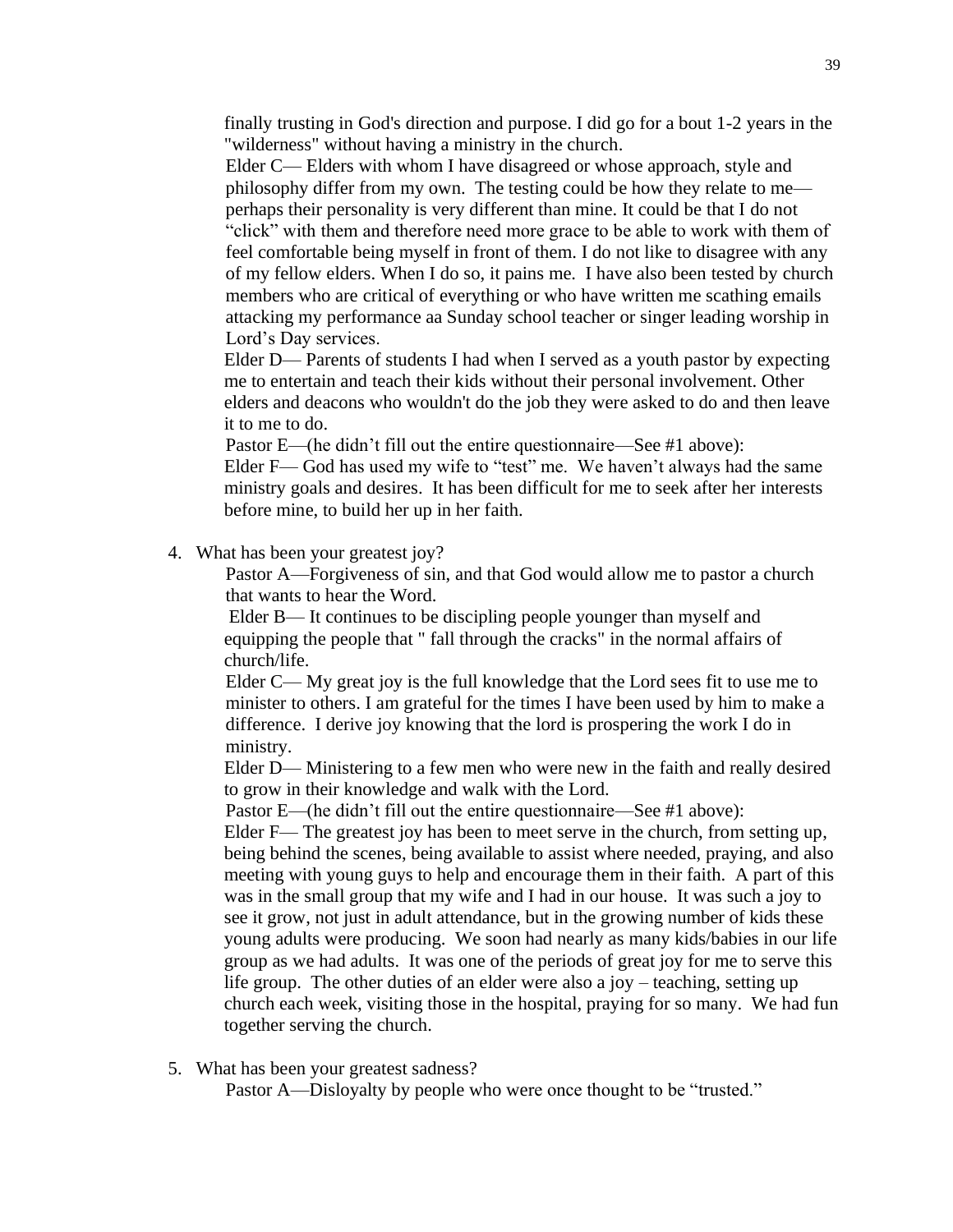Elder B— Seeing the kids/adults that I've ministered to give up and fall into worldly ways.

Elder C— My great sadness has come when I try to compare myself to others. When I see fellow elders with more success or a more fruitful ministry than I. I have struggled with feeling like I am not doing as much as the other elders and that God is not using me the way he used others who are also elders. I have felt weak and ineffective.

Elder D— People leaving the church for what seemed like very poor reasons. People who've walked away from their faith in Christ

Pastor E—(he didn't fill out the entire questionnaire—See #1 above):

Elder F— The greatest sadness was when this time of serving at [church name] began to end. I could blame my wife, but I don't. God is sovereign in ALL His ways.

6. Maybe you have many, but please pick one specific time in your life where you experienced severe emotional "turbulence" in your ministry (and family—most likely affected them too).

#### Please detail:

(a) Trial—Some of the circumstances (the heat of the trial).

Pastor A—Accusations against me personally, and seeing half of the church leave in 2004.

Elder B— I'm going to give 2.

(A) Had a fellow elder whose wife embezzled over \$120K. How do we do justice to the wrong but keep tending the flock?

(B) As mentioned above, a new pastor came in and (with another new "youth pastor") essentially dismantled the college group [wife] and I were leading and then jetissoned my 5th/6th grade Sunday School class, without receiving my input on either one.

Elder C— My wife's father died of covid-19. Before his death I had a different perception of the virus and what the church ought to do in response to it. My wife and I were generally on the same page when it came to the virus and how the church ought to deal with it. After my father-in-law died, my wife had a compete change of opinion about the virus and how the church ought to handle it. Suddenly, my wife and I found ourselves on opposite sides of the covid debate. She had one view, and I had another. It was difficult for our marriage. I had never considered the opposite view about the virus and how those who have lost loved ones (both saved and unsaved) must be affected. I had the obligation to remain impartial as an elder of the church while at the same time being sensitive to the needs of my wife, whose views seemed at odds with church leadership. I felt trapped. If I supported the views of church leadership, I would risk coming off as unloving and not loving and serving my wife. I was greatly concerned about ministering to her in a time of great loss. At the same time, if I support my wife, I risked coming off as partial when I needed to be impartial as a member of the elder board. I had no idea how to minister to a spouse who had lost a parent. I also had no idea how to navigate being at odds with some members of the elder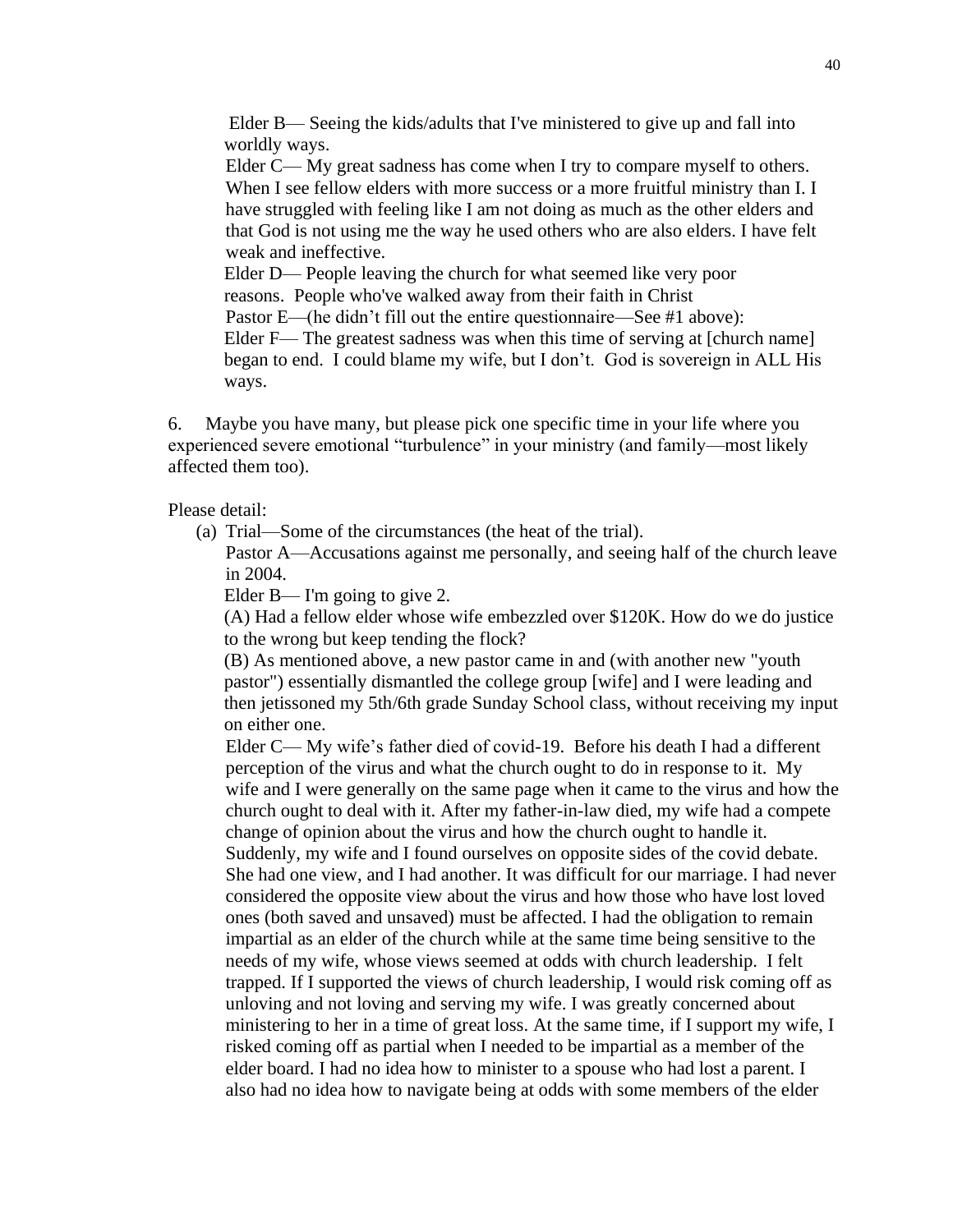board. I wanted to continue to serve in unity while at the same time maintaining my view which informed by my conscience.

Elder D— When my son came down with Spinal Meningitis as a 7 month old and we almost lost him. It was a period of intense anguish in my life not knowing if his life would be spared or not. I prayed as never before and we had people from across the U.S. and other countries praying for him and us.

Pastor E—(he didn't fill out the entire questionnaire—See #1 above):

Elder F— The very joy in serving often put me at odds with my wife. One other thing – while joyfully serving at [church name], right at the very time the we as a church were launching to be our own body separate from [previous church name], I was in a car accident that laid me up for many months. It was a struggle both physically and mentally to get the things accomplished that I was responsibly for in the church launch.

(b) Fruit—Your responses (the fruit seen in your outer man—responses, attitudes, words, emotions, etc) to the circumstances

Pastor A—Depression, wanting to quit.

Elder  $B-(A)$  I was just coming off of "active" eldership when it occurred, so I was "glad" I didn't have to deal with the dirt of the matter, but still ministered to the children of the pastor who had to deal the elder and eventual split of the church.

(B) I met with the pastor and elders with witnesses and told him he was making a terrible mistake, not for me, but that a "Rehoboam attitude" is going to kill the church leadership and church. I at first felt like I was being "put out to pasture" from "my" ministry, and at first harbored bitterness, but actually felt pity for the pastor and leadership. I eventually had to step away from the church so I would not be a dividing rod for other people.

Elder C— My attitudes alienated my wife at times. I tended to side with church leadership who were at odds with my wife's views about covid. Other times, I was siding with my wife and appearing to be partial when I could have remained impartial (I never sought to be partial, but it could have been perceived that way). I felt anger toward my wife and the eldership of my church at the same time. Elder D— My response was to call the elders to his hospital bed and anoint him with oil and pray over him. He spent a month in Cedar's Sinai hospital battling the sickness and then recovering. My faith and trust in the Lord grew as I saw [name] recover and be finally released from the hospital.

Pastor E—(he didn't fill out the entire questionnaire—See #1 above): Elder F— I don't know if my responses to the trials were godly or not. I pressed on in serving without my wife's full support, causing friction in our marriage. Ultimately I gave up rather than fight. It was important to meet the needs of my wife, although it was hard for me to understand and accept that this meant giving up some of the ministry that I loved. As to the trial from injuries in the car accident, God's mercy and grace is new every morning. He continues to draw me closer to Him, giving me a desire for Him and His Word, to know Him more, to know the love of Christ that surpasses knowledge, and to fight the daily battle with sin and run the race to the glory of God. Are there times of discouragement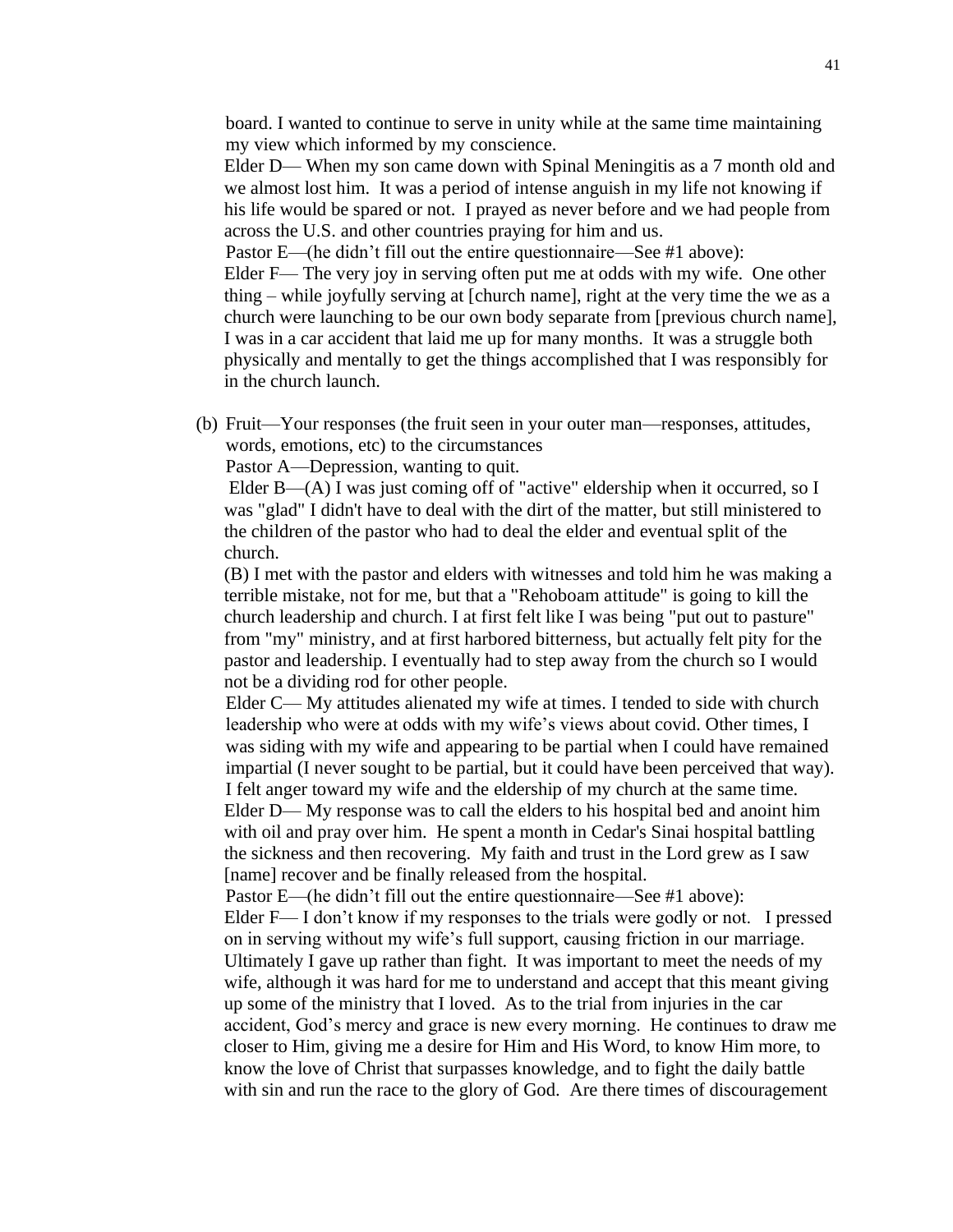and depression? Oh yes! God is faithful. This world is not my home, and I desire more and more to be at home with Jesus.

(c) Root—Your heart yearnings and reactions in the midst of the trail—the "wantings, cravings, intentions, thoughts, desires, etc" (the root in your inner man, causing the outer man responses)—what was going on in your heart in the midst of the trial? What "idols of the heart" were being exposed to yourself (Lk 6:43-45)

Pastor A—Thinking that it is about me, missing that God was in control and that the problems were for my good! (Eventually I did begin to get this!) Elder B—(A) The only "desire" I had was to "hunker down and get through this." (B) The idol of my heart was that I "resented" something that so many parents liked had been taken away from them. Also, I was highly disappointed in the

pastoral/elder staff that no one defended me after serving the church for 25 years. I wasn't mad at them, but it was illuminating to see so many people with feet of clay.

Elder C— The reason for my anger was because I hated the fact, I found myself in these circumstances. I did not like the fact that there was a virus causing heart ache and division. I dd not like that my wife lost her father to the virus and there was insensitivity from some in the church. I did not like the fact that I disagreed with some in leadership and that my wife was struggling as member of the church. I hated the fact that I might be perceived as a man in the church who can't "control" or "keep his wife in line" due to her views on covid. I did not want to be one of those men who had a wife that was not submissive. The idols being exposed were ones of comfort, no conflict and being perceived as having it all together and upholding an image as a model elder with a model wife. Elder D—nothing…

Pastor E—(he didn't fill out the entire questionnaire—See #1 above): Elder F— See above (b)

(d) Cross—What did you learn about yourself and how Jesus still had work to do in you? How did the our Great High Priest help you (Heb 4:14-16)? Pastor A—See (c)

Elder B—(A) Look to help the people that are on the sidelines.

(B) "What is that to thee? Follow thou me" .

Elder C— I was reminded that an elder is first and foremost disciple of Christ. I was reminded that even elders are a work in progress and have areas on which they need a lot of sanctification and growth. The great high priest reminded me that I could come to him in my time of need. That he was interceding for me, and that holy spirit can change hearts and attitudes. I found hope and forgiveness for overcoming my struggles.

Elder D— As a result of our experiences with [name], God has prepared us to minister to special needs people. We've been actively involved in a program called [ministry name] for at least 10 years at the [name] Church in [city name]. We've also served with [ministry name] in Peru on four different occasions.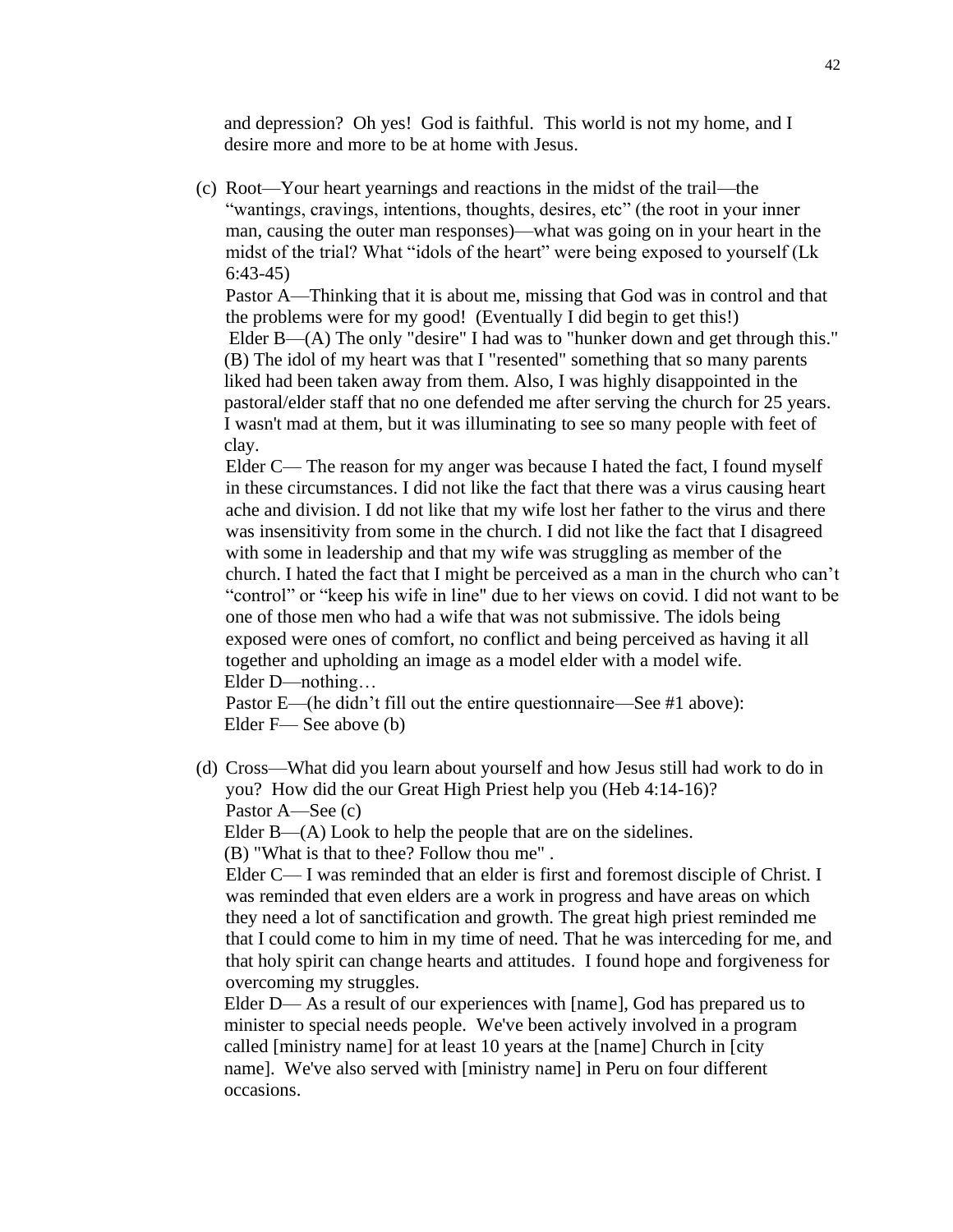Pastor E—(he didn't fill out the entire questionnaire—See #1 above): Elder F— The older I get the more I know two things are true  $-$  I am a great sinner. Jesus Christ is a great Savior. It is my God's grace that He is drawing me closer to Him, to love Him more. He is my Great High Priest, who intercedes for me daily, through Whom I can enter the holy of holies, and come before the throne of grace to receive mercy every day. It is by His blood that I have been washed clean from my sin, have been made righteous, and now have an inheritance that is imperishable, undefiled, unfading, reserved in heaven for me. It is even protected by the power of God!!

I am so thankful every day. My serving right now is in praying for so many each day, and praying specifically for salvation for five people, that God will change their hearts, give them faith to believe, and save them. Occasionally God brings people into my life and gives me the opportunity and boldness to share my testimony and the gospel. I look for these opportunities. Maybe it's age, maybe it's that I don't care what people think of me anymore, but there is a boldness to share Christ. God is not finished with me yet. Even with a broken body that doesn't work well, and is weakened by constant pain, and with a brain that just isn't the same, God still wants to glorify Himself through me. Even through the trials, even though I am not serving in the church that brought me so much joy, God's grace is sustaining. My desire is to know Him more, to love Him more, to fight sin every day. It is more difficult without a church body to encourage me. (We are starting to attend [church name] in [city name].)

(e) Counsel—Who provided good counsel and comfort (& exhortation?) to you that proved a blessing—and what did they say or do—how did they minister to you**?**  Pastor  $A$ — $\bullet$ My wife.  $\bullet$ Spurgeon (my wife and I read all three volumes of The Treasury of David together). **O**One colleague in ministry (from another state) who said "The life will vindicate the ministry."

Elder B—(A) No one provided me counsel.

(B) A parent of the Sunday school class was so upset that she went before the elders to confront them with her disappointment. She then contacted a Christian private school to tell them to hire me to teach my SS curriculum. I have now been doing that for 3-4 years.

Elder C— I received counsel from fellow elders and other brothers and sisters in Christ. I was reminded if the role I need to play as a leader and how God is in control. I was reminded that I needed to keep my eyes on the Lord and trust in him thought all my circumstances.

Elder D— I didn't really receive any special counseling from anyone at that time. However God used it to prepare [wife's name] and I to minister to special needs people. [name] as a result of the meningitis was left with severe learning disabilities and a seizure disorder. We have spent 40 years learning how to deal with his special needs and how to train him to follow Jesus.

Pastor E—(he didn't fill out the entire questionnaire—See #1 above):

Elder F— [name] provided a listening ear, counsel, and support. The solutions were not easy. He has been a constant encourager, for which I am very grateful. I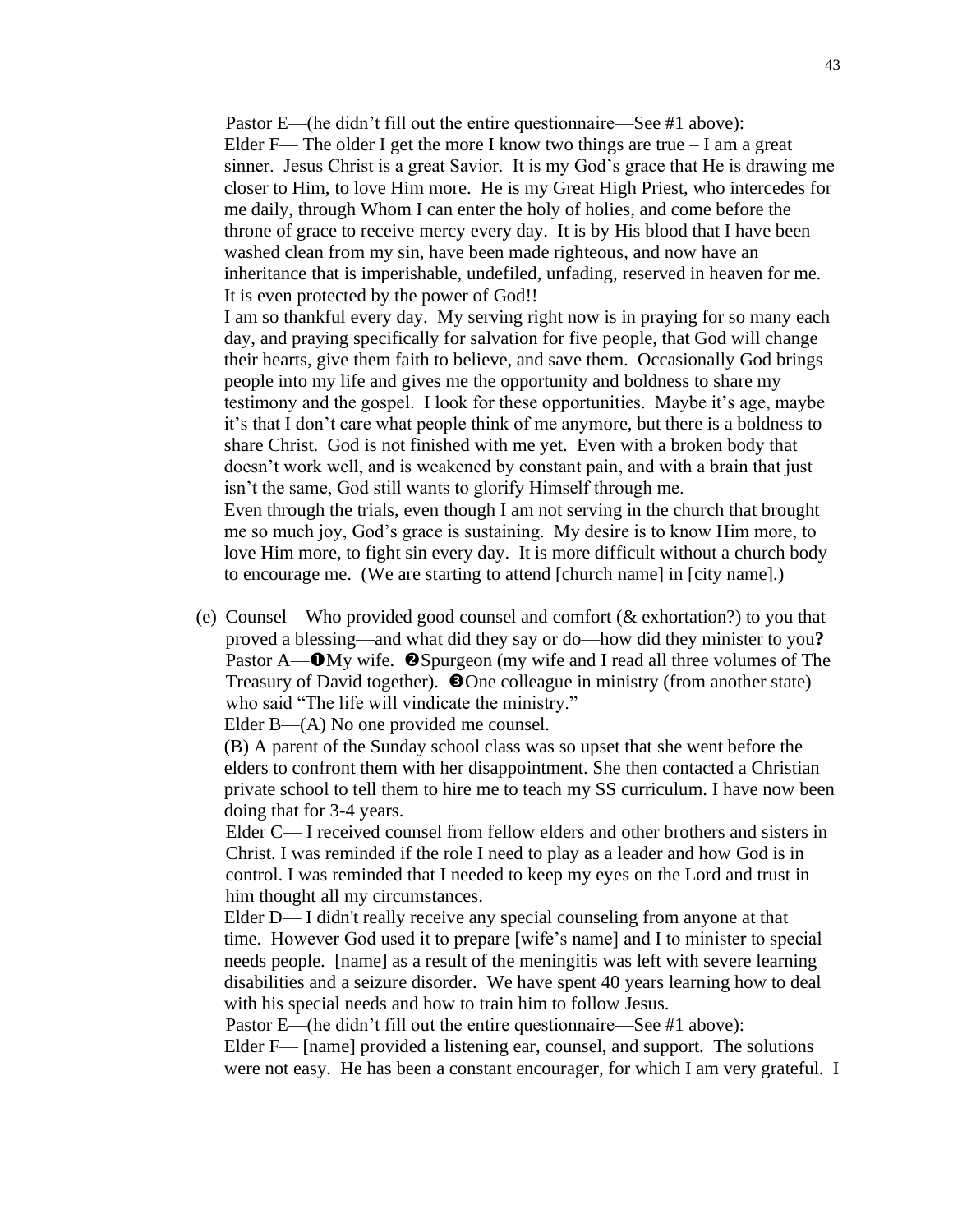know that what I was going through also affected him, likely hurt him deeply because we were close in the ministry.

(f) Redemption—What changes happened in you, your life, your beliefs, your perspective, your process for dealing with trials, etc? How did you grow & change because of this trial (Jam. 1:2-4; Rom 8:28-29)?

Pastor A—Less committed to ministry tasks and organization, and more committed to the Lord and to my wife. We did a year-long "simplicity" make over in the church.

Elder  $B$ —(A) You simply see people, and yourself, as we really are, with very few searching for righteousness, but for self-validation.

(B) I was reinforced in the lesson I've learned many a time, that the people you think will help you tend to let you down, and God always supplies you with someone (or Himself) that brings you to a better path. "You and God make a majority."

Elder C— I realized that I had issues of pride in my life that I needed to deal with and that even an elder should seek counsel when he has a struggle. It drove me to greater concern about what kind of husband I needed to be for my wife. How can I best minister to her in all circumstances?

Elder D—see "g"—combined responses

Pastor E—(he didn't fill out the entire questionnaire—See #1 above):

Elder F— God has sustained my by His love, to know that He is Sovereign in ALL things, that He is using ALL things for my good, to conform me into the image of Christ. Most often I don't know what to do to handle the trials, to change the circumstances. In most cases I can't just easily fix the trials. But God still has given me a joy in the trials knowing that the testing of my faith can, and will, bring Him glory. I perspective has changed, as I have a view more toward heaven than on earth, that my citizenship is in heaven with Christ. Because of this my eyes are more on Him.

(g) Benefit—How are you better able to help others in their trials because of what you endured and learned (2Cor 1:3-4)?

Pastor A—I became much more gospel & grace oriented.

Elder B—(Both) Let people know you are there for them, and that "Where God guides, He provides."

Elder C— I am not sure about this yet. I pray that the Lord makes the answer to this question clear to me at some point.

Elder D— God has used my whole experience in raising [name] to get me involved with special needs ministry and has changed my whole attitude from one of ignorance and neglect about special needs people to one of love and desire to share God's love with them through teaching and discipling them.

Pastor E—(he didn't fill out the entire questionnaire—See #1 above):

Elder F— I have learned to me much more honest with people, acknowledging my sin and shortcomings, sharing of God's mercy and grace. I think I've always had compassion for people, but now I have firsthand experience of weakness, failure, as well as successes and joy in all God has given me. The joy and benefit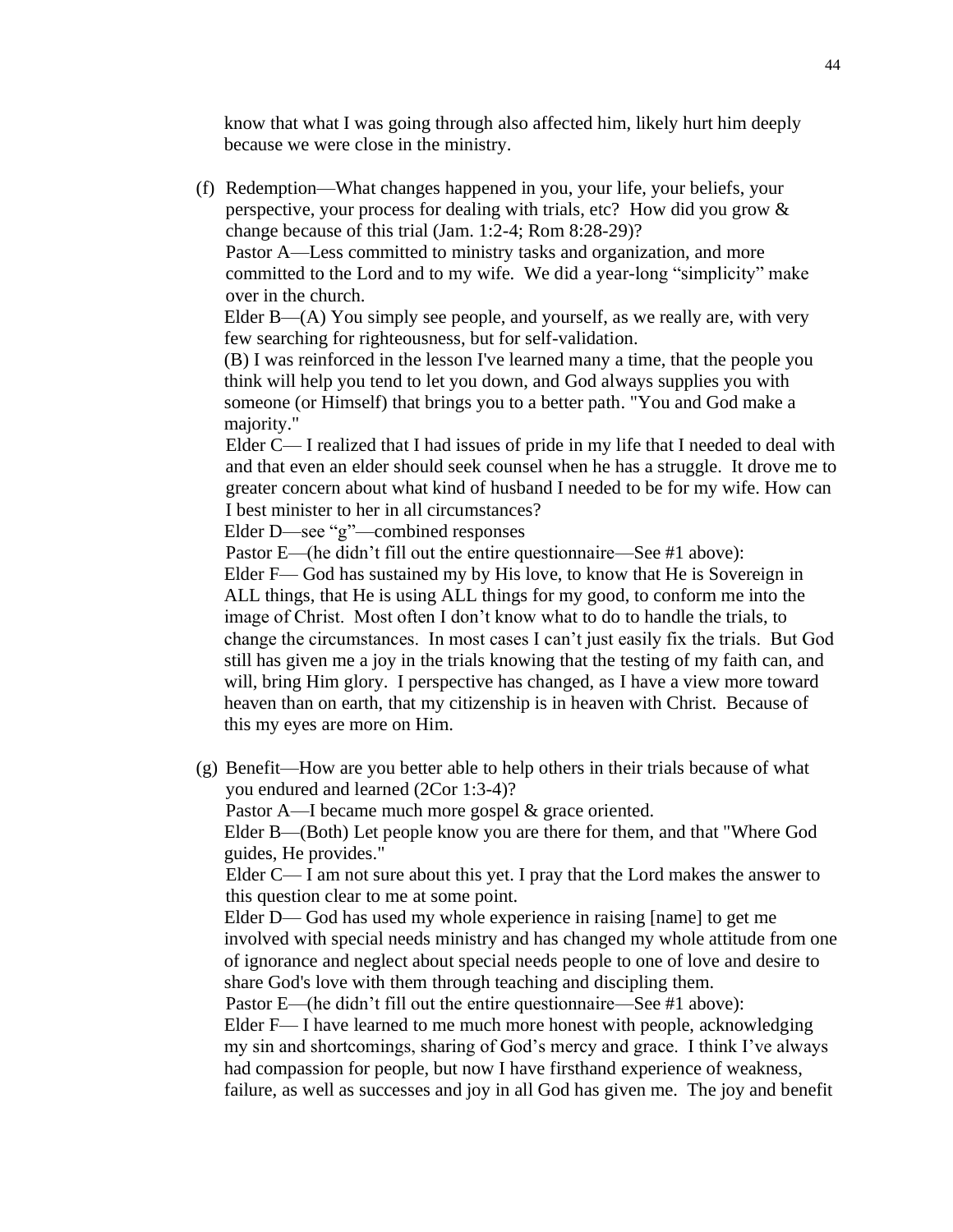of reading the Word each day for so many years is changing me. It really motivates me to encourage other believers to read, read, read!! There is so much that I don't know; but I do know that I have a Savior whose steadfast love is better than life.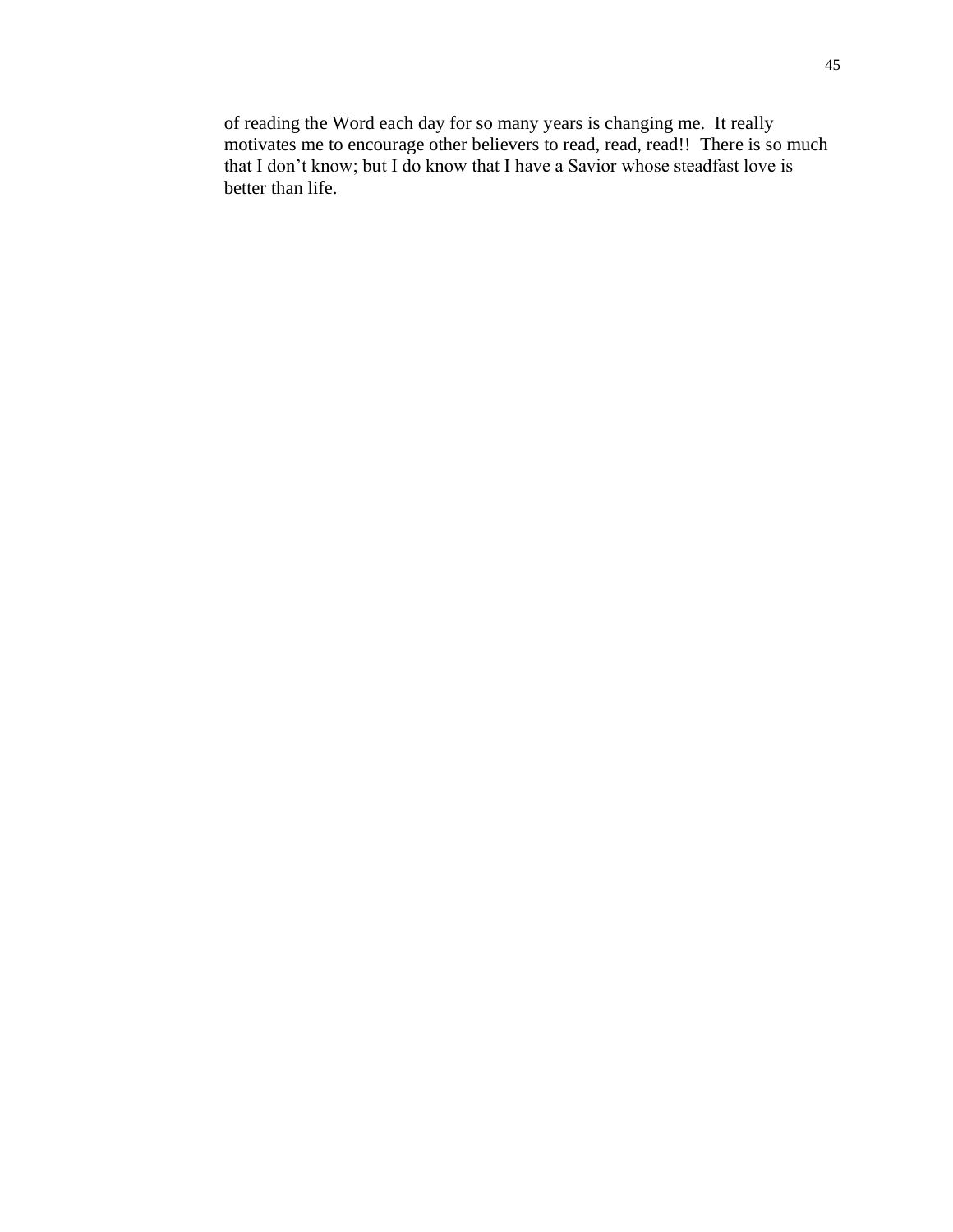Appendix B—Sample Evaluation Questions for Staff Discussion<sup>56</sup>

[Leadership in the Church, p.22]

- 1. How should leadership in the church look different than leadership in the marketplace?
- 2. When you read troubling statistics about pastors, what is your response?
- 3. Parker Palmer said we have to pay attention to what's going on inside us, "lest the act of leadership do more harm than good." What are some ways in which leadership could do more harm than good?
- 4. How is your ministry doing at helping your leaders be spiritually healthy? What could you do better?

[Hard Questions for each other about the Soul, p28]

- 1. How well does your team engage in [personal, transparent] conversations? How well do you personally engage in [personal, transparent] conversations?
- 2. Who in your life has been helpful with your [personal, transparent]? How has that relationship been helpful?
- 3. If someone asked you today, "How is it with your soul?" what would you say?
- 4. What in ministry most pokes holes in your bucket and drains your soul? What steps could you take to keep this from happening?

[Focus on Christ, not Job, p. 34]

- 1. Share a little from your story of how you came to know and follow Jesus.
- 2. Share about a time or season when ministry felt like a burden. For you personally, when ministry becomes a burden, what are the signs?
- 3. How do you know when you are living in God's power?
- 4. What are some ways you can keep the focus on the "gift" [Christ] instead of the "box"  $[job!]$ ?

[Re: Inner Man Attention, p. 38]

- 1. What are some signs when someone's outward and inward lives aren't integrated?
- 2. What is one area of gifting where you could be tempted to lead out of skill and not dependence on God?
- 3. When are you most vulnerable to propping up an external image that doesn't match your internal world?
- 4. When you read the following statement, what thoughts and feelings are stirred in you? "The older I get, the less concern I have with what I have or have not done and the more concern I have for what I have or have not become."

<sup>56</sup> Summarized from Lance Witt's *Replenish.* The questions are from the end of each chapter.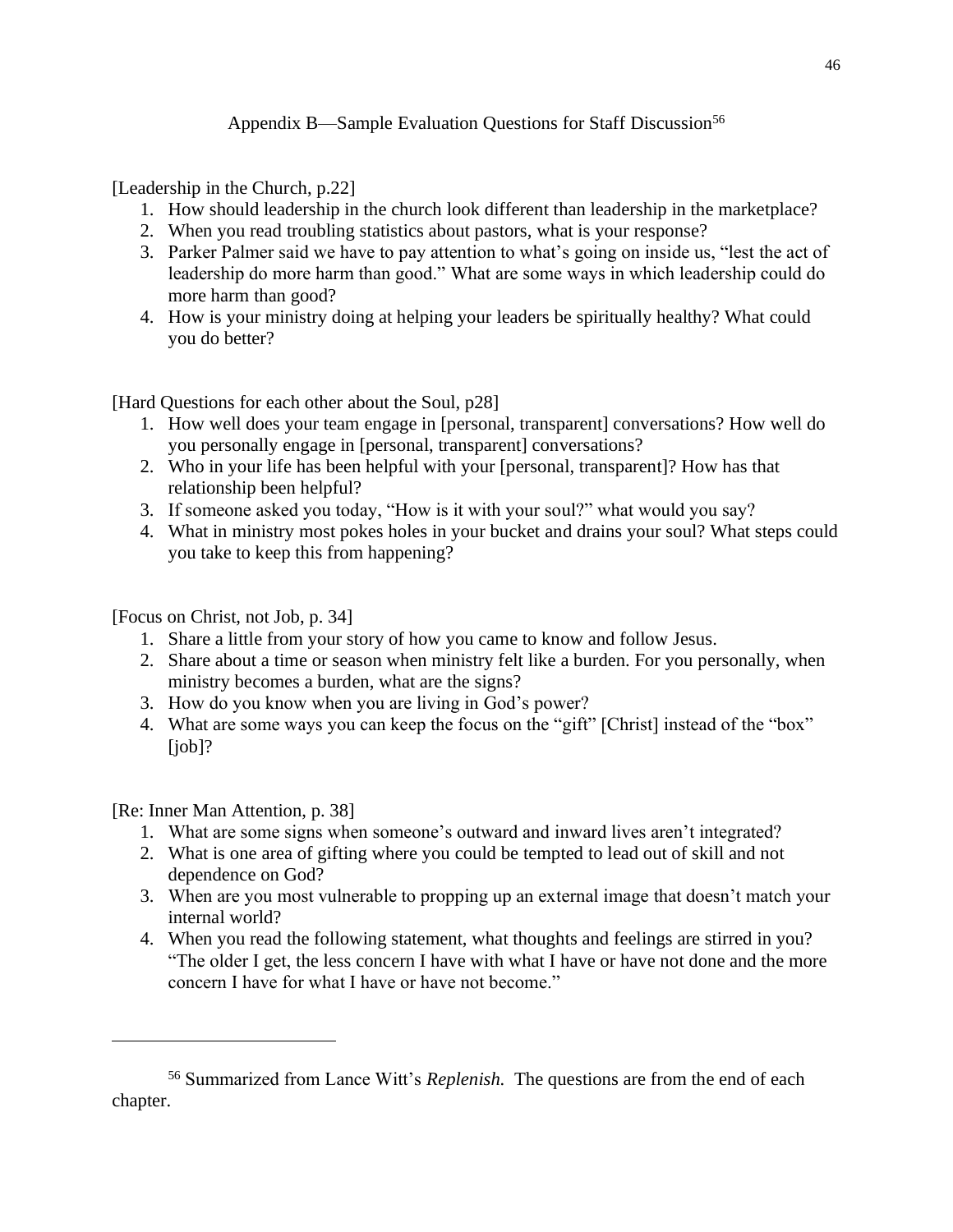[Re: Ambition that is God-honoring, p. 44]

- 1. What is godly ambition? How is that different from personal ambition?
- 2. God wired us to have both a "fire in the belly" and a healthy soul ("spiritual recliner"). Which one gets the most attention in your life? What can you do to bring greater balance?
- 3. Solomon said that fire tests the purity of silver and gold, but a person is tested by being praised. Think of a time when success or achievement has been a test for you personally.
- 4. How can you be proactive to make sure personal ambition doesn't hijack what God is doing in your ministry or church?

[Humility, p. 48]

- 1. What is meant by the statement, "When you've been in ministry leadership awhile, you learn how to cloak ambition in kingdom language. You can wrap ambition in God talk and sanctify it"? Give some examples.
- 2. What helps you discern God-motives from self-motives?
- 3. James says, "Wherever there is jealousy and selfish ambition, there you will find disorder and every kind of evil." How does selfish ambition foster disorder and evil in a ministry context?
- 4. How do you have godly ambition and true humility?

[Isolation vs Accountability, p. 56]

- 1. Do you agree that "expanded leadership influence often goes hand in hand with increased relational isolation"? If so, what could be some reasons for this?
- 2. Proverbs 11:14 says that without wise leadership, a nation falls; there is safety in having many advisers. How are you personally and your ministry organization doing at having "many advisers"?
- 3. Do you have appropriate accountability in your life?
- 4. Practically speaking, what would it look like for you to be more accountable?
- 5. Solomon said, He who listens to a life-giving rebuke will be at home among the wise. How can a rebuke be life-giving?

[Slowing Down, p. 60]

- 1. Where does hurry show up in your life and ministry? What would the people who know you best say?
- 2. "Hurry is a devious soul enemy." In what ways is that true in your own life? In your ministry life?
- 3. How might your ministry change if you learned to slow down?
- 4. What would it look like for you to "unstick" your life's (and your ministry's) accelerator? Share one practical way you could slow down this week.

[Busyness vs Stillness…Martha syndrome in ministry, p. 66]

1. How would you describe the pace of your life over the past month?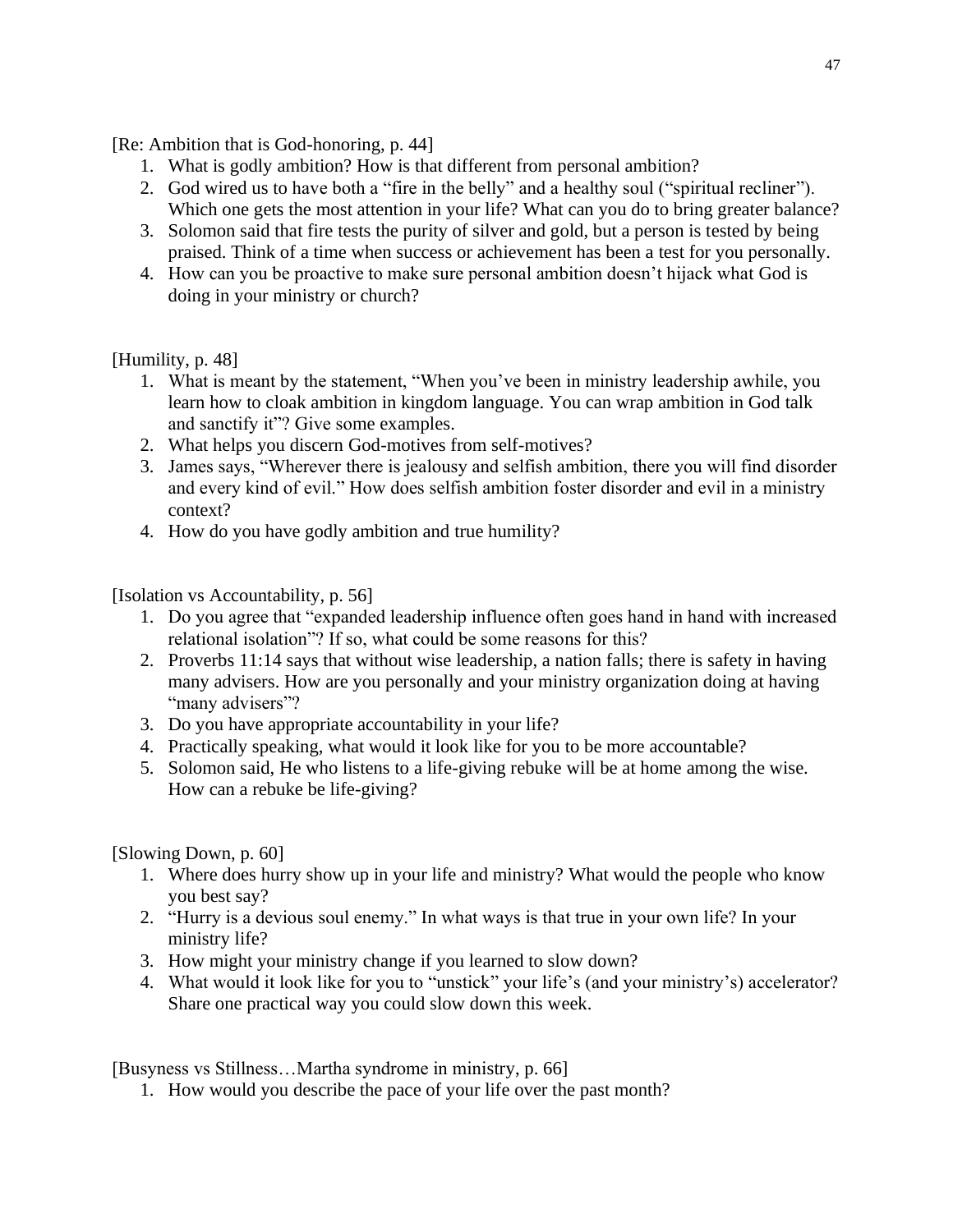- 2. How has busyness impacted the health of your soul? Your relationships?
- 3. From a practical perspective, what would it look like for you to do life and ministry at a reasonable pace?

[Re: Sunday "Show" and Numbers as "Success", p. 72]

- 1. How does your ministry currently measure success? What gets celebrated?
- 2. Should your ministry adjust its view of success? If so, how?
- 3. How much has your sense of significance been tied to your ministry's outward success?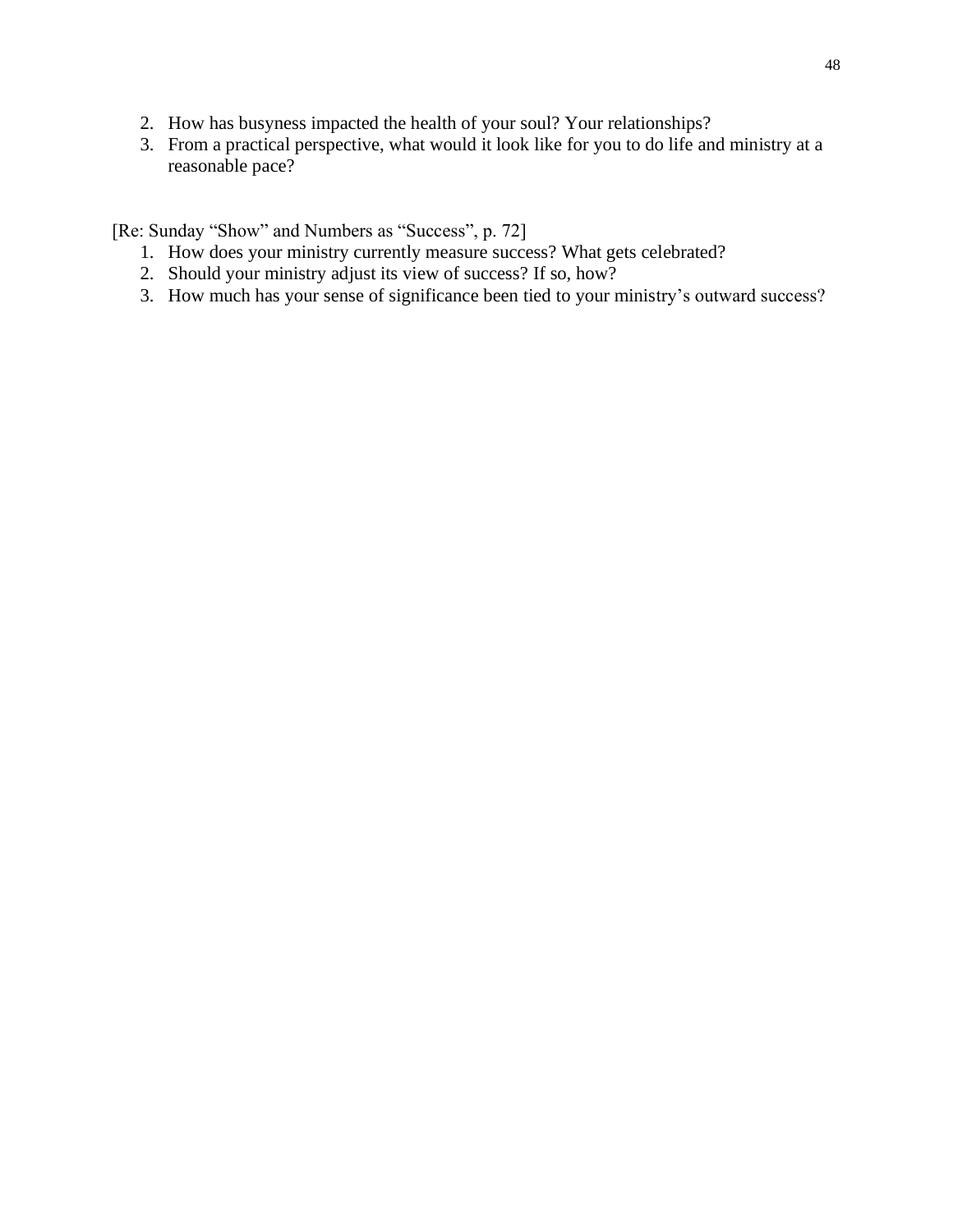### Appendix C—Sample Accountability Questions**<sup>57</sup>**

What is God teaching you today?<sup>58</sup>

Are you regularly spending time in the Word of God and prayer?

Are you working on a particular area of growth in your walk with Christ and how are you

progressing in it?

Do you and your [wife] regularly read the Word of God and pray together? Do you keep a weekly date night or at least some time alone together seeking to make your relationship stronger in the Lord?

Are you actively seeking to disciple your children?

Have you purposely spent time with an unbeliever, prayed for an opportunity to share Christ, and

actually had a chance to give a witness if the Lord opened the door?

How are you seeking to multiply your efforts by making another disciple?

<sup>57</sup> Somerville, 327.

<sup>&</sup>lt;sup>58</sup> Not part of the original. I've added it to start the questions and encourage thinking.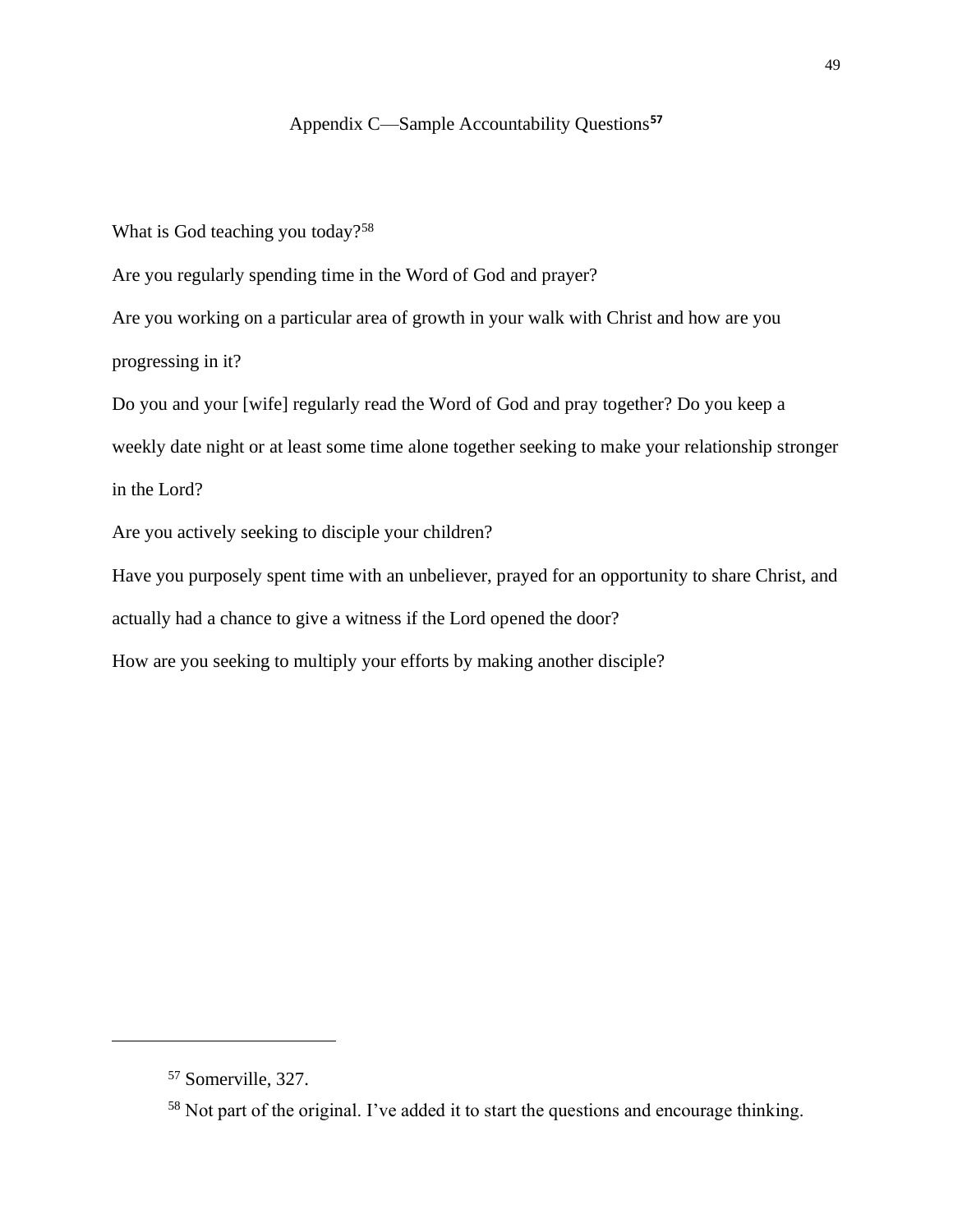# Appendix C—Sample Annual Evaluation<sup>59</sup>

| <b>Employee:</b>       | <b>Date:</b>       |  |
|------------------------|--------------------|--|
| <b>Responsible to:</b> | <b>Supervises:</b> |  |

## *JOB SUMMARY*

The primary functions of this position are to provide oversight for the college and singles ministries and local outreach efforts of NorthCreek Church.

The following scale is to be used: **+** (strength), = (adequate), or **–** (developing) when rating each section below. **Your supervisor will then be making notations on the areas of strength and developing areas.**

| $\bm{I}$ . | <i><b>Qualifications</b></i>                                                                                                                                                                                                                                                                                     |
|------------|------------------------------------------------------------------------------------------------------------------------------------------------------------------------------------------------------------------------------------------------------------------------------------------------------------------|
|            | Must be a person of true Christian experience and example, demonstrating maturity, stability and<br>dependability (1 Peter 5:3). He will meet the qualifications of an elder, as set forth in the<br>Scriptures (Titus 1:7-9; 1 Tim. 3:1-7) and the church bylaws.                                               |
|            | Must be in full and continuous accord with the Statement of Faith of NorthCreek Church and will<br>accept and work within the philosophical parameters of the church as established by the Senior<br>Pastor and the Board of Elders. Shall be/become a church member.                                            |
|            | Must be proficient in teaching the Scriptures, and demonstrate an affirmation of his calling,<br>character, and abilities as a pastor and leader, preferably with experience working with college<br>students and singles.                                                                                       |
|            | Must be ordained or licensed or will commit to pursuing ordination or licensing with the EFCA.                                                                                                                                                                                                                   |
|            | Must model a personal commitment to the church's mission to worship God, walk in love, and<br>witness to the world. Thus, he must regularly worship God in the main worship service, walk in<br>love in some form of community life outside of being on staff, and engage in some form of<br>witness for Christ. |

### *II. Relationships*

<sup>59</sup> NorthCreek Church's *Ministry Review Form for Pastor of College & Singles*. Excellent questions covering ministry responsibilities but also relationships. This, in my opinion, is good example that helps promote both task and people in the thinking of those leading ministries.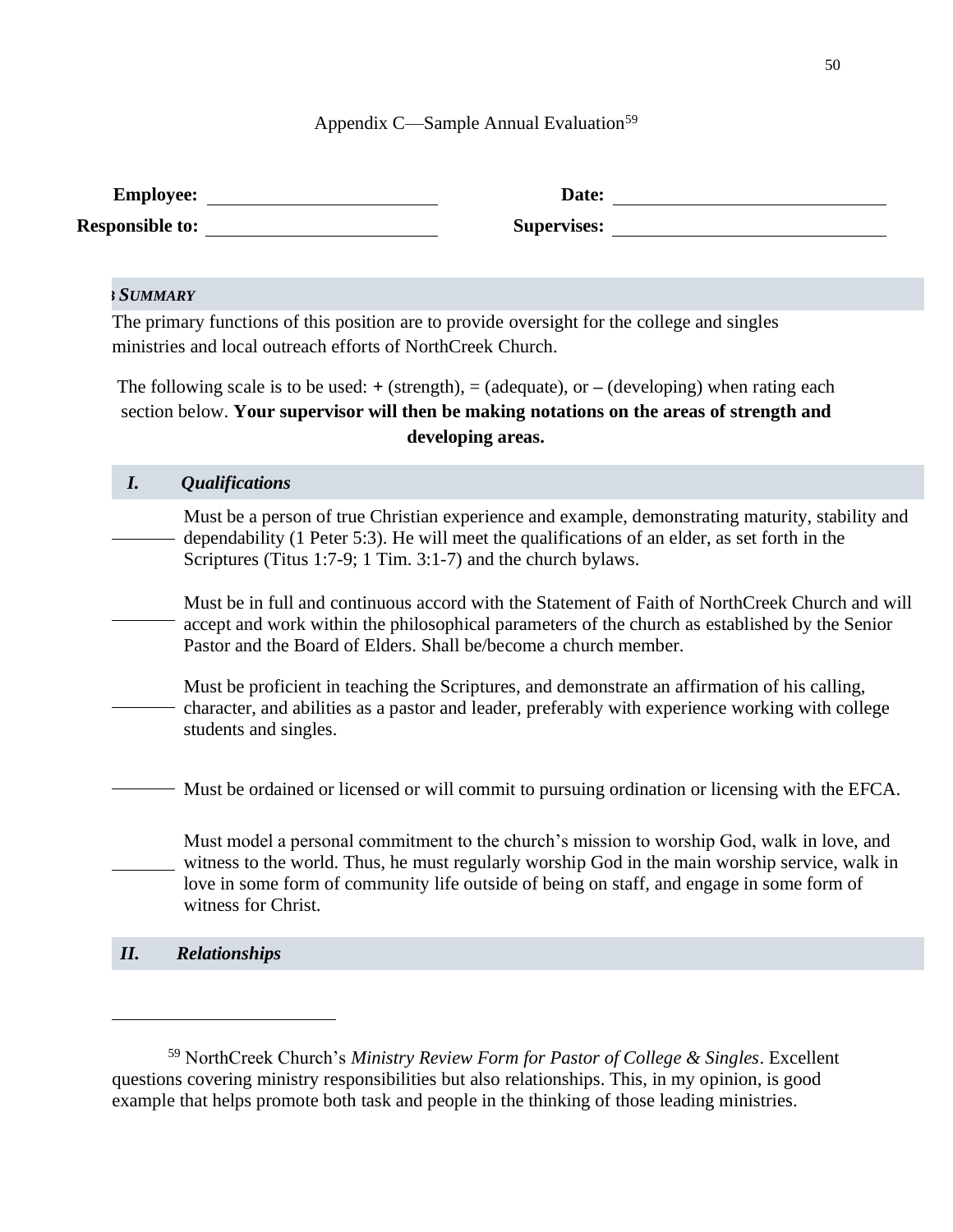He will be responsible to the Lord Jesus Christ as the Head of the Church (Eph. 1:20-23).

He will functionally and administratively report to the Executive Pastor but will be accountable to both the Senior Pastor and the Executive Pastor for his personal walk, his family life, and his ministry.

A. He will participate in church staff meetings and church staff events as required.

## *III. Responsibilities*

A. **College**: Will provide leadership and oversight for Impact and all college ministries.

**Singles:** Will provide leadership and oversight for Kaleo and Lighthouse.

Local Evangelism: Will provide leadership and oversight for local outreach and evangelistic efforts of the church.

**Pastoral duties:** Will perform normal pastoral duties including preaching and teaching, performing funerals, baptizing, and leading in communion, and counseling as needed by the church or delegated by the Senior Pastor.

Administrative: Will set annual ministry goals, submit and administer an annual budget, and prepare an annual report.

Website: Will provide oversight and direction for the ministry sections of the church website that he oversees.

### **Answer the following questions based on your reflections on your Job Description:**

List three strengths…

- •
- •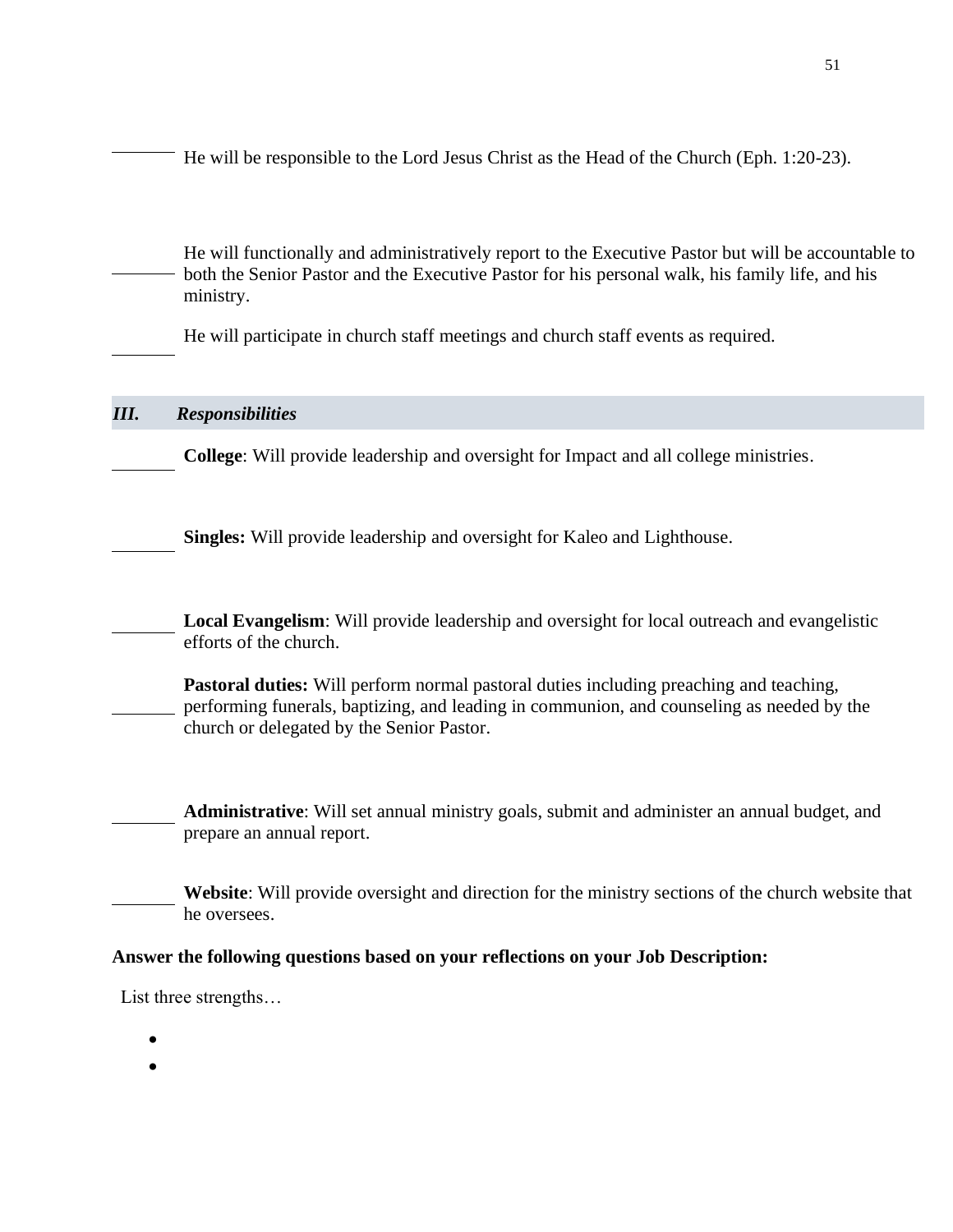List two to three areas where you might improve or further develop…

•

•

Comments on objectives from prior year:

- •
- •

# **Your supervisor(s) offer(s) the following feedback:**

Three strengths to affirm are…

- •
- 
- •

Two to three areas to stretch toward next year are…

- •
- •
- 

Comments on objectives from prior year:

•

Objectives for the coming year:

- •
- •

A signature on this Annual Review does not necessarily mean that the employee agrees with the Annual Review but indicates that he/she acknowledges the Annual Review and has had an opportunity for discussion.

| <b>Employee Signature</b>         |  |      |  |
|-----------------------------------|--|------|--|
| <b>Executive Pastor Signature</b> |  | Date |  |